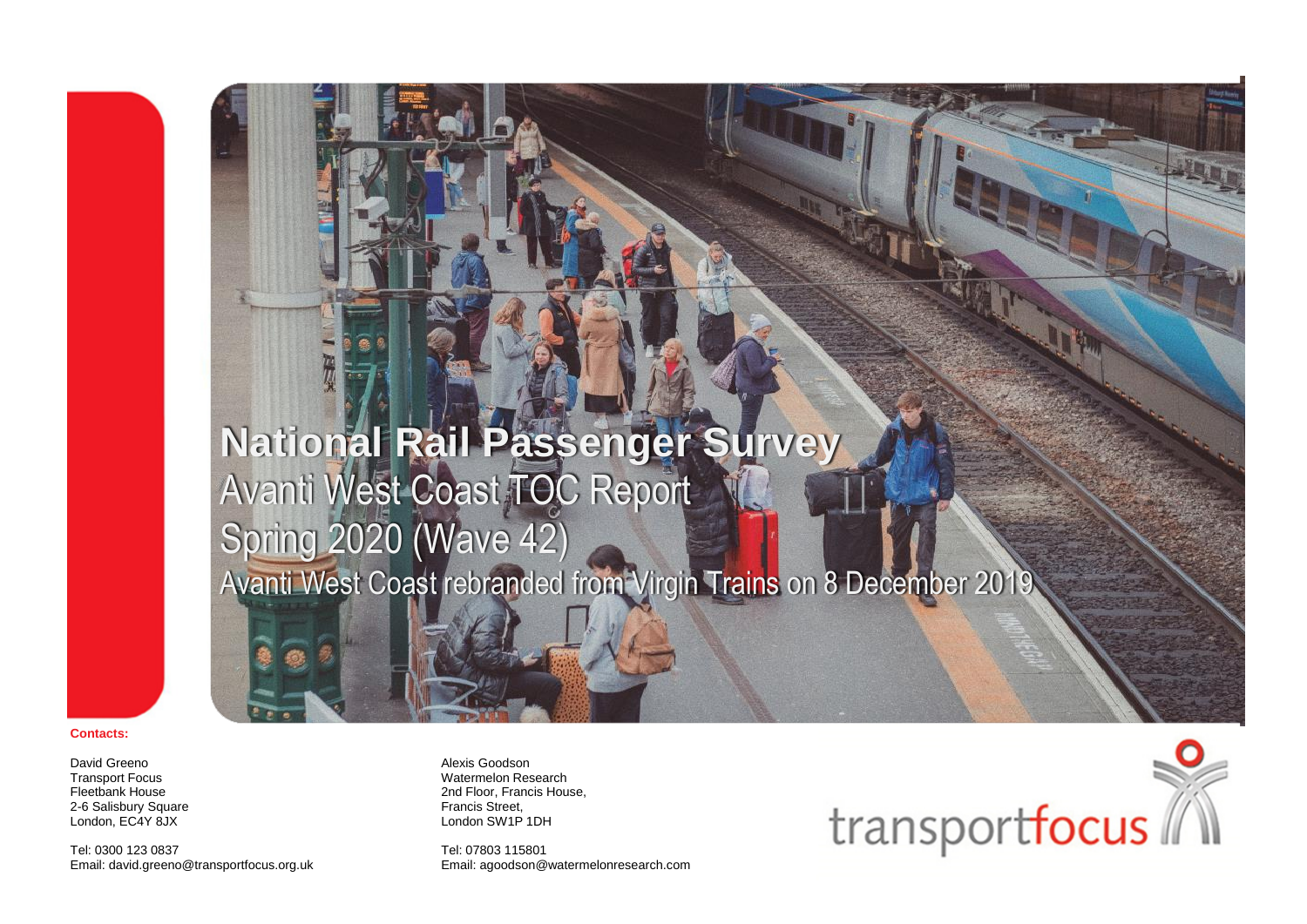# **Contents**



| 5   | Weekday/weekend satisfaction                       |    |
|-----|----------------------------------------------------|----|
| 5.1 | Weekday/weekend satisfaction for Avanti West Coast | 31 |
| 5.2 | Weekday/weekend satisfaction for Long Distance     | 32 |
| 6   | Passenger experience with service                  |    |
| 6.1 | Passenger experience of delays                     | 33 |

### Sample profile

| 7.1 | Sample profile for Avanti West Coast versus Long Distance | 34 |
|-----|-----------------------------------------------------------|----|
| 7.2 | Station sample sizes for Avanti West Coast                | 36 |
| 7.3 | Weighted sample composition for all TOCs                  | 37 |
| 7.4 | Unweighted sample composition for all TOCs                | 38 |
|     |                                                           |    |

### Technical appendix

| 8.1 | Standard reports produced for NRPS | 39 |
|-----|------------------------------------|----|
| 8.2 | Rail sectors                       | 40 |
| 8.3 | How routes are defined             |    |

1

transportfocus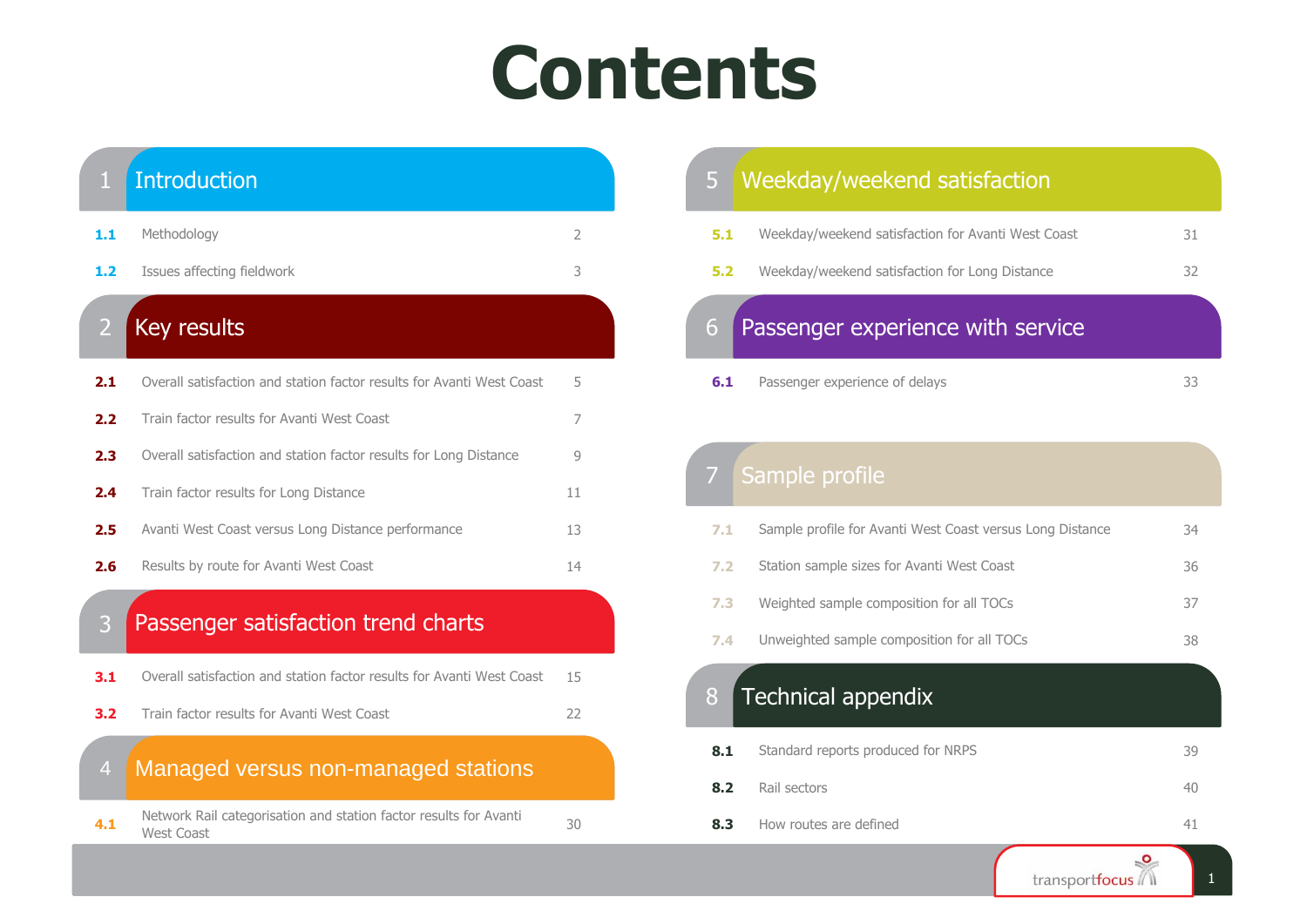### **1.1 Methodology**

Questionnaires are normally handed out at stations to customers about to board a train. A reply paid envelope is provided for returning questionnaires.

Each Train Operating Company (TOC) is sampled separately. Interviewers are given a number of questionnaires to hand out at a station. At Gatwick and Heathrow Airports and for some shifts at certain London termini and other large stations, questionnaires are handed out to passengers of a specific TOC.

From Autumn 2003 onwards, at all other stations, questionnaires are handed out to passengers of any TOC (in the past, these were also targeted). The number of questionnaires handed out will depend on:

- the size of station
- time of day
- length of shift.

TOC data is compiled to provide a national sample.

Fieldwork takes place each Spring (February/March) and Autumn (September/October); until Spring 2003 fieldwork duration was 3 weeks. In Autumn 2003, fieldwork was extended to an 11 week period, from 26 August to 9 November, to provide a better representation of journeys.

Quotas for returned questionnaires are set overall and by weekday/weekend, journey purpose and station size. All data for a TOC in this Report is weighted up to the number of passenger journeys annually on the TOC and the profile of those journeys by:

- weekday/weekend
- journey purpose (Commuter, Business, Leisure)
- station size (this profile is applied for each TOC building block).

The data for number of journeys and profiles by these variables was generated from ORR data (2012-13), and informed by ticket sales information and some consultation with TOCs.

The stations for each TOC were stratified by number of passengers and a number of stations in each size stratum is sampled. This sample design and weighting ensures that data is representative of all passenger journeys made on each TOC. National results are constructed by combining data for all TOCs together, weighting by number of journeys.

From Autumn 2007 standard region definitions have been used replacing older rail regions. Analysis for the old regions is available on request. For more details of NRPS methodology, visit www.transportfocus.org.uk

From Spring 2017, passengers were also offered the choice of completing the questionnaire online.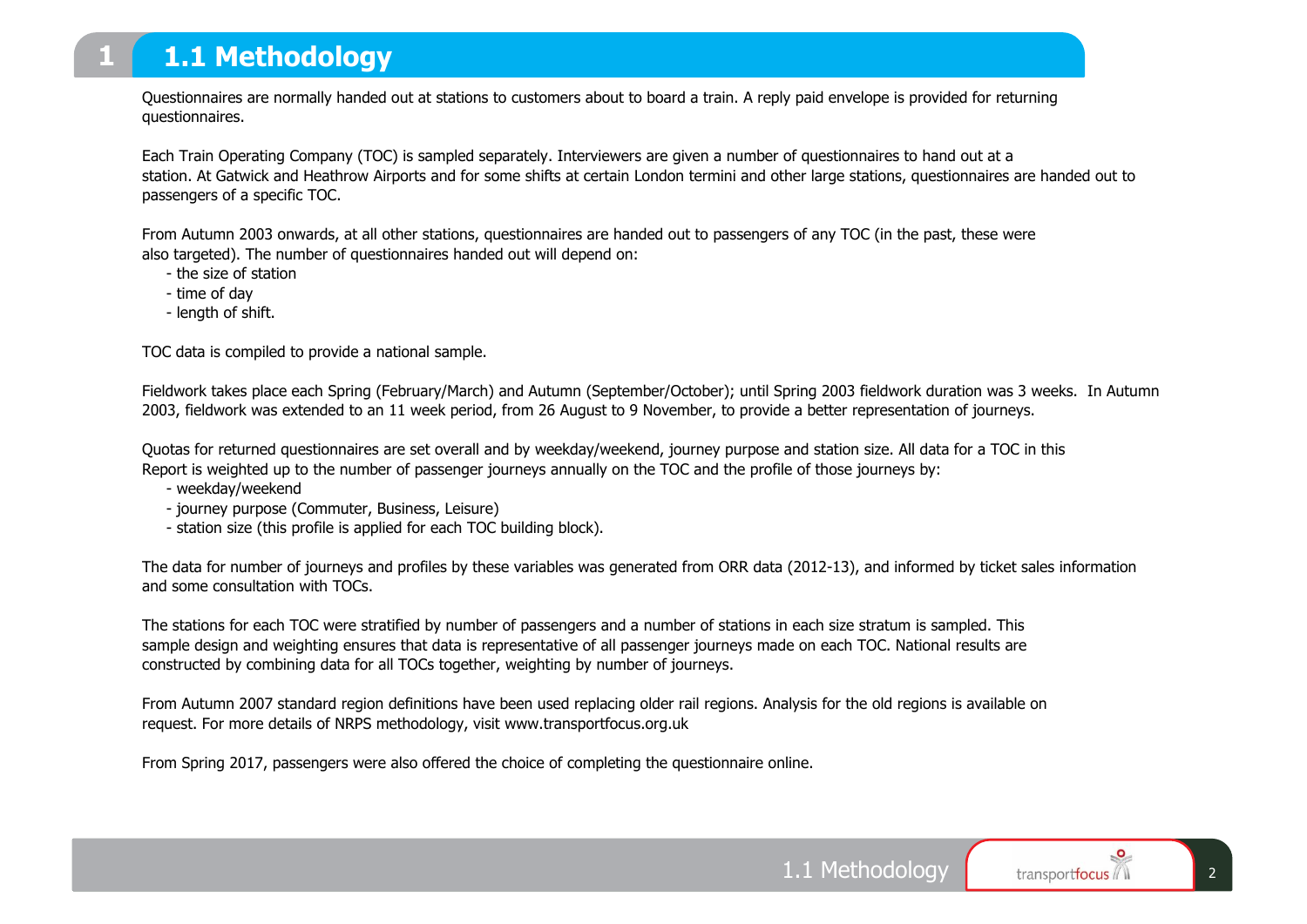### **1.2 Issues affecting fieldwork**

### **Spring 2020 (Wave 42)**

Spring 2020 (wave 42) main fieldwork was undertaken between 27 January and 16 March 2020. Fieldwork was due to continue up to 5 April 2020, but due to the impact of the Coronavirus (COVID-19) and changing Government guidelines, it was necessary to halt NRPS shifts early in the 8th week of fieldwork. No further interviewing shifts were done after the 16 March as Government guidelines stopped all non-essential contact and all unnecessary travel.

In the 2-3 weeks prior to 16 March a large number of shifts were also cancelled by the interviewing team due to numerous interviewers being considered in the at risk category and also some not wishing to work as a precaution. The impact of the COVID-19 virus resulted in 620 planned interviewing shifts not being completed in Spring 2020.

On the 29 February the Northern train company (operated by Arriva Rail North) lost their franchise, and changed to being a publicly owned train operating company from 1 March called Northern Trains. Results for Northern in this report include results for Northern and Northern Trains combined.

Due to a freight train derailment on 23 January that badly damaged track and lineside equipment, there was no train services between Barking and South Tottenham for several weeks. A few NRPS shifts were cancelled and moved to a later date.

During fieldwork there was some periods of adverse weather. In early February Storm Ciara had an impact on a number of shifts with some having to be cancelled or achieving a low number of interviews. Then in mid-February Storm Dennis impacted the South West of the UK particularly, resulting in numerous train cancellations and delays (with some station and line closures). Several NRPS shifts had to be cancelled and rescheduled.

Shifts were aborted if a station only had a replacement bus service. As previously, where a station was still open and served several TOCs, we continued with our intended shift as planned. We were able to distribute questionnaires to passengers on those TOCs still operating a service.

Field workers were told not to offer questionnaires to passengers boarding a replacement bus service and all completed questionnaires relating to journeys undertaken wholly or partly by bus were excluded from the final analysis and reporting of results. There is a question which gathers this data on the front page of the questionnaire, making such exclusions very straightforward.

We recognise that some journeys are not covered by this survey, mainly because it does not include rail replacement bus services, but this only has a limited effect on the results.

### **Autumn 2019 (Wave 41)**

Fieldwork for Wave 41 (including boosts) was undertaken between 2 September and 10 November 2019.

During fieldwork there were some periods of adverse weather, however these only had a limited impact on fieldwork. The worst period of disruption was in the final two weeks when parts of the country suffered very heavy rainfall and flooding.

Weekend fieldwork was affected by extensive engineering works and line closures on some weekends, including on South Western Railway, London Overground and Southeastern. Shifts were rescheduled where possible.

Other planned and unplanned engineering works again meant that some shifts were also rescheduled. Shifts were only rescheduled if the station was closed as a result of the engineering works or bus replacements were in place for all lines. If some trains were still running the shift went ahead as planned.

1.2 Issues affecting fieldwork  $\begin{array}{|c|c|c|c|c|c|c|c|}\n\hline\n\text{1.2} & \text{I} & \text{2.3}\n\end{array}$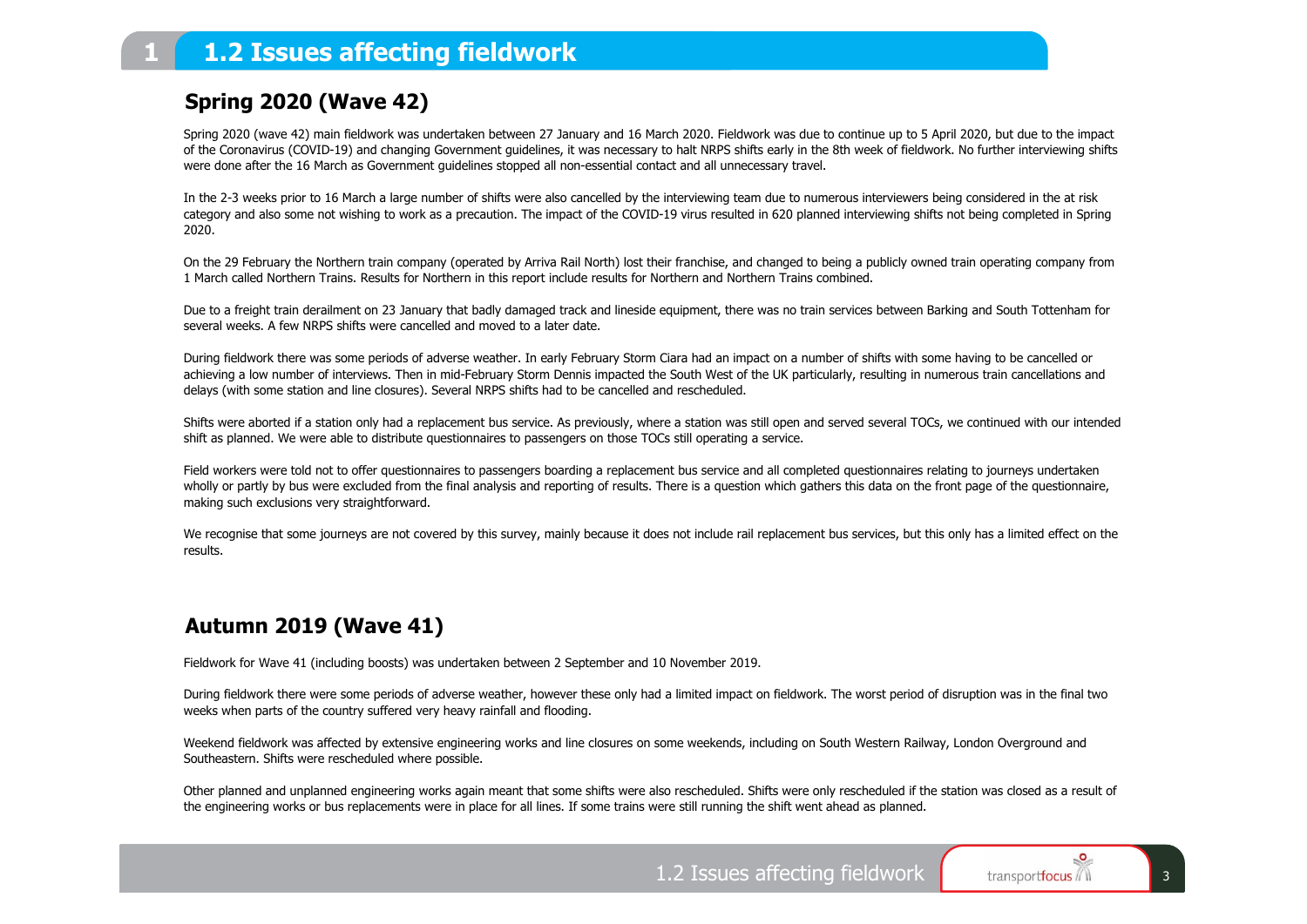### **1.2 Issues affecting fieldwork**

### **Spring 2019 (Wave 40)**

Fieldwork for Wave 40 (including boosts) was undertaken between 4 February and 14 April 2019.

During fieldwork there were some periods of adverse weather, however these only had a limited impact on fieldwork.

Weekend fieldwork was affected by extensive engineering works and line closures on some weekends, including on TfL Rail (East) and Gatwick Express. Shifts were rescheduled if possible.

Grand Central results for Spring 2019 have probably been affected by engineering works on the East Coast mainline during weekend fieldwork.

Other planned and unplanned engineering works again meant that some shifts were also rescheduled. Shifts were only rescheduled if the station was closed as a result of the engineering works or bus replacements were in place for all lines. If some trains were still running the shift went ahead as planned.

### **Autumn 2018 (Wave 39)**

FiFieldwork for Wave 39 (including boosts) was undertaken between the 1st September and 16th November. For most TOCs fieldwork finished on the 9th November, but for a small number of TOCs (TfL Rail, South Western Railway and c2c) fieldwork continued up to the 16th November to allow extra time to do boost shifts (including that were postponed due to strikes on South Western Railway). Fieldwork on Arriva Trains Wales only took place up to 13th October (as the franchise was rebranded/under new ownership from 14th October).

During fieldwork there were several days of industrial action on Northern and South Western Railway TOCs (especially on Saturdays). This meant that a number of shifts had to be moved as there was no train service running. South Western Railway also experienced four days of strikes on weekdays over the October half-term period. There were two strikes on the Piccadilly Line on the London Underground which meant that a few shifts on TfL Rail had to be moved - because of concerns over interviewer safety and effectiveness, and because some services were atypically busy.

During September and October parts of the country were affected by storms Ali, Bronagh & Callum. Storm Ali closed a number of large stations in Scotland which led to a small number of shifts having to be reallocated to another day. Storms Bronagh and Callum had a limited effect on fieldwork.

Planned and unplanned engineering works again meant that some other shifts were also rescheduled, particularly at weekends. Shifts were only rescheduled if the station was closed as a result of the engineering works or bus replacements were in place for all lines. If some trains were still running the shift went ahead as planned.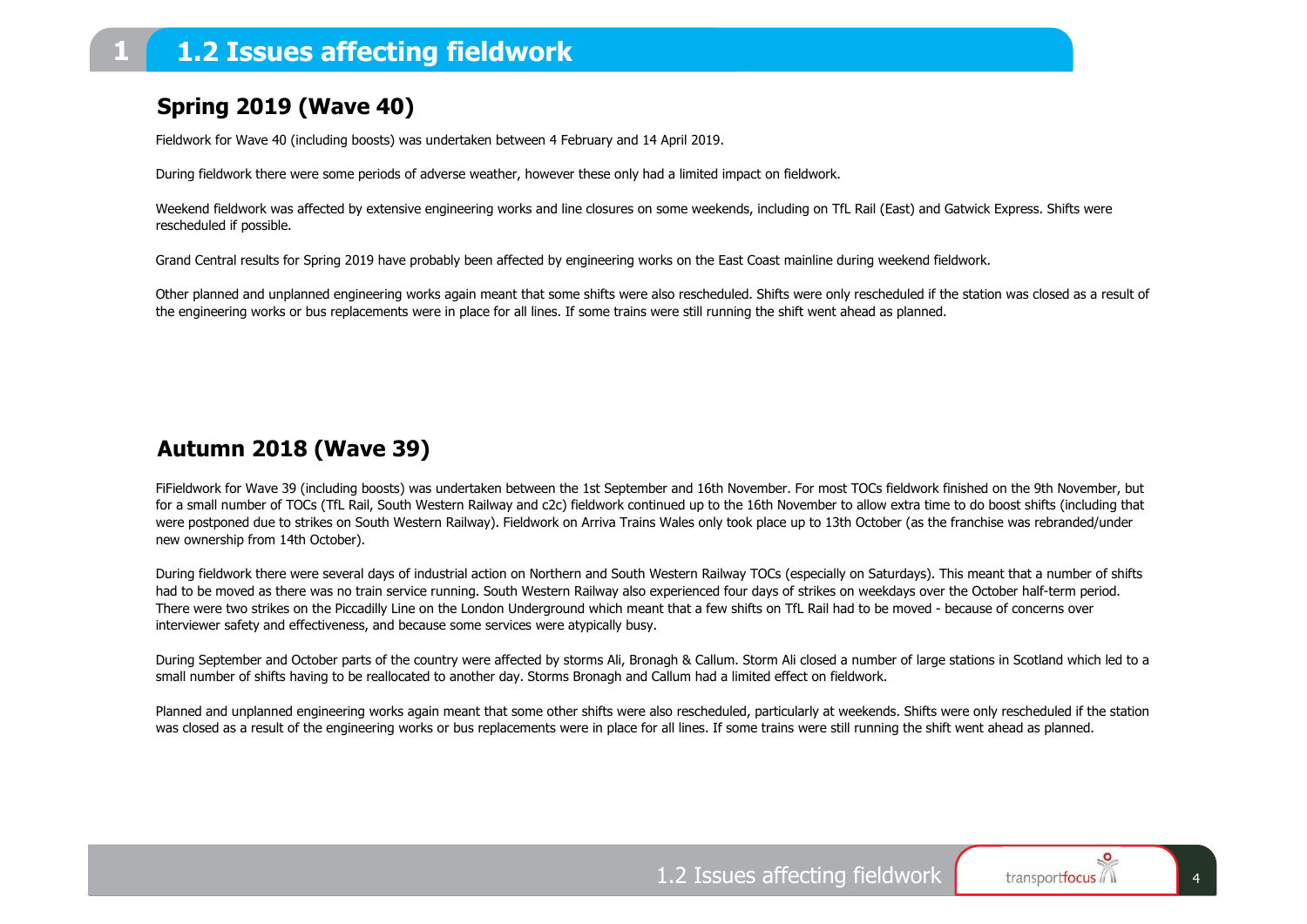## **2 2.1 Overall satisfaction with your journey and station factors**

At 95% confidence level: + significant increase - significant decrease

**Satisfaction results for Avanti West Coast Spring 2020 Spring 2019 2 1 3 1 2 2 2** 4 train times/platforms **2 1 4 1 1 1 3** 9 Connections with other forms of **6 6 4 10 9 14 9 7 16 13 16 10 7 39 42 38 38 44 46 39 35 44 45 41 49 51 32 36 31 52 45** vidi die<br>journey 2 station 3 Ticket buying facilities 5 buildings/platforms 6 (623) 7 Toilet facilities at the station . ...<br>staff ■ Very dissatisfied ■ Fairly dissatisfied ■ Neither ■ Fairly satisfied ■ Very satisfied 83 86 87 91 89 91 76 80 82 83 70 65 88 87 Overall satisfaction with the 84 and 84 - 91 and 84 and 84 - 91 and 84 and 91 and 91 and 91 and 91 and 91 and 91 (604) Overall satisfaction with the (630) (266) Provision of information about (625) Upkeep/repair of the station (623) Cleanliness (409) Attitudes and helpfulness of the (415) public transport (456) 90 85

**% satisfied/good**

2.1 Overall satisfaction with your journey and station factors **For the source of the state of the state of the state of the state of the state of the state of the state of state of state of state of state of state of stat**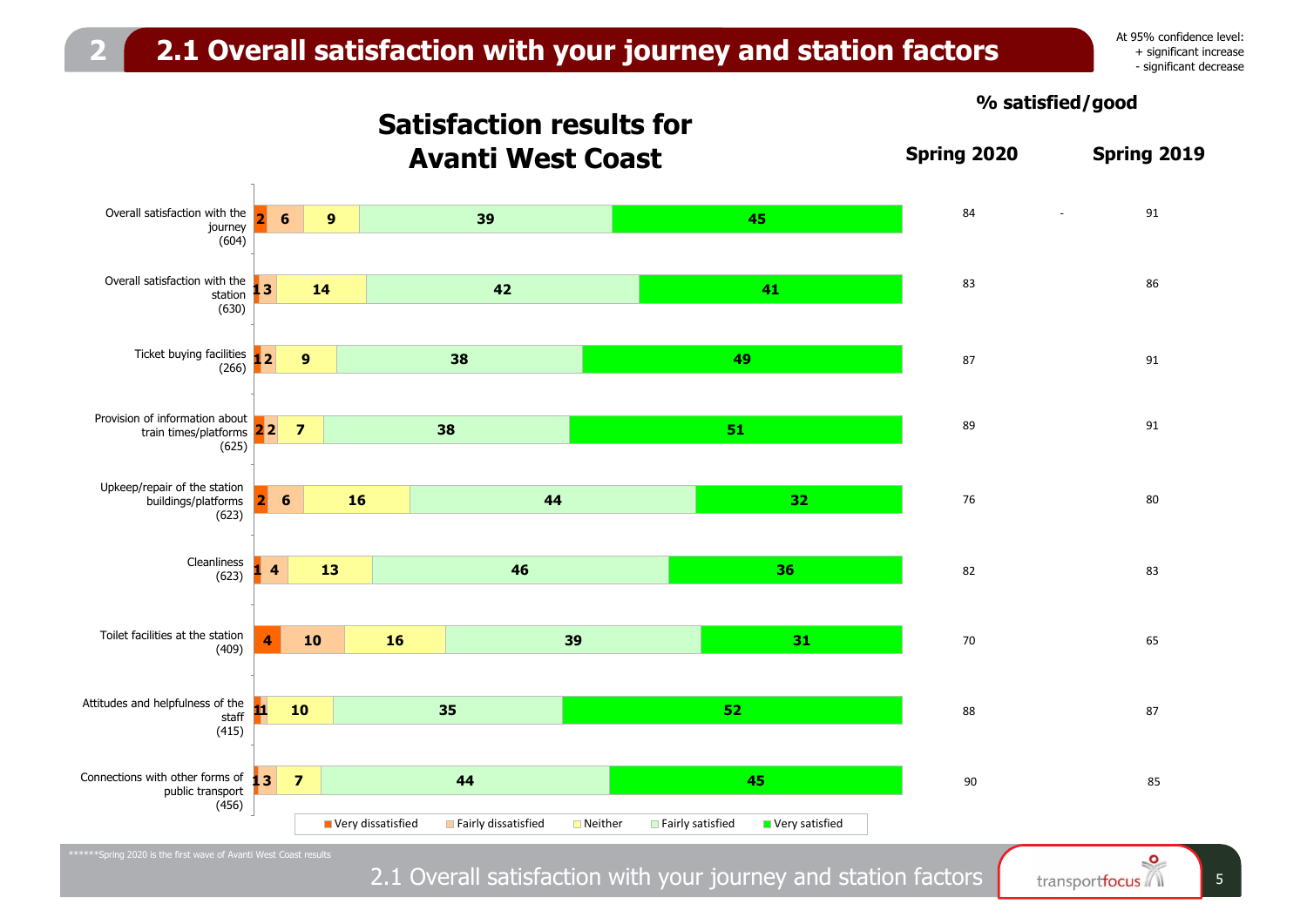



## 2.1 Station factors (cont'd) fransportfocus 6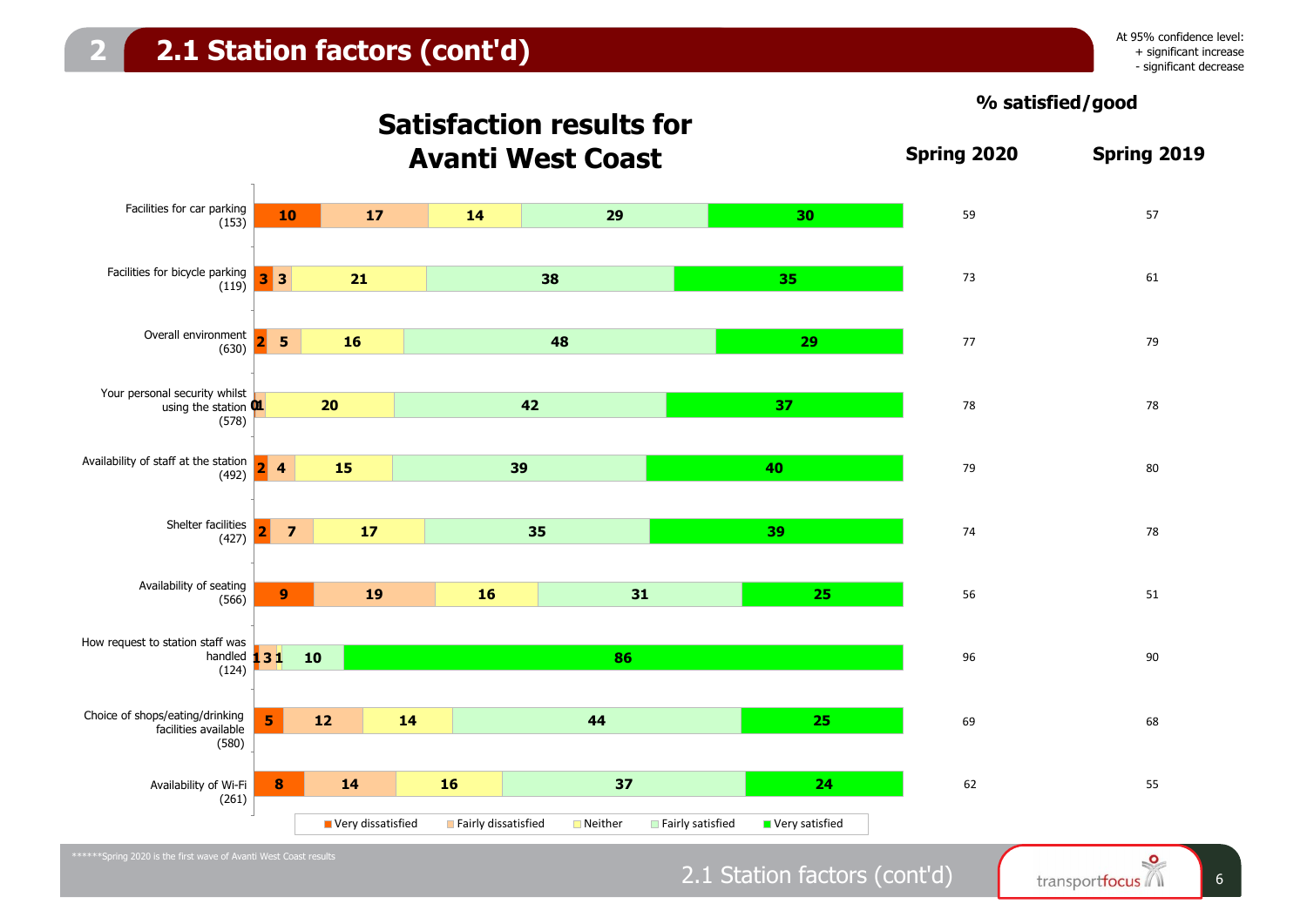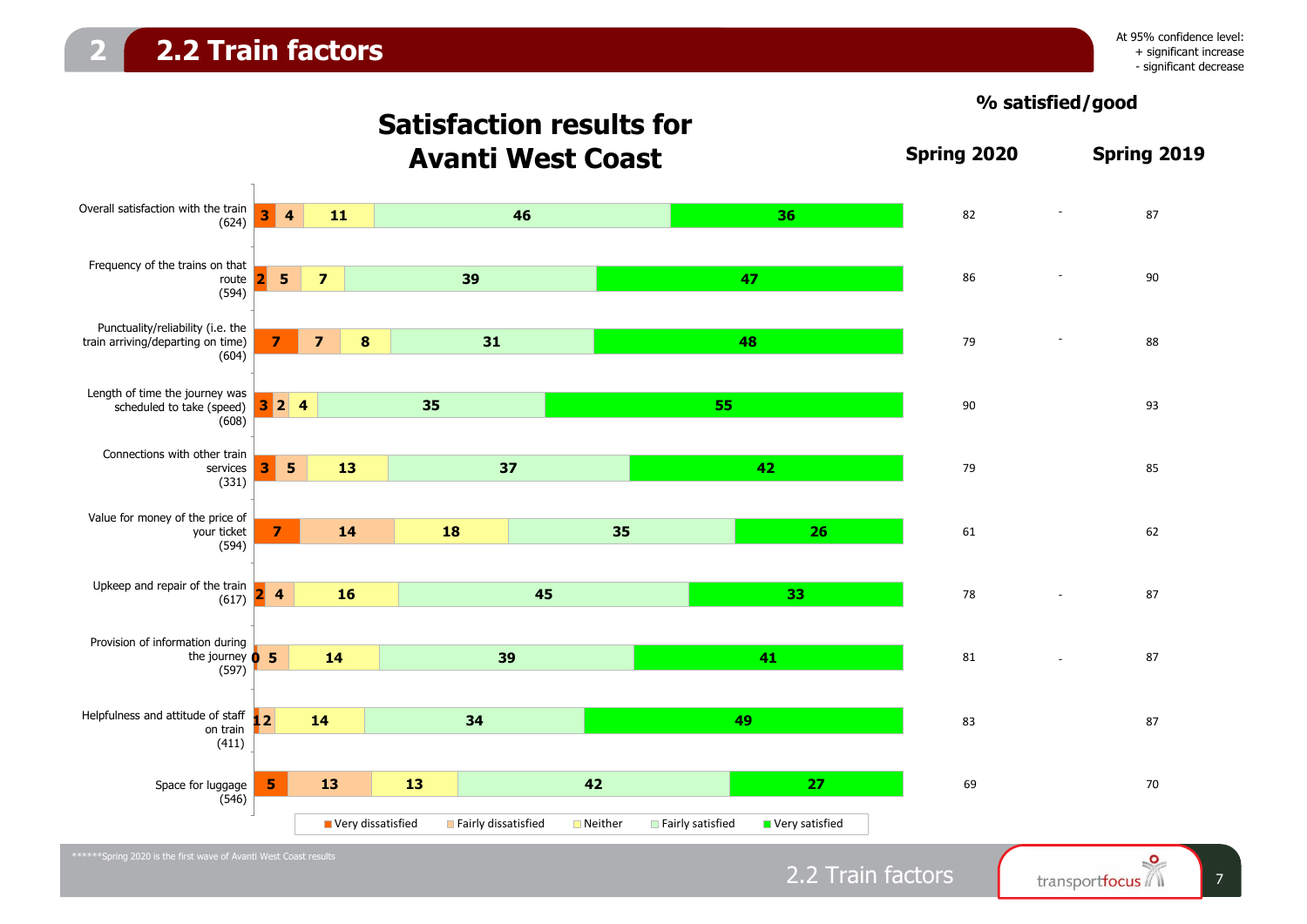



## 2.2 Train factors (cont'd)  $\int_{\text{transportfocus}}$  8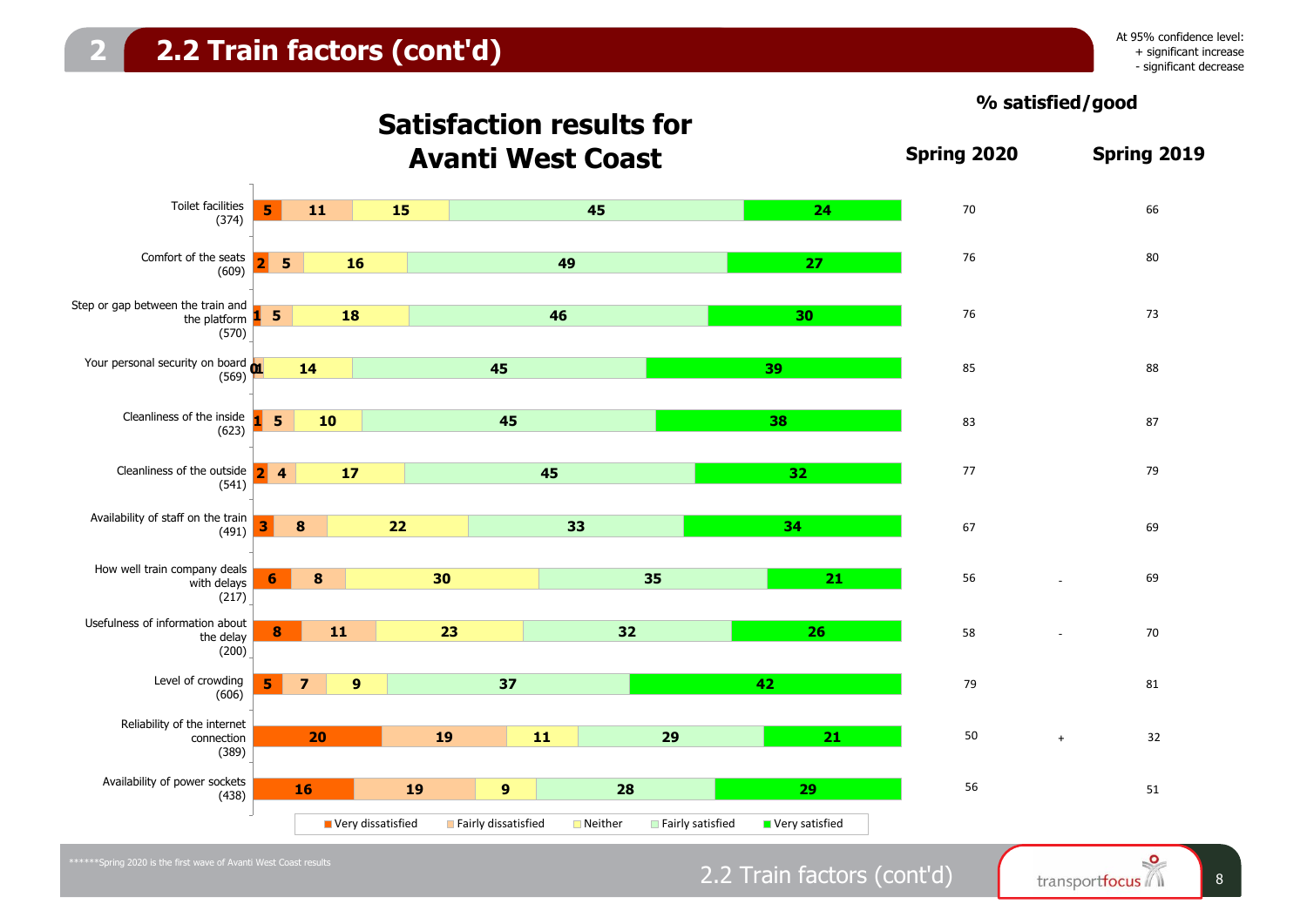### **2 2.3 Overall satisfaction with your journey and station factors**

At 95% confidence level: + significant increase - significant decrease

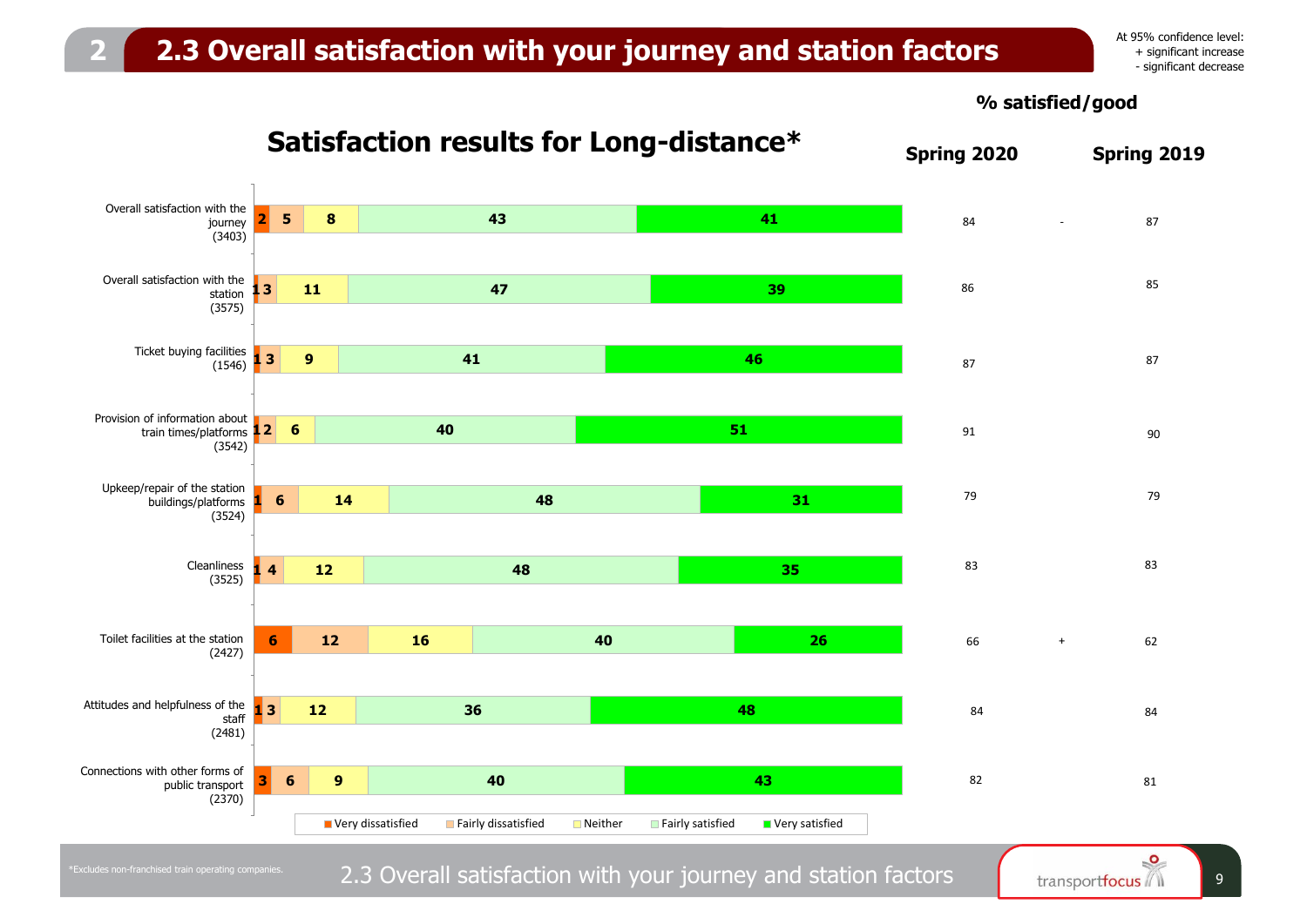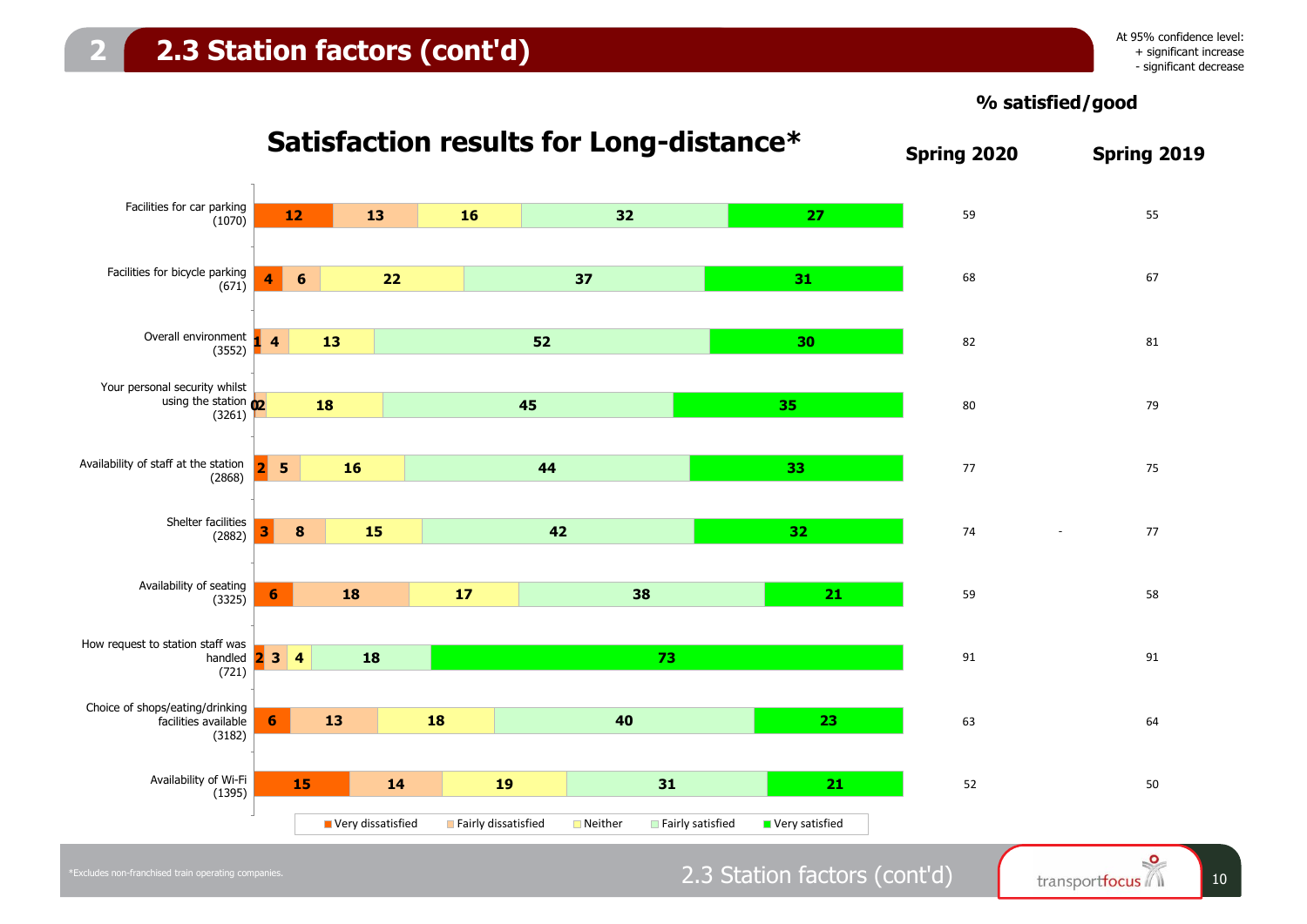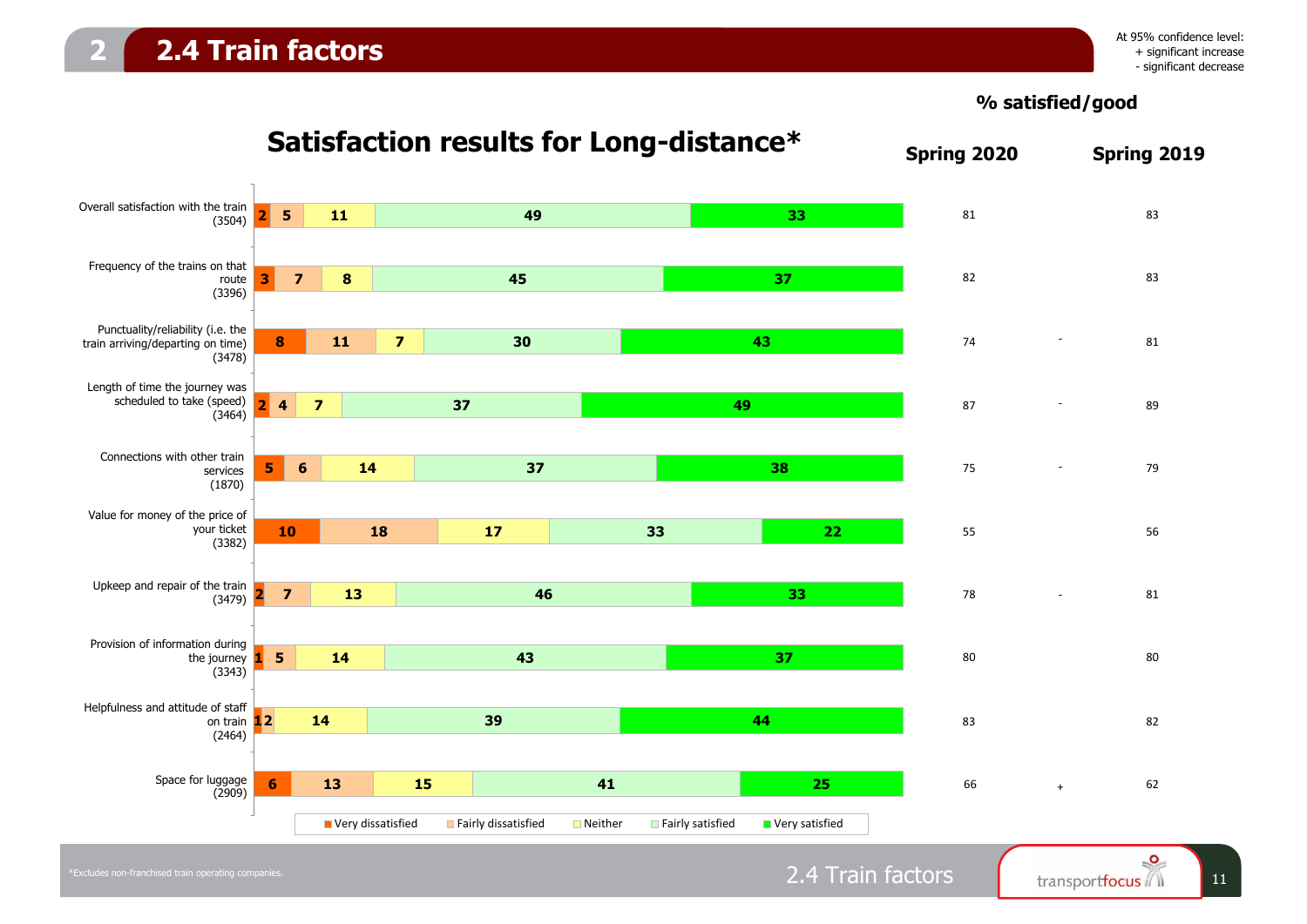

## 2.4 Train factors (cont'd)  $\int_{\text{transportfocus}} \int_{12}^{\infty}$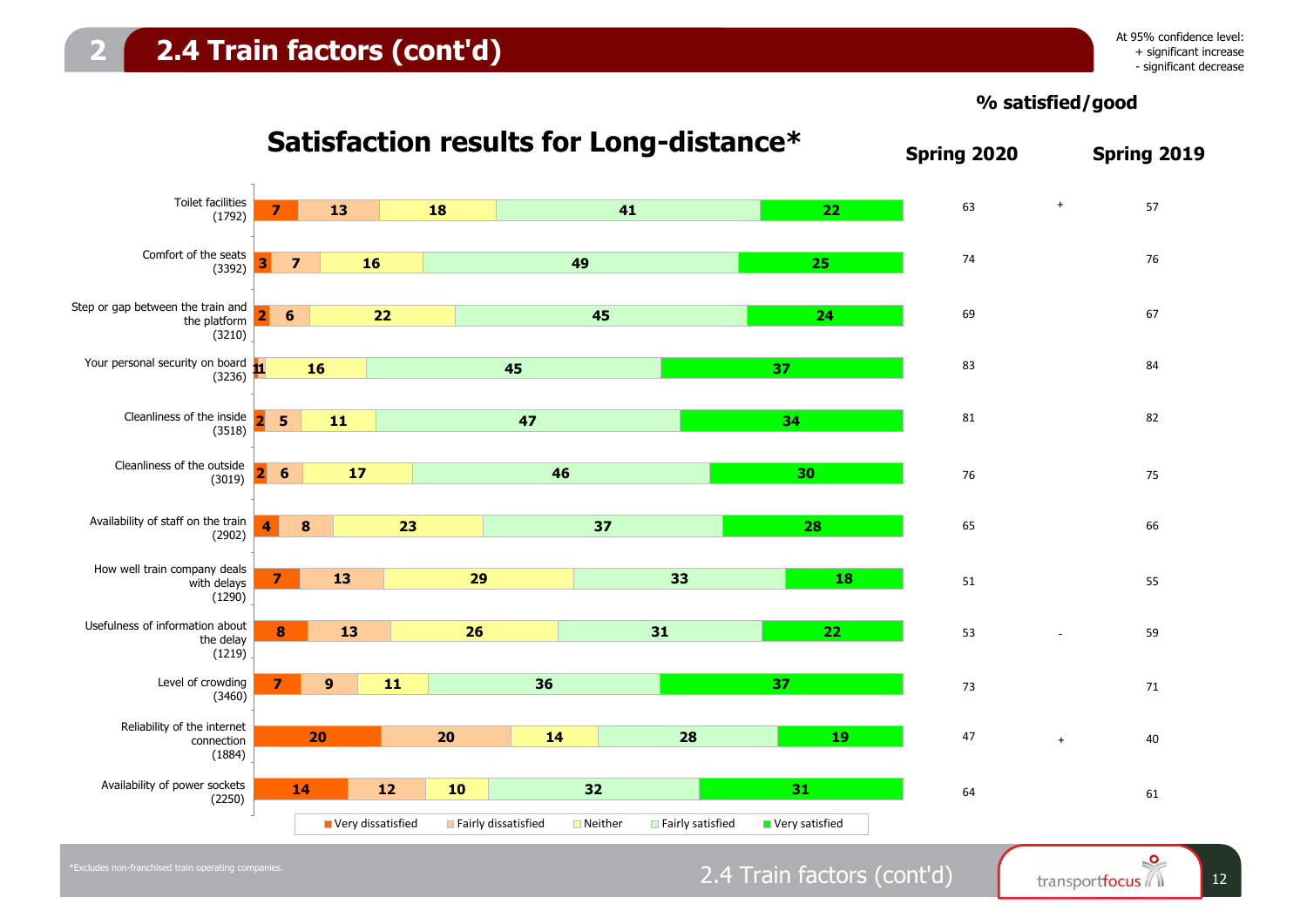### **Avanti West Coast versus Long Distance\***

|                                                                     | <b>TOC</b> | Sector | <b>TOC</b>   |
|---------------------------------------------------------------------|------------|--------|--------------|
|                                                                     |            |        | Index        |
|                                                                     |            |        |              |
| Overall satisfaction with the journey                               | 84         | 84     | 100%         |
| <b>STATION FACILITIES</b>                                           |            |        |              |
| Overall satisfaction with the station                               | 83         | 86     | 97%          |
| Ticket buying facilities                                            | 87         | 87     | 100%         |
| Provision of information about train times/platforms                | 89         | 91     | 99%          |
| Upkeep/repair of the station buildings/platforms                    | 76         | 79     | 96%          |
| Cleanliness                                                         | 82         | 83     | 99%          |
| Toilet facilities at the station                                    | 70         | 66     | 106%         |
| Attitudes and helpfulness of the staff                              | 88         | 84     | 104%         |
| Connections with other forms of public transport                    | 90         | 82     | 109%         |
| Facilities for car parking                                          | 59         | 59     | 100%         |
| Facilities for bicycle parking                                      | 73         | 68     | 108%         |
| Overall environment                                                 | 77         | 82     | 94%          |
| Your personal security whilst using the station                     | 78         | 80     | 98%          |
| Availability of staff at the station                                | 79         | 77     | 103%         |
| Shelter facilities                                                  | 74         | 74     | 99%          |
| Availability of seating                                             | 56         | 59     | 95%          |
| How request to station staff was handled                            | 96         | 91     | 105%         |
| Choice of shops/eating/drinking facilities available                | 69         | 63     | 110%         |
| Availability of Wi-Fi                                               | 62         | 52     | 119%         |
| <b>TRAIN FACILITIES</b>                                             |            |        |              |
| Overall satisfaction with the train                                 | 82         | 81     | 100%         |
| Frequency of the trains on that route                               | 86         | 82     | 105%         |
| Punctuality/reliability (i.e. the train arriving/departing on time) | 79         | 74     | 107%         |
| Length of time the journey was scheduled to take (speed)            | 90         | 87     | 104%         |
| Connections with other train services                               | 79         | 75     | 105%         |
| Value for money of the price of your ticket                         | 61         | 55     | 112%         |
| Upkeep and repair of the train                                      | 78         | 78     | 99%          |
| Provision of information during the journey                         | 81         | 80     | 101%         |
| Helpfulness and attitude of staff on train                          | 83         | 83     | 100%         |
| Space for luggage                                                   | 69         | 66     | 104%         |
| Toilet facilities                                                   | 70         | 63     | 111%         |
| Comfort of the seats                                                | 76         | 74     | 103%         |
| Step or gap between the train and the platform                      | 76         | 69     | 110%         |
| Your personal security on board                                     | 85         | 83     | 103%         |
| Cleanliness of the inside                                           | 83         | 81     | 102%         |
| Cleanliness of the outside                                          | 77         | 76     | 101%         |
| Availability of staff on the train                                  | 67         | 65     | 103%         |
| How well train company deals with delays                            | 56         | 51     | 110%         |
| Usefulness of information about the delay                           | 58         | 53     |              |
|                                                                     |            | 73     | 110%<br>109% |
| Level of crowding                                                   | 79         |        |              |
| Reliability of the internet connection                              | 50         | 47     | 106%         |
| Availability of power sockets                                       | 56         | 64     | 88%          |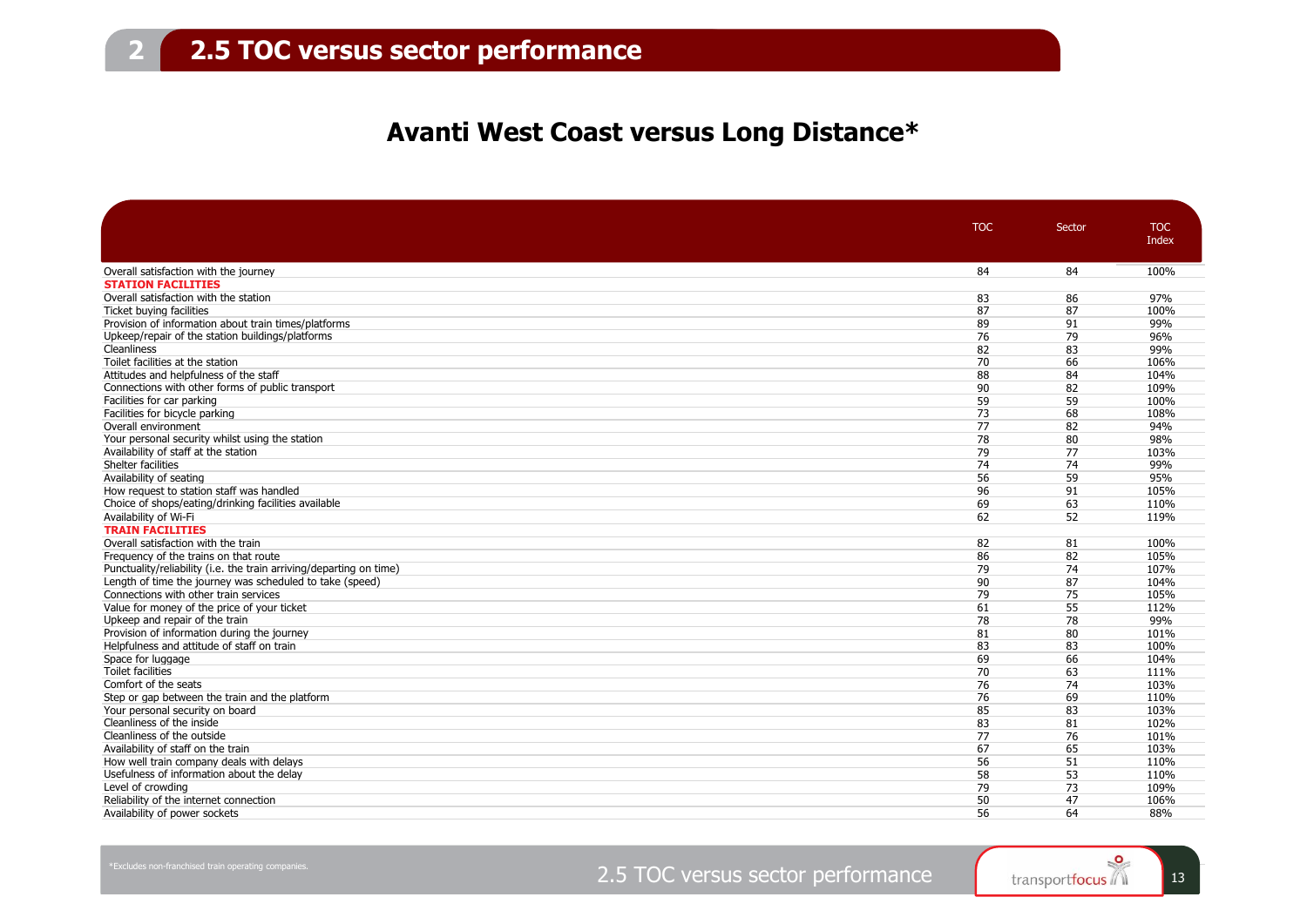### **Building Block/ route data for Avanti West Coast**

|                                                                     | London -<br>Wolverhampton /<br>Shrewsbury | London -<br>Scotland | London - North<br><b>Wales</b> | London -<br>Manchester | London - Liverpool | London -<br>Scotland (via<br>Birmingham) |
|---------------------------------------------------------------------|-------------------------------------------|----------------------|--------------------------------|------------------------|--------------------|------------------------------------------|
| Overall satisfaction with the journey                               | 86                                        | 85                   | 88                             | 83                     | 71                 | 86                                       |
| <b>STATION FACILITIES</b>                                           |                                           |                      |                                |                        |                    |                                          |
| Overall satisfaction with the station                               | 82                                        | 79                   | 83                             | 81                     | 82                 | 88                                       |
| Ticket buying facilities                                            | 92                                        | 87                   | 89                             | 83                     | 87                 | 87                                       |
| Provision of information about train times/platforms                | 90                                        | 90                   | 93                             | 91                     | 81                 | 89                                       |
| Upkeep/repair of the station buildings/platforms                    | 75                                        | 79                   | 78                             | 70                     | 77                 | 83                                       |
| Cleanliness                                                         | 78                                        | 87                   | 81                             | 78                     | 82                 | 88                                       |
| Toilet facilities at the station                                    | 74                                        | 79                   | 51                             | 73                     | 62                 | 66                                       |
| Attitudes and helpfulness of the staff                              | 89                                        | 83                   | 93                             | 88                     | 92                 | 87                                       |
| Connections with other forms of public transport                    | 87                                        | 86                   | 87                             | 93                     | 93                 | 91                                       |
| Facilities for car parking                                          | 67                                        | 57                   | 69                             | 54                     | 31                 | 58                                       |
| Facilities for bicycle parking                                      | 82                                        | 93                   | 57                             | 58                     | 62                 | 75                                       |
| Overall environment                                                 | 74                                        | 81                   | 78                             | 76                     | 67                 | 83                                       |
| Your personal security whilst using the station                     | 79                                        | 80                   | 81                             | 75                     | 80                 | 79                                       |
| Availability of staff at the station                                | 83                                        | 73                   | 84                             | 76                     | 71                 | 84                                       |
| Shelter facilities                                                  | 80                                        | 74                   | 77                             | 68                     | 72                 | 73                                       |
| Availability of seating                                             | 61                                        | 50                   | 54                             | 50                     | 55                 | 64                                       |
| How request to station staff was handled                            | 97                                        | 90                   | 93                             | 98                     | 100                | 92                                       |
| Choice of shops/eating/drinking facilities available                | 76                                        | 57                   | 59                             | 72                     | 65                 | 72                                       |
| Availability of Wi-Fi                                               | 61                                        | 60                   | 64                             | 55                     | 56                 | 73                                       |
| <b>TRAIN FACILITIES</b>                                             |                                           |                      |                                |                        |                    |                                          |
| Overall satisfaction with the train                                 | 83                                        | 85                   | 87                             | 78                     | 75                 | 84                                       |
| Frequency of the trains on that route                               | 90                                        | 75                   | 91                             | 89                     | 75                 | 86                                       |
| Punctuality/reliability (i.e. the train arriving/departing on time) | 82                                        | 75                   | 83                             | 80                     | 69                 | 80                                       |
| Length of time the journey was scheduled to take (speed)            | 95                                        | 91                   | 89                             | 92                     | 69                 | 90                                       |
| Connections with other train services                               | 86                                        | 71                   | 91                             | 88                     | 51                 | 75                                       |
| Value for money of the price of your ticket                         | 71                                        | 49                   | 62                             | 54                     | 58                 | 66                                       |
| Upkeep and repair of the train                                      | 74                                        | 76                   | 89                             | 77                     | 77                 | 81                                       |
| Provision of information during the journey                         | 80                                        | 79                   | 81                             | 80                     | 85                 | 82                                       |
| Helpfulness and attitude of staff on train                          | 83                                        | 90                   | 81                             | 79                     | 86                 | 83                                       |
| Space for luggage                                                   | 69                                        | 69                   | 67                             | 71                     | 67                 | 67                                       |
| <b>Toilet facilities</b>                                            | 72                                        | 76                   | 69                             | 70                     | 55                 | 70                                       |
| Comfort of the seats                                                | 72                                        | 81                   | 78                             | 77                     | 68                 | 80                                       |
| Step or gap between the train and the platform                      | 80                                        | 81                   | 87                             | 67                     | 74                 | 78                                       |
| Your personal security on board                                     | 81                                        | 93                   | 84                             | 83                     | 85                 | 86                                       |
| Cleanliness of the inside                                           | 82                                        | 86                   | 92                             | 79                     | 85                 | 86                                       |
| Cleanliness of the outside                                          | 81                                        | 81                   | 84                             | 73                     | 76                 | 73                                       |
| Availability of staff on the train                                  | 64                                        | 76                   | 58                             | 64                     | 69                 | 69                                       |
| How well train company deals with delays                            | 49                                        | 59                   | 72                             | 51                     | 66                 | 57                                       |
| Usefulness of information about the delay                           | 39                                        | 66                   | 18                             | 62                     | 69                 | 58                                       |
| Level of crowding                                                   | 80                                        | 79                   | 78                             | 77                     | 73                 | 85                                       |
| Reliability of the internet connection                              | 51                                        | 41                   | 62                             | 49                     | 30                 | 61                                       |
| Availability of power sockets                                       | 55                                        | 56                   | 77                             | 52                     | 44                 | 65                                       |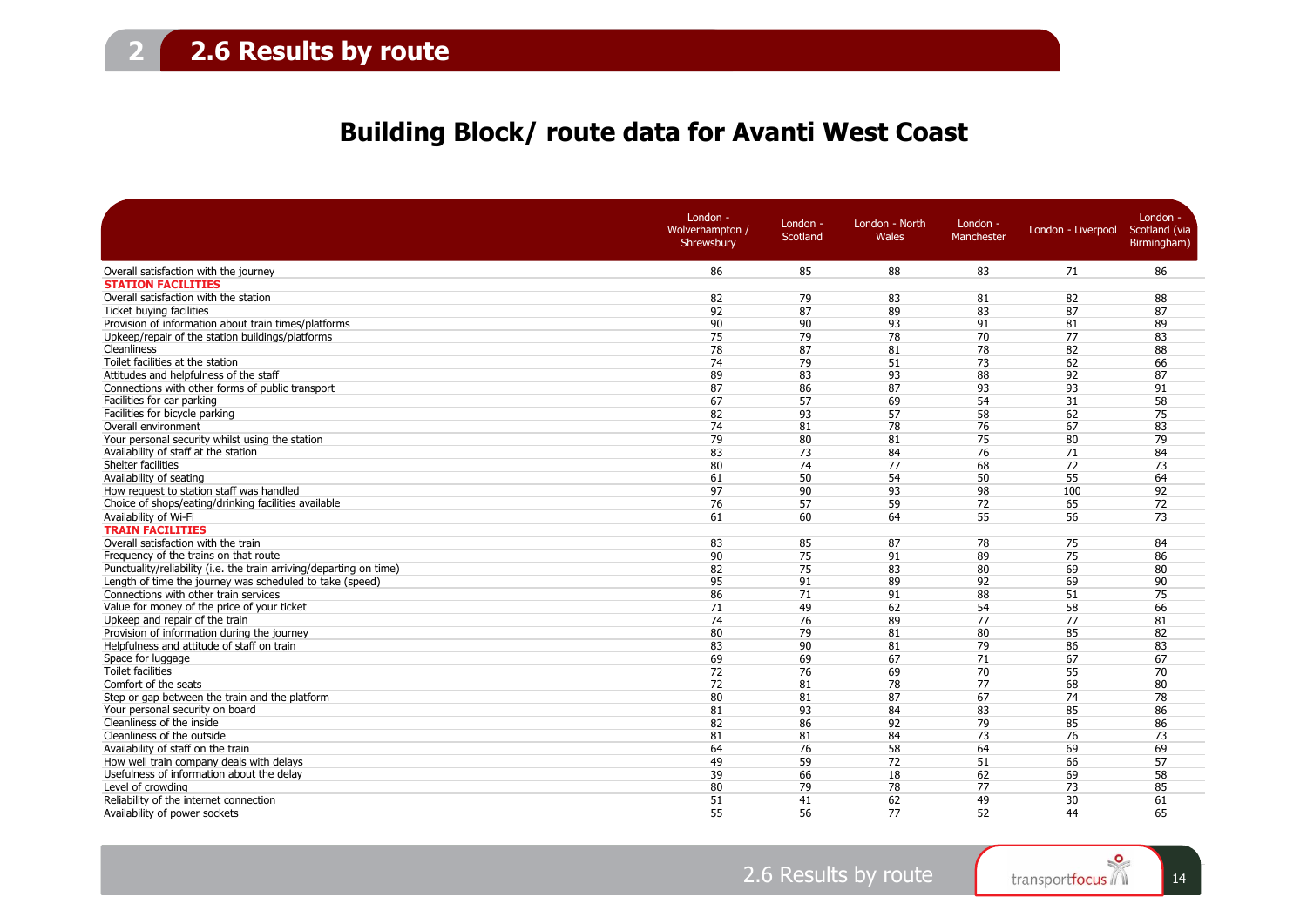### **3.1 Overall satisfaction and station factors trend charts**

**Percentage satisfaction with aspects of station where boarded**



 $\bigcap$  

Avanti West Coast\*\*\*\*\* **-Avanti West Coast\*\*\*\*** 



#### **Overall satisfaction with the station**

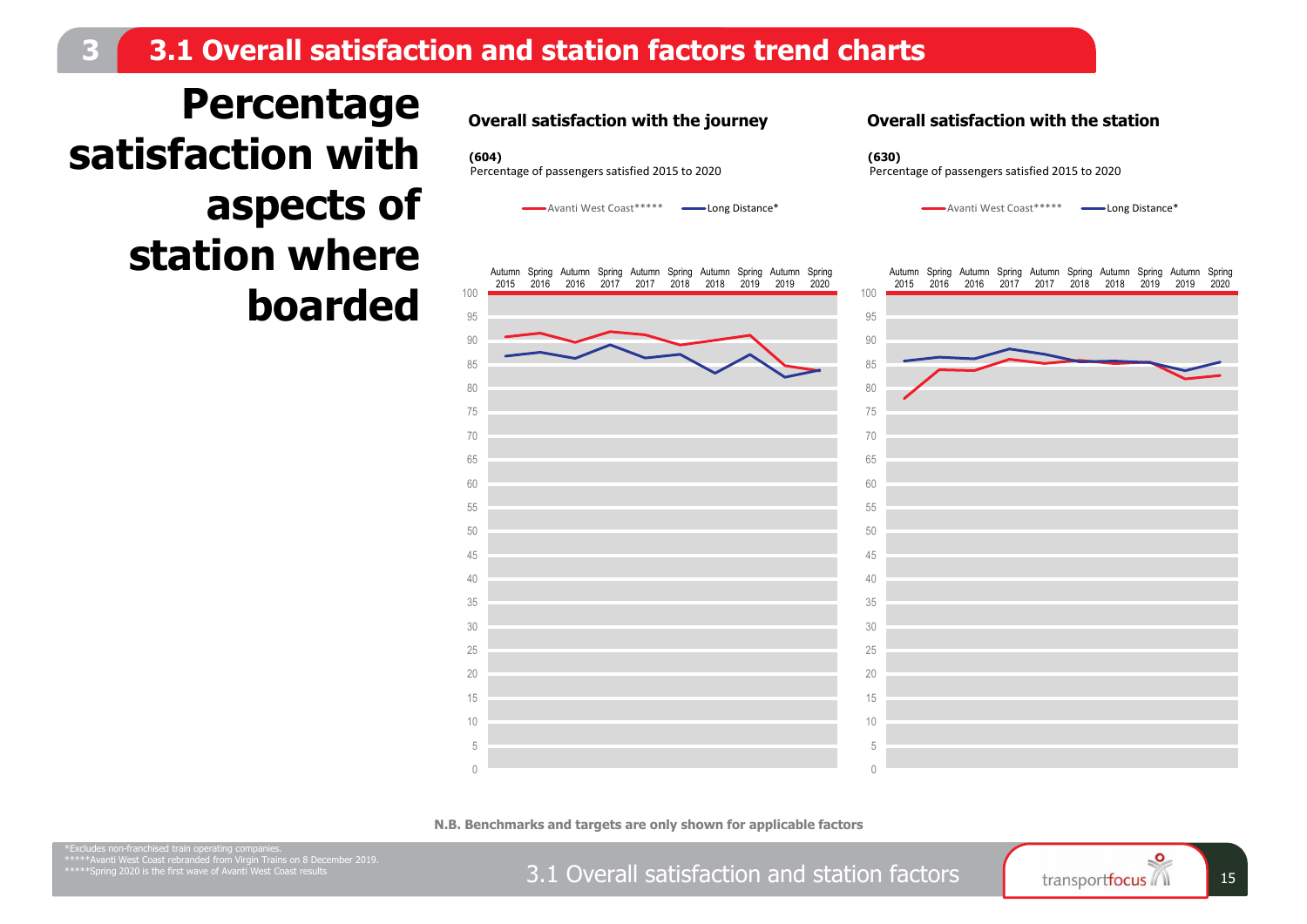### **3.1 Station factors trend charts**

#### **Ticket buying facilities**

Avanti West Coast\*\*\*\*\* Long Distance\*

**Provision of information about train times/platforms** Percentage of passengers satisfied 2015 to 2020 Percentage of passengers satisfied 2015 to 2020 Percentage of passengers satisfied 2015 to 2020 **(266) (625) (623)**

Avanti West Coast\*\*\*\*\* **- Long Distance\*** 

**Upkeep/repair of the station buildings/platforms**

Avanti West Coast\*\*\*\*\* Long Distance\*



**N.B. Benchmarks and targets are only shown for applicable factors**

3.1 Station factors trend charts  $\begin{array}{|c|c|c|c|c|c|}\n\hline\n\text{transportfocus} & \text{16}\n\end{array}$  16

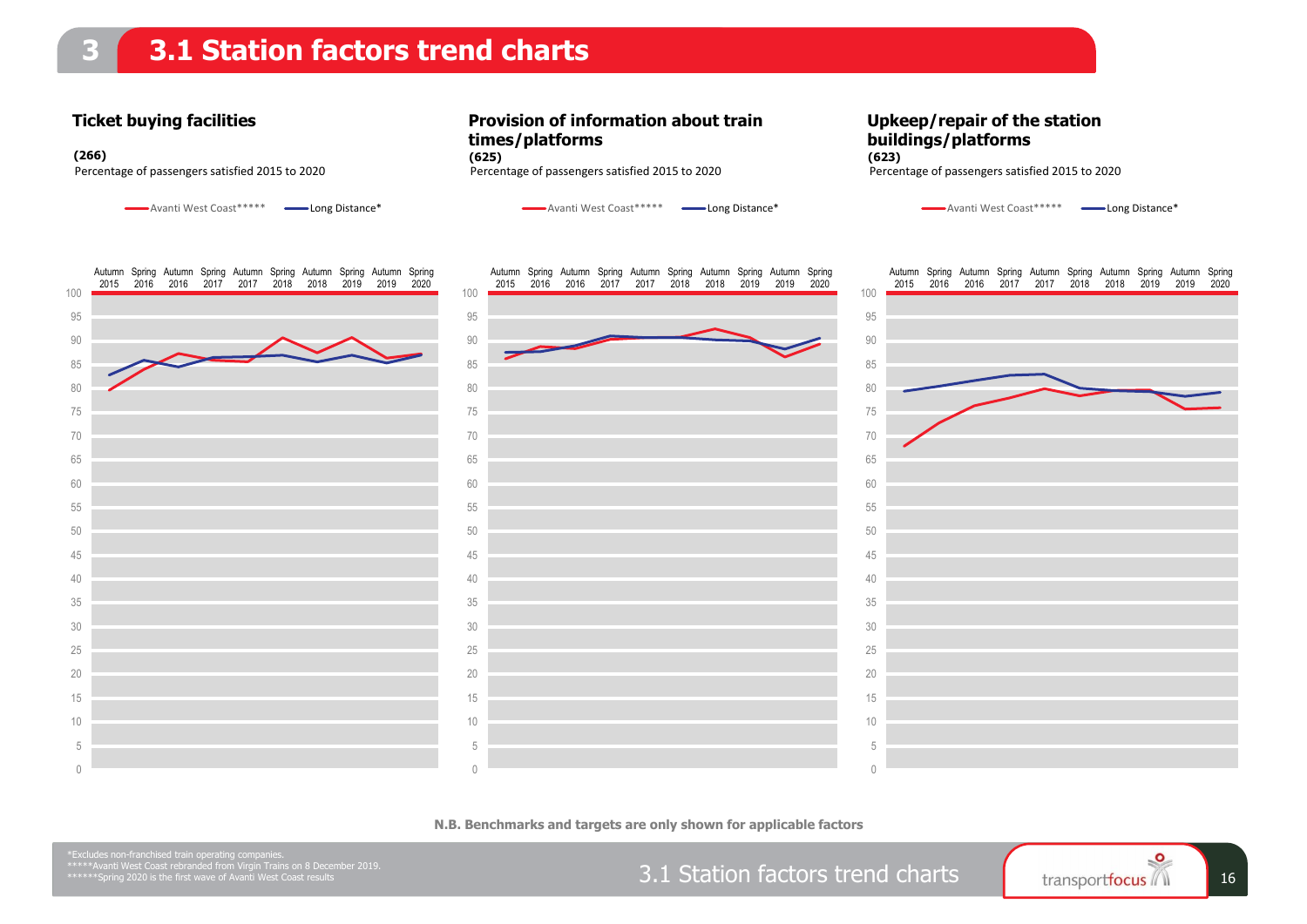#### **Cleanliness**

#### **Toilet facilities at the station\*\***

**(623) (409) (415)**

### **Attitudes and helpfulness of the staff**

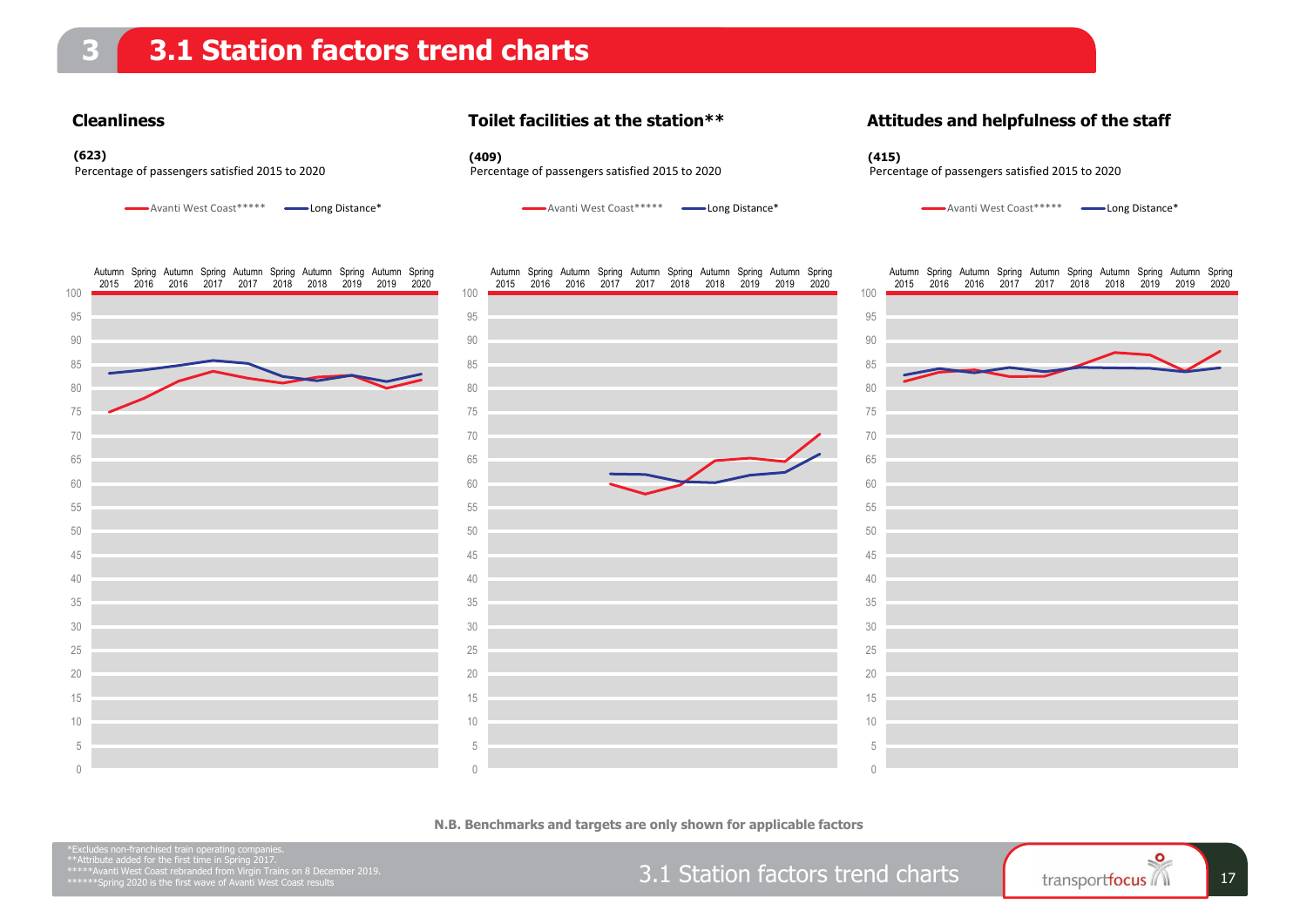### **3.1 Station factors trend charts**

### **Connections with other forms of public transport**

Avanti West Coast\*\*\*\*\* Long Distance\*

#### **Facilities for car parking**





**N.B. Benchmarks and targets are only shown for applicable factors**

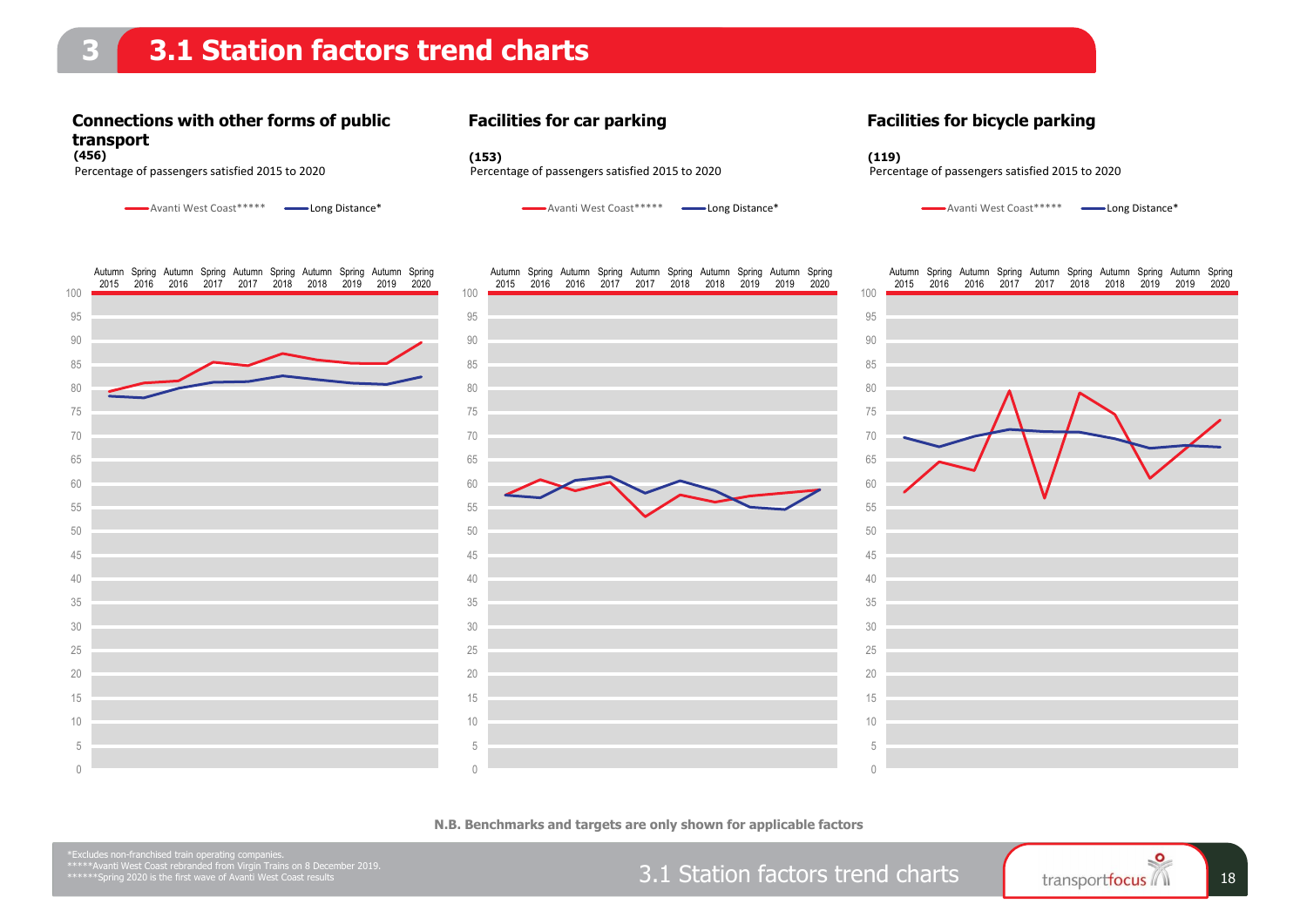### **3.1 Station factors trend charts**

 $\bigcap$ 

#### **Overall environment**

Avanti West Coast\*\*\*\*\* Long Distance\*

2016 2017 2017 2018 2018 2019

Autumn Spring Autumn Spring Autumn Spring Autumn Spring Autumn Spring

**Your personal security whilst using the station**

**Availability of staff at the station**



 $\bigcap$ 

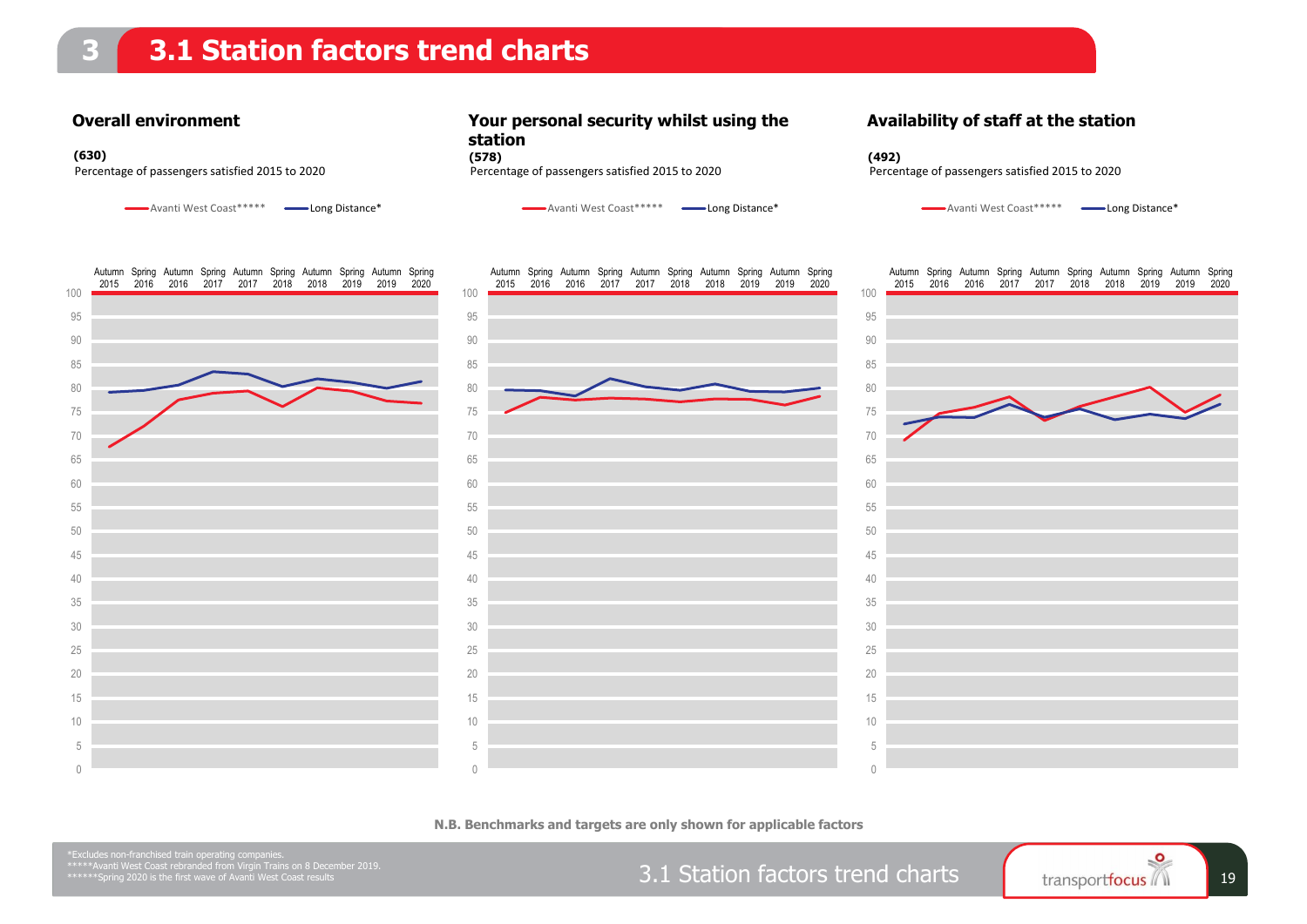#### **Shelter facilities**

#### **Availability of seating**

#### **How request to station staff was handled**



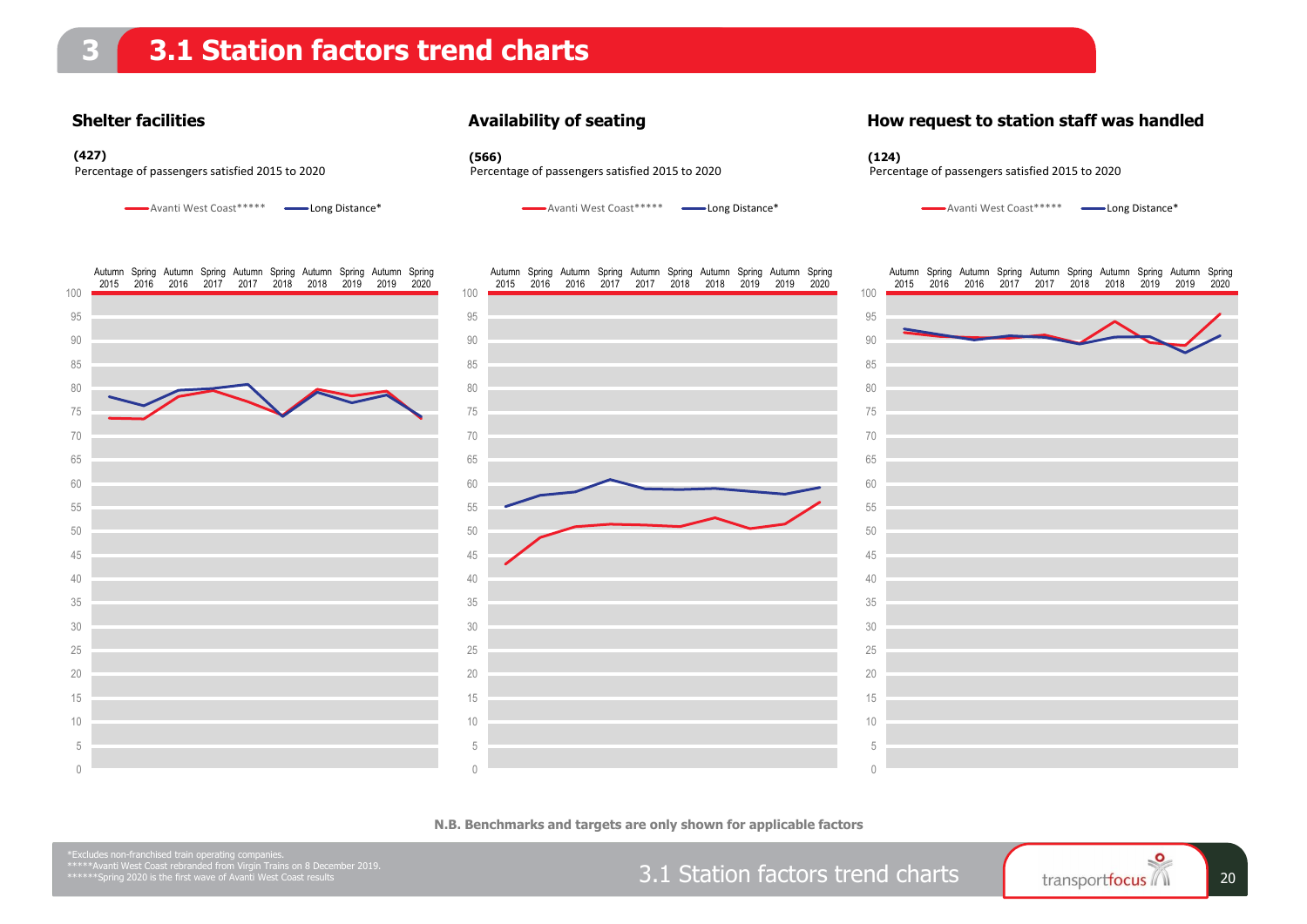### **3.1 Station factors trend charts**

### **Choice of shops/eating/drinking facilities available**

### **Availability of Wi-Fi\*\***

**(580) (261)**

Percentage of passengers satisfied 2015 to 2020 Percentage of passengers satisfied 2015 to 2020

Avanti West Coast\*\*\*\*\* Long Distance\*

Avanti West Coast\*\*\*\*\* Long Distance\*



**N.B. Benchmarks and targets are only shown for applicable factors**

3.1 Station factors trend charts Fransportfocus 1 21

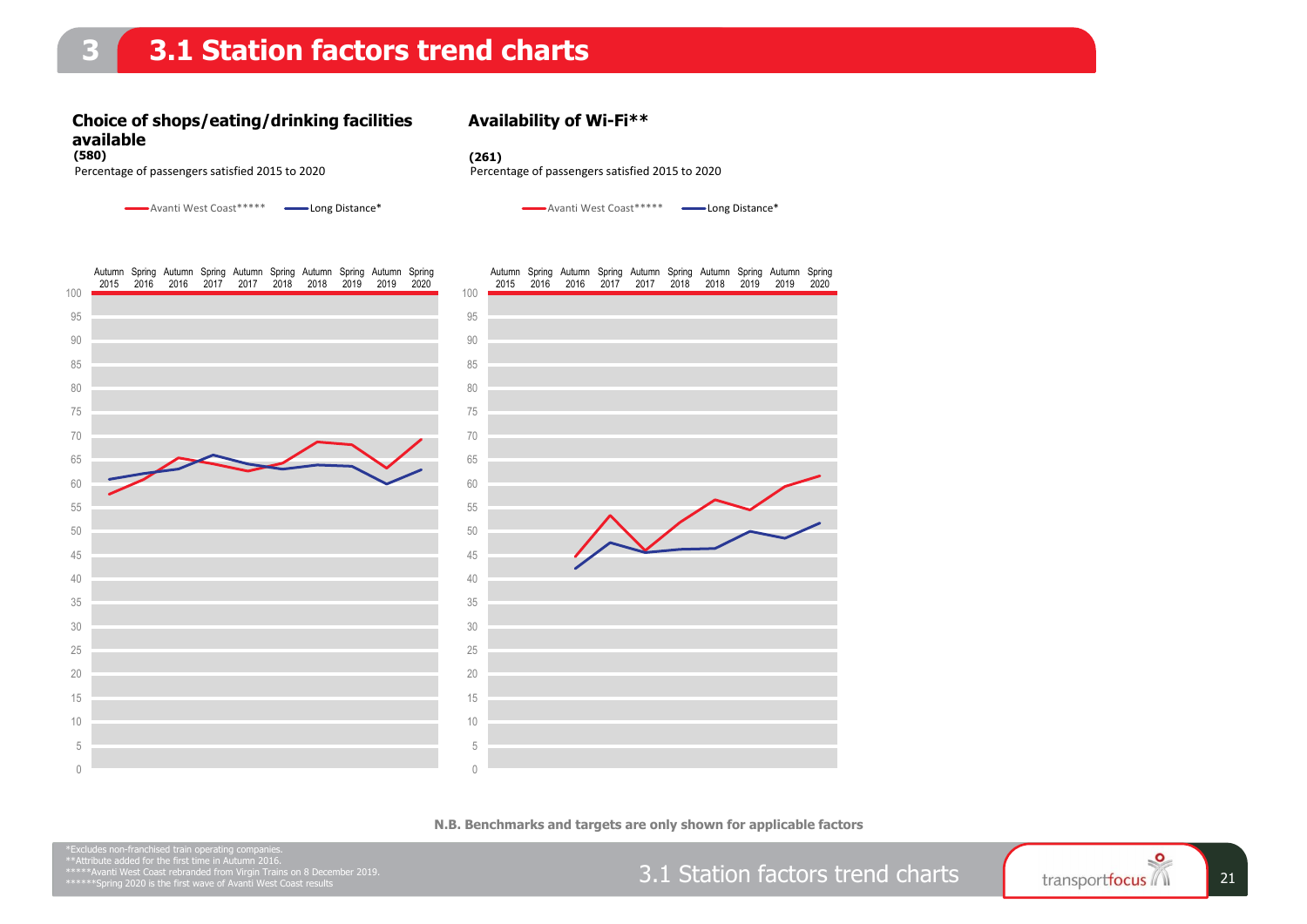### **3.2 Train factors trend charts**

## **Percentage satisfaction with aspects of train**

**Overall satisfaction with the train**

Avanti West Coast\*\*\*\*\* **-Avanti West Coast\*\*\*\*** 

**Frequency of the trains on that route**



**N.B. Benchmarks and targets are only shown for applicable factors**

 $\bigcap$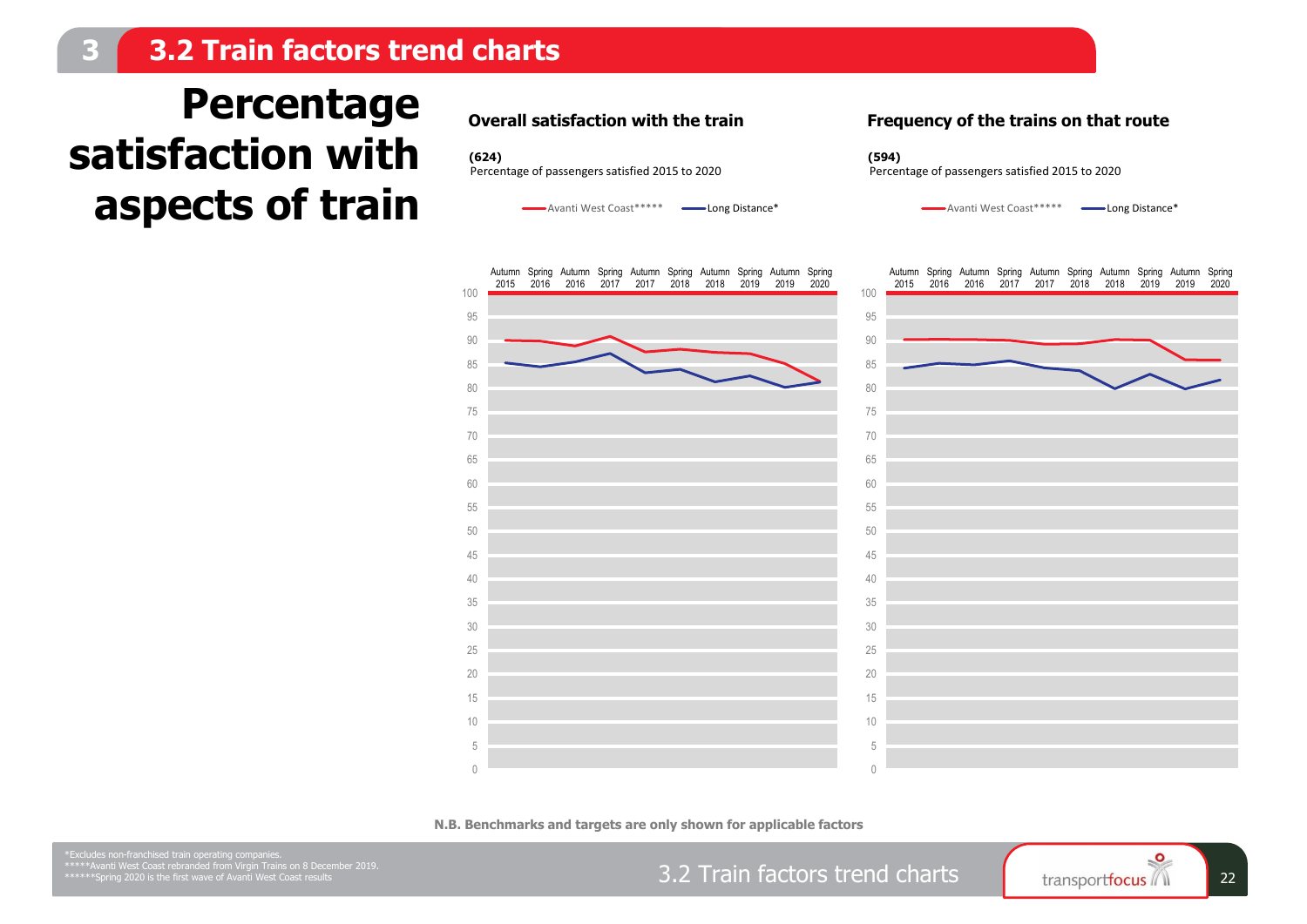### **3.2 Train factors trend charts**

### **Punctuality/reliability (i.e. the train arriving/departing on time)**

Avanti West Coast\*\*\*\*\* Long Distance\*

**Length of time the journey was scheduled to take (speed) (604) (608) (331)**



Avanti West Coast\*\*\*\*\* Long Distance\*

Percentage of passengers satisfied 2015 to 2020 Percentage of passengers satisfied 2015 to 2020 Percentage of passengers satisfied 2015 to 2020

Avanti West Coast\*\*\*\*\* **- Long Distance\*** 



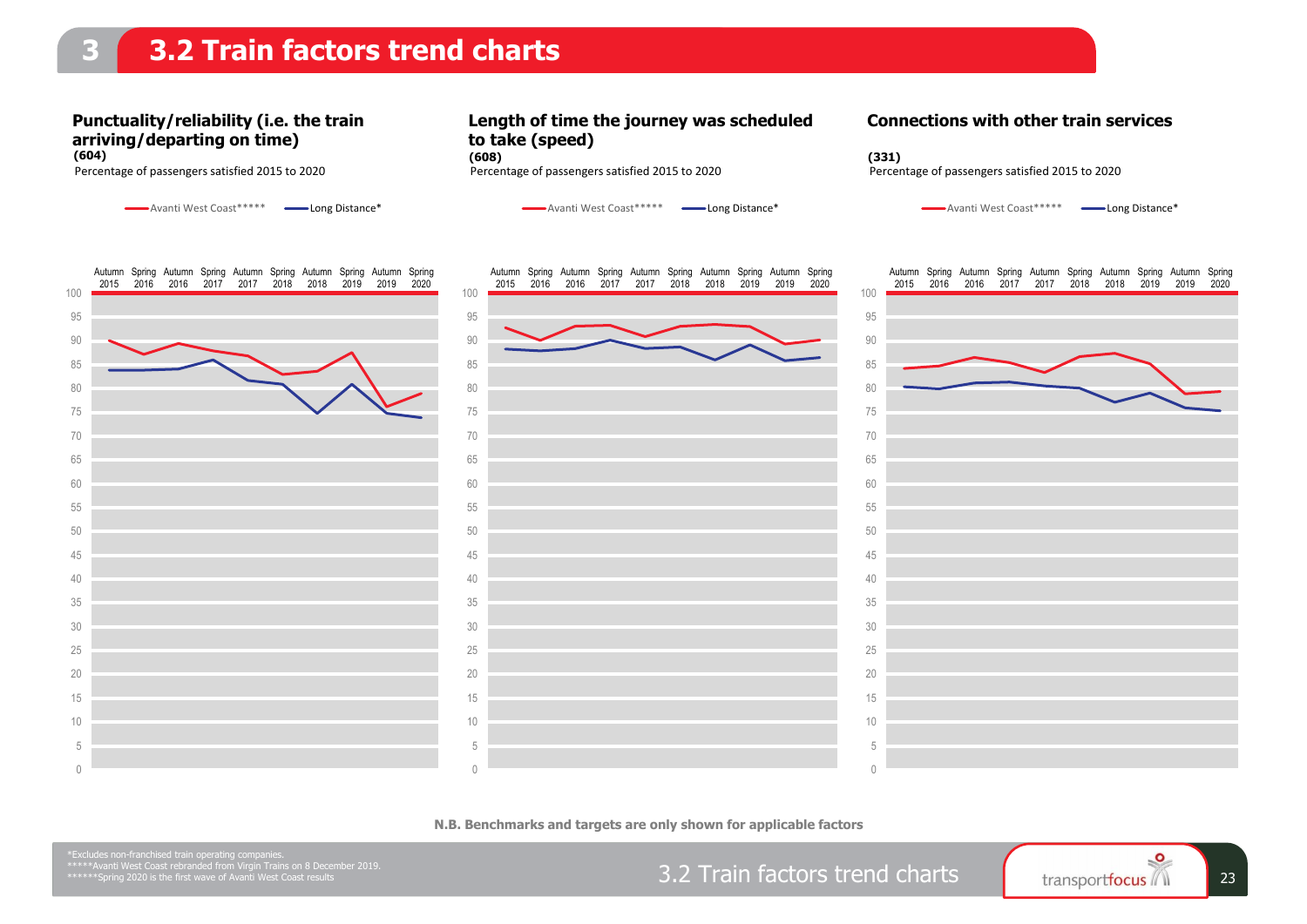#### **Value for money of the price of your ticket**

Avanti West Coast\*\*\*\*\* Long Distance\*

#### **Upkeep and repair of the train**

**(594) (617) (597)**

#### **Provision of information during the journey**



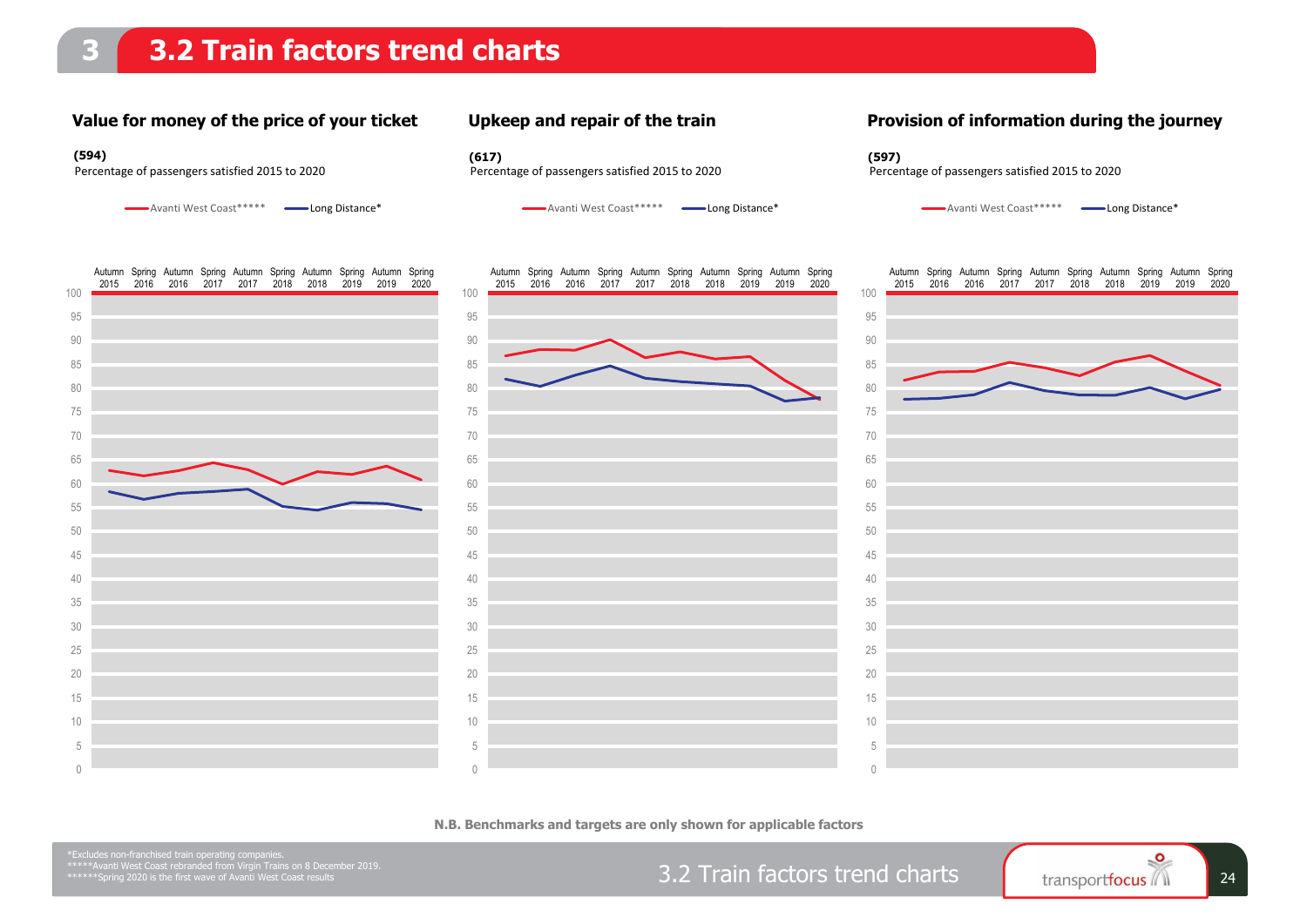#### **Helpfulness and attitude of staff on train**

Avanti West Coast\*\*\*\*\* Long Distance\*

**Space for luggage**

**(411) (546) (374)**

Avanti West Coast\*\*\*\*\* Long Distance\*



Percentage of passengers satisfied 2015 to 2020 Percentage of passengers satisfied 2015 to 2020 Percentage of passengers satisfied 2015 to 2020

Avanti West Coast\*\*\*\*\* Long Distance\*



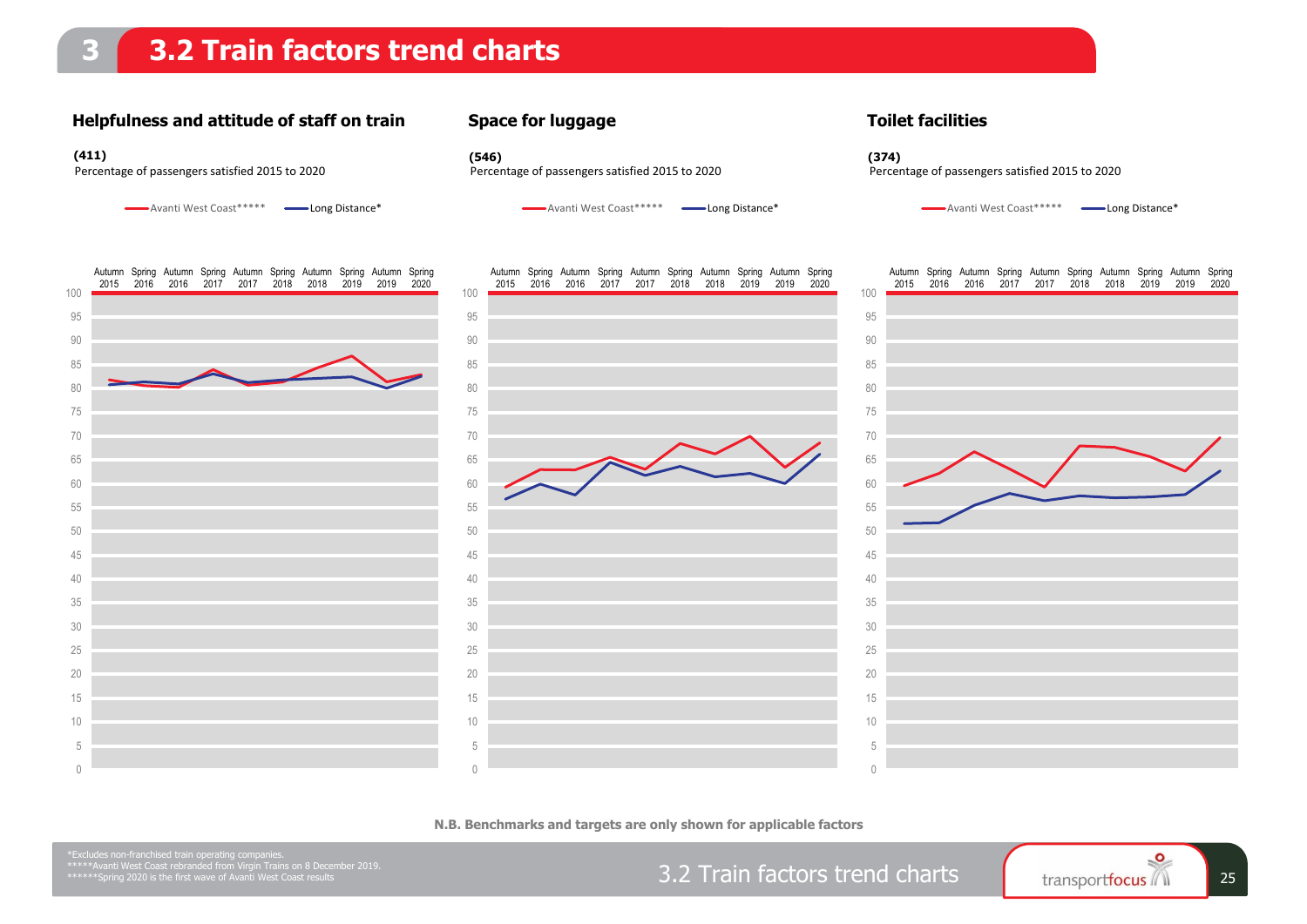#### **Comfort of the seats\*\***

Avanti West Coast\*\*\*\*\* Long Distance\*

**Step or gap between the train and the platform\*\***

**Your personal security on board\*\*\*\***



**N.B. Benchmarks and targets are only shown for applicable factors**



 $\bigcap$ 

 $\bigcap$ 

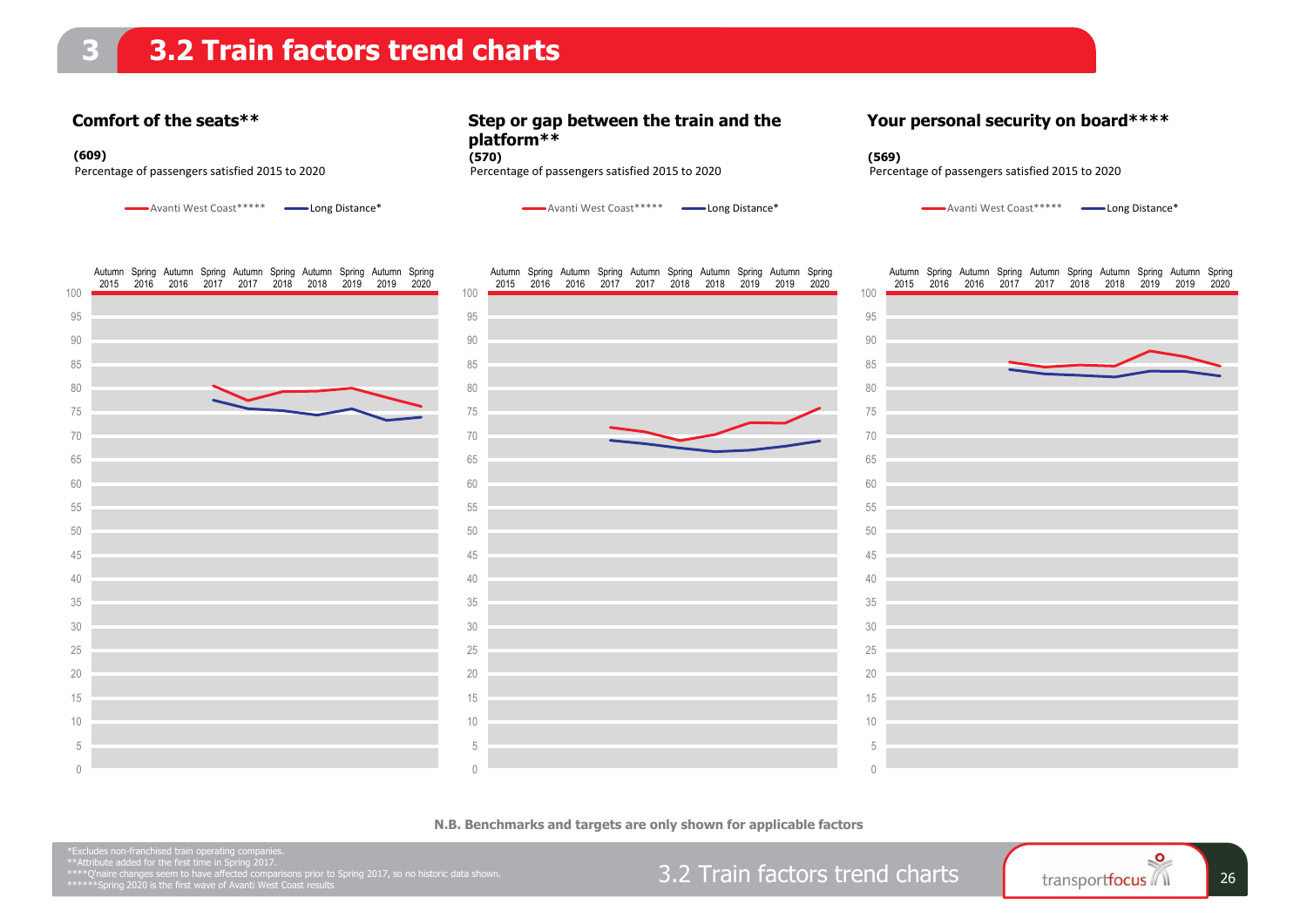#### **Cleanliness of the inside**

#### **Cleanliness of the outside**

**(623) (541) (491)**

**Availability of staff on the train**



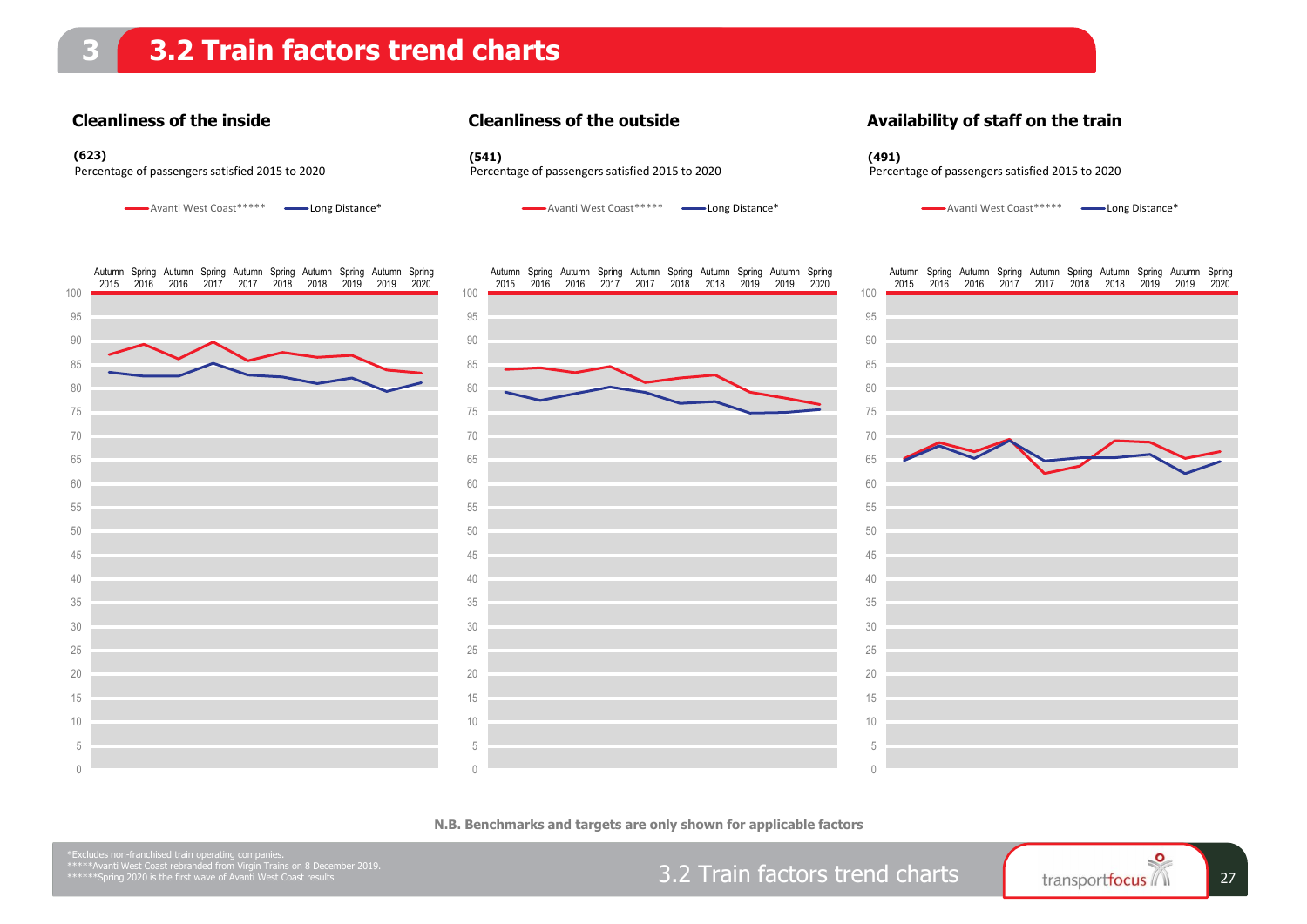### **3.2 Train factors trend charts**

#### **How well train company deals with delays**

#### **Usefulness of information about the delay**

Avanti West Coast\*\*\*\*\* Long Distance\*

**(217) (200) (606)**



#### **Level of crowding\*\***

Percentage of passengers satisfied 2015 to 2020 Percentage of passengers satisfied 2015 to 2020 Percentage of passengers satisfied 2015 to 2020

Avanti West Coast\*\*\*\*\* Long Distance\*



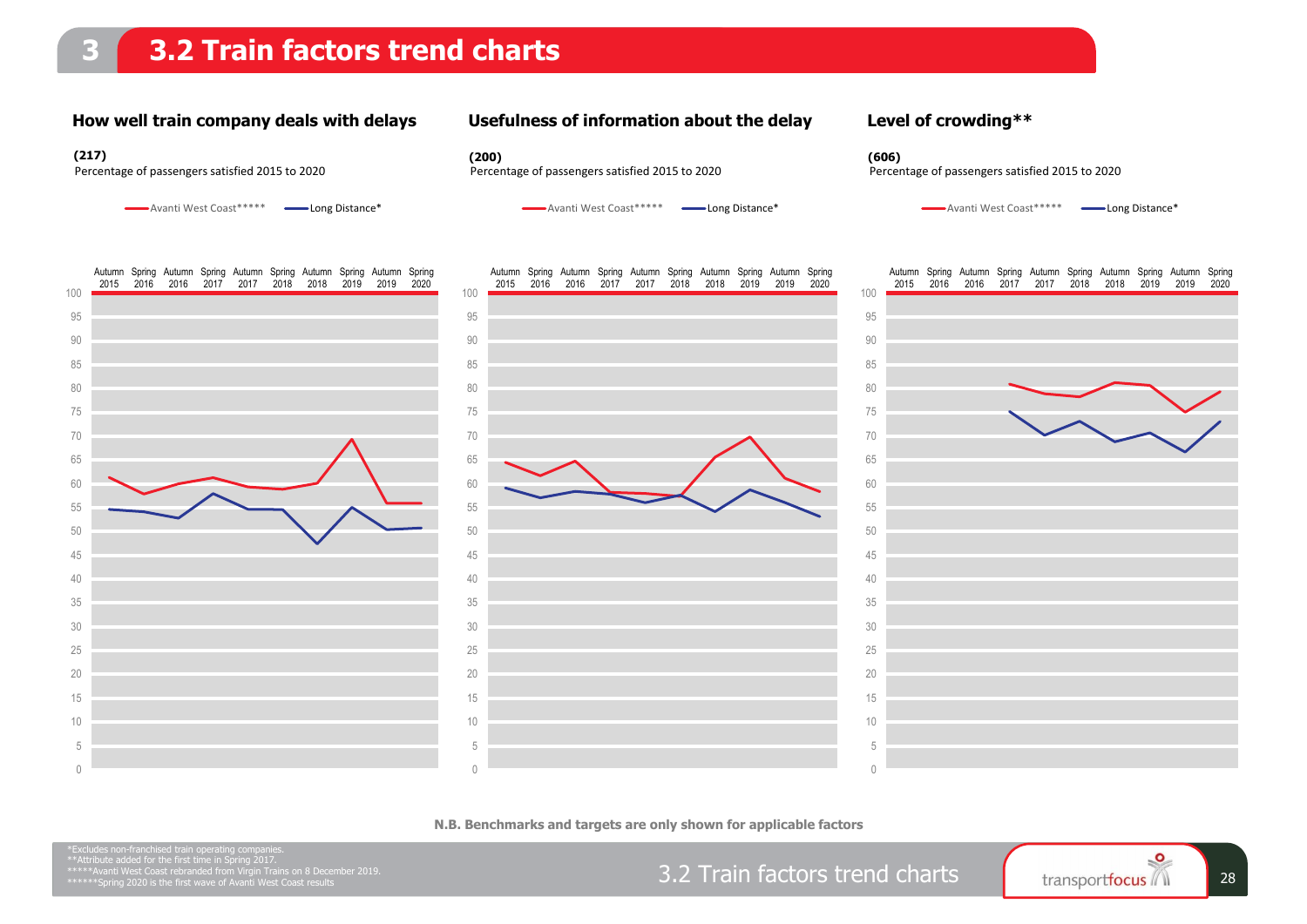#### **Reliability of the internet connection\*\*\***

#### **Availability of power sockets\*\***

#### **(389) (438)**

Percentage of passengers satisfied 2015 to 2020 Percentage of passengers satisfied 2015 to 2020

Avanti West Coast **- Long Distance**\*

Avanti West Coast
<br>
Long Distance\*



**N.B. Benchmarks and targets are only shown for applicable factors**

3.2 Train factors trend charts fransportfocus

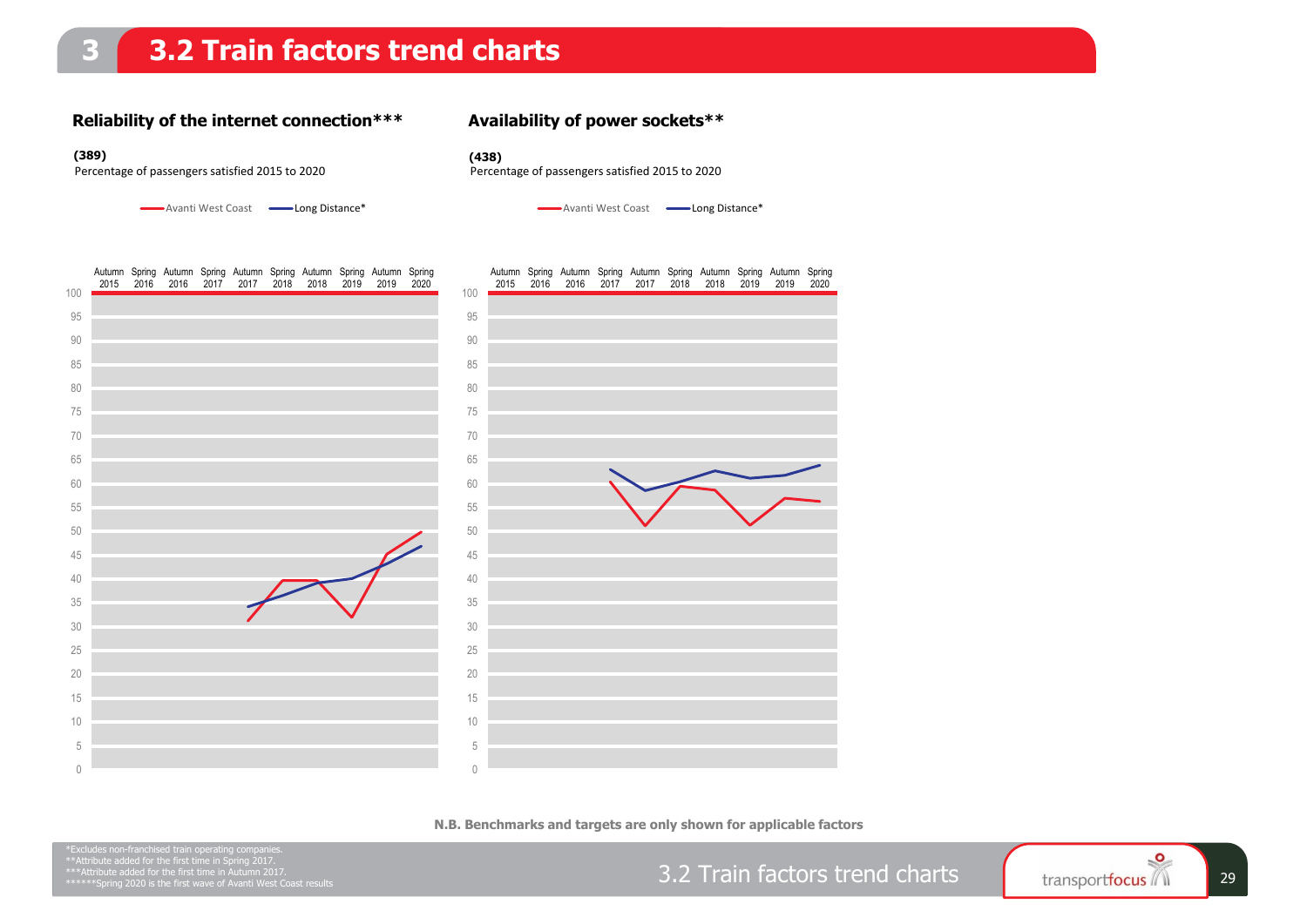### **Managed versus non-managed stations for Avanti West Coast**

**(% of passenger journeys originating from each type of station)**



#### **(% of passengers saying satisfied/good)**

|                                                      | <b>Stations</b><br>managed<br>by TOC | significant<br>difference | <b>Stations</b><br>not managed<br>by TOC |
|------------------------------------------------------|--------------------------------------|---------------------------|------------------------------------------|
| Overall satisfaction with the station                | 89                                   |                           | 81                                       |
| Ticket buying facilities                             | 91                                   |                           | 85                                       |
| Provision of information about train times/platforms | 95                                   |                           | 87                                       |
| Upkeep/repair of the station buildings/platforms     | 83                                   |                           | 74                                       |
| Cleanliness                                          | 86                                   |                           | 80                                       |
| Toilet facilities at the station                     | 78                                   |                           | 67                                       |
| Attitudes and helpfulness of the staff               | 93                                   |                           | 86                                       |
| Connections with other forms of public transport     | 87                                   |                           | 91                                       |
| Facilities for car parking                           | 67                                   |                           | 49                                       |
| Facilities for bicycle parking                       | 87                                   |                           | 62                                       |
| Overall environment                                  | 83                                   |                           | 75                                       |
| Your personal security whilst using the station      | 82                                   |                           | 77                                       |
| Availability of staff at the station                 | 87                                   |                           | 76                                       |
| Shelter facilities                                   | 79                                   |                           | 71                                       |
| Availability of seating                              | 72                                   |                           | 50                                       |
| How request to station staff was handled             | 98                                   |                           | 95                                       |
| Choice of shops/eating/drinking facilities available | 66                                   |                           | 71                                       |
| Availability of Wi-Fi                                | 71                                   |                           | 58                                       |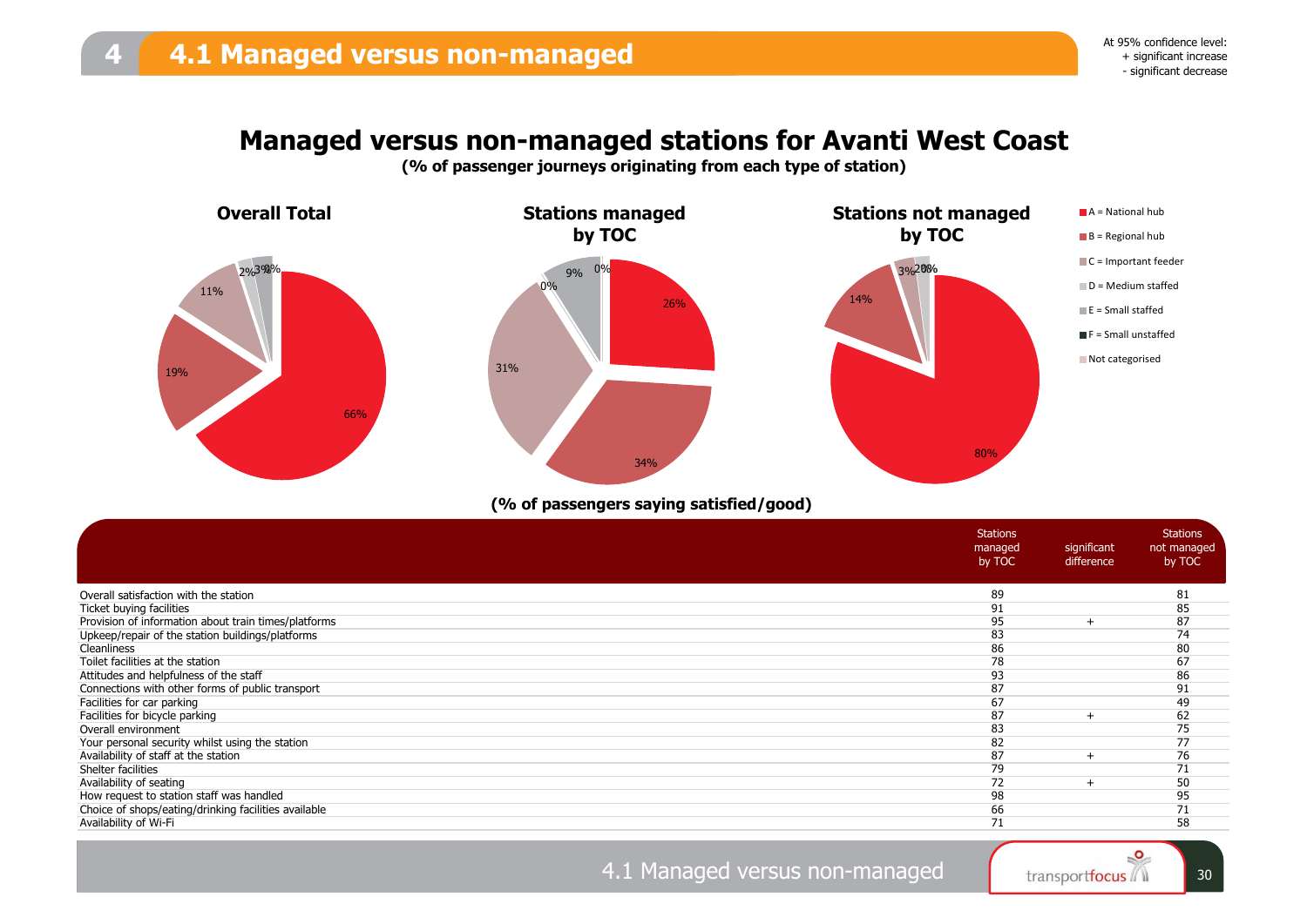### **Avanti West Coast**

|                                                                     |             | <b>Weekday</b>           |             |             | Weekend               |             |
|---------------------------------------------------------------------|-------------|--------------------------|-------------|-------------|-----------------------|-------------|
|                                                                     | Spring 2020 | significant<br>change    | Spring 2019 | Spring 2020 | significant<br>change | Spring 2019 |
| Overall satisfaction with the journey                               | 83          | $\sim$                   | 91          | 86          | $\blacksquare$        | 93          |
| <b>STATION FACILITIES</b>                                           |             |                          |             |             |                       |             |
| Overall satisfaction with the station                               | 82          |                          | 85          | 87          |                       | 89          |
| Ticket buying facilities                                            | 86          |                          | 90          | 91          |                       | 94          |
| Provision of information about train times/platforms                | 90          |                          | 91          | 86          |                       | 91          |
| Upkeep/repair of the station buildings/platforms                    | 74          |                          | 78          | 82          |                       | 86          |
| Cleanliness                                                         | 81          |                          | 82          | 85          |                       | 87          |
| Toilet facilities at the station                                    | 71          |                          | 64          | 68          |                       | 71          |
| Attitudes and helpfulness of the staff                              | 88          |                          | 86          | 89          |                       | 90          |
| Connections with other forms of public transport                    | 89          |                          | 85          | 92          |                       | 87          |
| Facilities for car parking                                          | 56          |                          | 54          | 66          |                       | 69          |
| Facilities for bicycle parking                                      | 75          | $+$                      | 57          | 71          |                       | 80          |
| Overall environment                                                 | 76          |                          | 78          | 80          |                       | 85          |
| Your personal security whilst using the station                     | 78          |                          | 76          | 81          |                       | 83          |
| Availability of staff at the station                                | 77          |                          | 80          | 87          |                       | 83          |
| Shelter facilities                                                  | 72          | $\sim$                   | 80          | 80          |                       | 74          |
| Availability of seating                                             | 53          |                          | 48          | 68          |                       | 60          |
| How request to station staff was handled                            | 96          | $+$                      | 88          | 93          |                       | 94          |
| Choice of shops/eating/drinking facilities available                | 67          |                          | 69          | 77          |                       | 66          |
| Availability of Wi-Fi                                               | 60          |                          | 54          | 69          |                       | 56          |
| <b>TRAIN FACILITIES</b>                                             |             |                          |             |             |                       |             |
| Overall satisfaction with the train                                 | 81          | $\sim$                   | 87          | 84          |                       | 88          |
| Frequency of the trains on that route                               | 87          |                          | 90          | 84          |                       | 93          |
| Punctuality/reliability (i.e. the train arriving/departing on time) | 78          | $\sim$                   | 87          | 82          |                       | 90          |
| Length of time the journey was scheduled to take (speed)            | 90          |                          | 93          | 91          |                       | 94          |
| Connections with other train services                               | 80          |                          | 86          | 79          |                       | 84          |
| Value for money of the price of your ticket                         | 58          |                          | 60          | 71          |                       | 70          |
| Upkeep and repair of the train                                      | 77          | $\sim$                   | 87          | 80          |                       | 85          |
| Provision of information during the journey                         | 79          |                          | 87          | 86          |                       | 87          |
| Helpfulness and attitude of staff on train                          | 83          |                          | 87          | 84          |                       | 86          |
| Space for luggage                                                   | 67          |                          | 71          | 74          |                       | 68          |
| Toilet facilities                                                   | 67          |                          | 65          | 78          |                       | 69          |
| Comfort of the seats                                                | 76          |                          | 80          | 77          |                       | 82          |
| Step or gap between the train and the platform                      | 74          |                          | 73          | 83          |                       | 72          |
| Your personal security on board                                     | 84          |                          | 88          | 87          |                       | 88          |
| Cleanliness of the inside                                           | 83          |                          | 87          | 82          |                       | 86          |
| Cleanliness of the outside                                          | 76          |                          | 79          | 80          |                       | 80          |
| Availability of staff on the train                                  | 65          |                          | 69          | 72          |                       | 67          |
| How well train company deals with delays                            | 56          | $\overline{\phantom{a}}$ | 70          | 54          |                       | 68          |
| Usefulness of information about the delay                           | 57          | $\sim$                   | 71          | 70          |                       | 61          |
| Level of crowding                                                   | 78          |                          | 81          | 84          |                       | 78          |
| Reliability of the internet connection                              | 45          | $+$                      | 31          | 66          | $+$                   | 37          |
| Availability of power sockets                                       | 54          |                          | 50          | 66          |                       | 56          |
|                                                                     |             |                          |             |             |                       |             |

5.1 TOC weekday/weekend satisfaction scores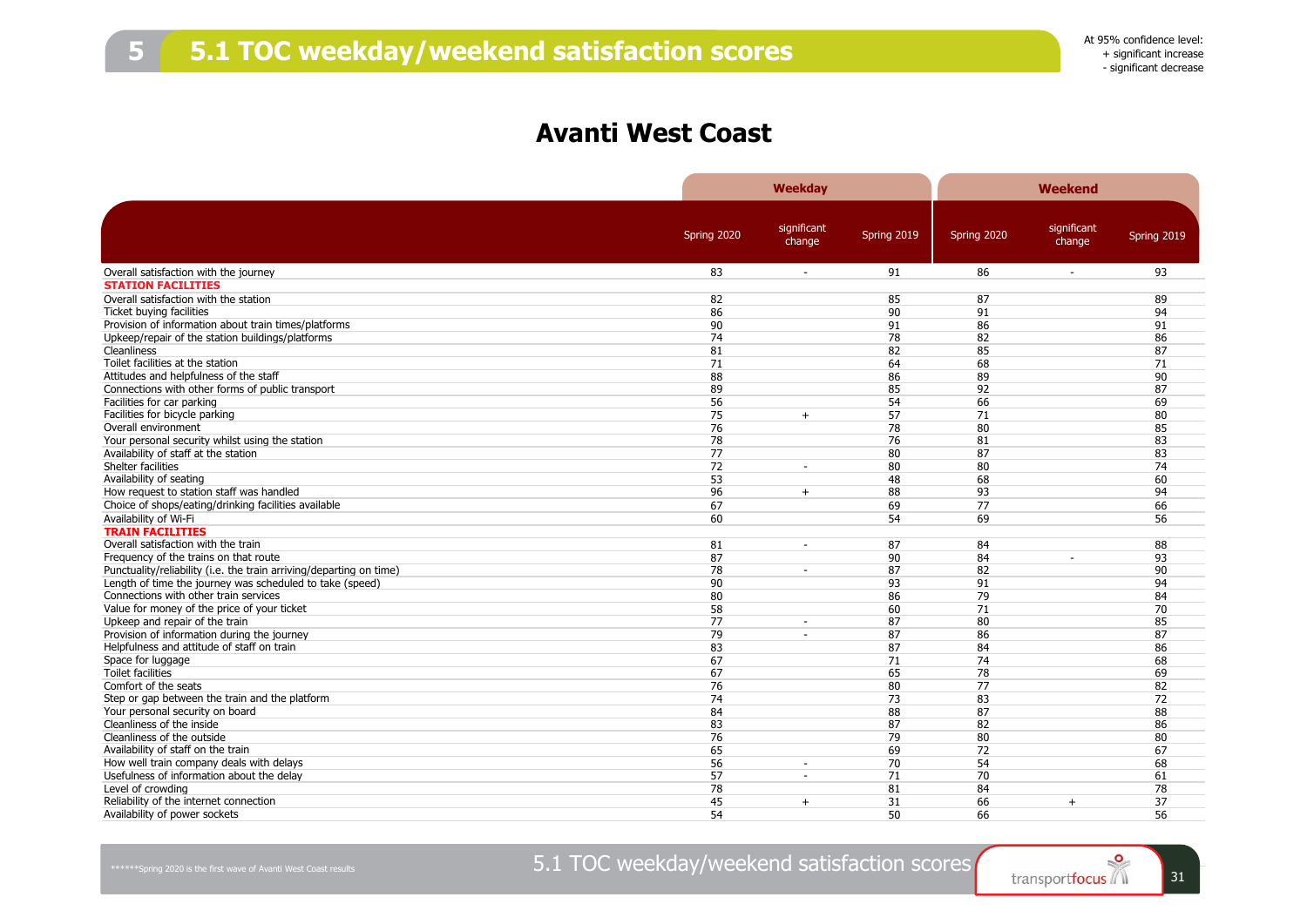### **Long-distance**

|                                                                     |             | Weekday                  |             |             | <b>Weekend</b> |             |
|---------------------------------------------------------------------|-------------|--------------------------|-------------|-------------|----------------|-------------|
|                                                                     |             | significant              |             |             | significant    |             |
|                                                                     | Spring 2020 | change                   | Spring 2019 | Spring 2020 | change         | Spring 2019 |
| Overall satisfaction with the journey                               | 83          | ÷.                       | 87          | 87          |                | 89          |
| <b>STATION FACILITIES</b>                                           |             |                          |             |             |                |             |
| Overall satisfaction with the station                               | 85          |                          | 85          | 88          |                | 88          |
| Ticket buying facilities                                            | 86          |                          | 86          | 89          |                | 91          |
| Provision of information about train times/platforms                | 91          |                          | 89          | 91          |                | 92          |
| Upkeep/repair of the station buildings/platforms                    | 77          |                          | 79          | 86          |                | 83          |
| <b>Cleanliness</b>                                                  | 82          |                          | 82          | 88          |                | 85          |
| Toilet facilities at the station                                    | 65          | $+$                      | 61          | 71          |                | 66          |
| Attitudes and helpfulness of the staff                              | 85          |                          | 85          | 80          |                | 83          |
| Connections with other forms of public transport                    | 83          |                          | 81          | 80          |                | 83          |
| Facilities for car parking                                          | 57          |                          | 54          | 65          |                | 62          |
| Facilities for bicycle parking                                      | 67          |                          | 67          | 69          |                | 71          |
| Overall environment                                                 | 81          |                          | 81          | 85          |                | 84          |
| Your personal security whilst using the station                     | 80          |                          | 79          | 82          |                | 80          |
| Availability of staff at the station                                | 77          |                          | 75          | 77          |                | 73          |
| Shelter facilities                                                  | 73          | $\sim$                   | 76          | 77          |                | 80          |
| Availability of seating                                             | 57          |                          | 56          | 67          |                | 67          |
| How request to station staff was handled                            | 92          |                          | 91          | 87          |                | 91          |
| Choice of shops/eating/drinking facilities available                | 62          |                          | 64          | 66          |                | 64          |
| Availability of Wi-Fi                                               | 51          |                          | 49          | 56          |                | 55          |
| <b>TRAIN FACILITIES</b>                                             |             |                          |             |             |                |             |
| Overall satisfaction with the train                                 | 80          |                          | 82          | 85          |                | 84          |
| Frequency of the trains on that route                               | 81          |                          | 83          | 86          |                | 84          |
| Punctuality/reliability (i.e. the train arriving/departing on time) | 73          | $\overline{\phantom{a}}$ | 80          | 78          |                | 84          |
| Length of time the journey was scheduled to take (speed)            | 86          | $\blacksquare$           | 89          | 87          |                | 88          |
| Connections with other train services                               | 75          | $\sim$                   | 79          | 77          |                | 79          |
| Value for money of the price of your ticket                         | 51          |                          | 54          | 66          |                | 65          |
| Upkeep and repair of the train                                      | 77          | $\sim$                   | 80          | 81          |                | 82          |
| Provision of information during the journey                         | 79          |                          | 80          | 83          |                | 79          |
| Helpfulness and attitude of staff on train                          | 83          |                          | 83          | 83          |                | 81          |
| Space for luggage                                                   | 65          |                          | 62          | 69          |                | 63          |
| <b>Toilet facilities</b>                                            |             | $+$                      | 57          |             |                | 59          |
| Comfort of the seats                                                | 61<br>73    | $+$                      | 75          | 68<br>76    |                | 78          |
|                                                                     |             |                          |             |             |                |             |
| Step or gap between the train and the platform                      | 69          |                          | 68          | 71          | $+$            | 64          |
| Your personal security on board                                     | 82          |                          | 84          | 85          |                | 81          |
| Cleanliness of the inside                                           | 81          |                          | 82          | 84          |                | 82          |
| Cleanliness of the outside                                          | 75          |                          | 74          | 80          |                | 78          |
| Availability of staff on the train                                  | 64          |                          | 67          | 67          |                | 64          |
| How well train company deals with delays                            | 50          | $\sim$                   | 55          | 54          |                | 53          |
| Usefulness of information about the delay                           | 52          | $\sim$                   | 60          | 59          |                | 51          |
| Level of crowding                                                   | 73          |                          | 71          | 75          |                | 70          |
| Reliability of the internet connection                              | 44          | $+$                      | 38          | 57          |                | 47          |
| Availability of power sockets                                       | 63          |                          | 59          | 68          |                | 68          |

5.2 Sector weekday/weekend satisfaction scores

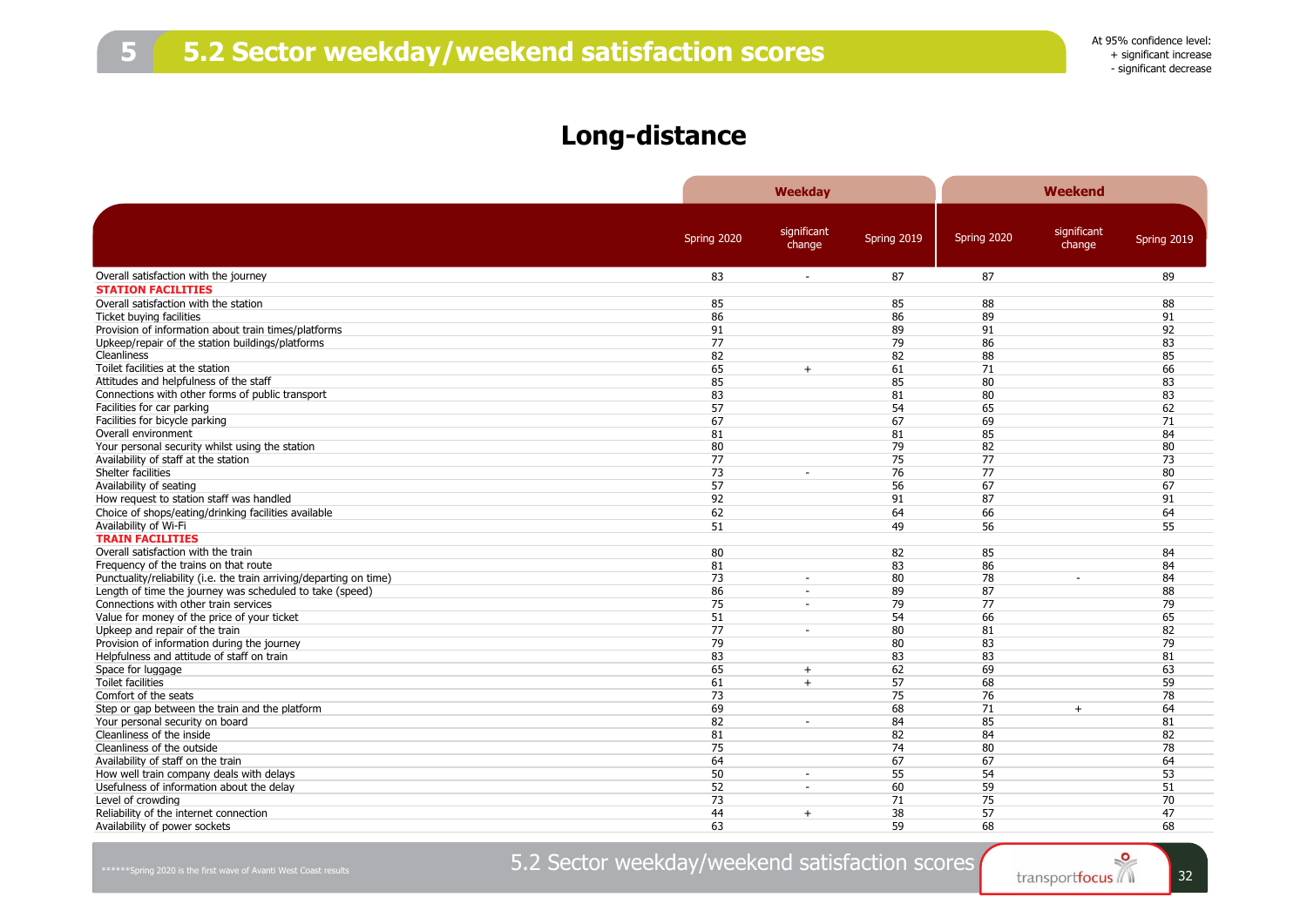|                                                | <b>Avanti West</b><br>Coast | Long<br><b>Distance</b> |                                              | <b>Avanti West</b><br>Coast | <b>Long Distance</b> |
|------------------------------------------------|-----------------------------|-------------------------|----------------------------------------------|-----------------------------|----------------------|
|                                                |                             |                         |                                              |                             |                      |
| <b>LENGTH OF DELAY</b>                         |                             |                         |                                              |                             |                      |
| No delay                                       | 61                          | 59                      |                                              |                             |                      |
| Up to 5 minutes delay                          | 11                          | 13                      |                                              |                             |                      |
| 6-10 minutes delay                             | 10                          | 9                       |                                              |                             |                      |
| 11-15 minutes delay                            | $\overline{4}$              | 5                       |                                              |                             |                      |
| 16-20 minutes delay                            | $\mathbf{I}$                | $\overline{2}$          |                                              |                             |                      |
| 21-30 minutes delay                            | $\overline{2}$              | 3                       |                                              |                             |                      |
| 31-60 minutes delay                            | 3                           | 3                       |                                              |                             |                      |
| Over 60 minutes delay                          | $\overline{4}$              | $\overline{2}$          |                                              |                             |                      |
| Don't know/no answer                           | 3                           | 3                       |                                              |                             |                      |
| AMOUNT OF INFORMATION PROVIDED ABOUT THE DELAY |                             |                         | SPEED WITH WHICH INFORMATION WAS PROVIDED    |                             |                      |
| Very well                                      | 21                          | 20                      | Very well                                    | 23                          | 21                   |
| Fairly well                                    | 33                          | 34                      | Fairly well                                  | 32                          | 35                   |
| Neither well nor poorly                        | 22                          | 19                      | Neither well nor poorly                      | 22                          | 21                   |
| Fairly poorly                                  | 14                          | 17                      | Fairly poorly                                | 13                          | 13                   |
| Very poorly                                    | 10                          | 11                      | Very poorly                                  | 9                           | 10                   |
| ACCURACY OF INFORMATION GIVEN ABOUT THE DELAY  |                             |                         | TIME TAKEN TO RESOLVE THE PROBLEM            |                             |                      |
| Very well                                      | 23                          | 22                      | Very well                                    | 17                          | 18                   |
| Fairly well                                    | 34                          | 35                      | Fairly well                                  | 33                          | 28                   |
| Neither well nor poorly                        | 20                          | 20                      | Neither well nor poorly                      | 27                          | 28                   |
| Fairly poorly                                  | 14                          | 14                      | Fairly poorly                                | 12                          | 12                   |
| Very poorly                                    | 9                           | 9                       | Very poorly                                  | 10                          | 13                   |
| <b>USEFULNESS OF THE INFORMATION</b>           |                             |                         | AVAILABILITY OF ALTERNATIVE TRANSPORT IF THE |                             |                      |
| Very well                                      | 26                          | 22                      | <b>TRAIN SERVICE COULD NOT CONTINUE</b>      |                             |                      |
| Fairly well                                    | 32                          | 31                      | Very well                                    | 8                           | 11                   |
| Neither well nor poorly                        | 23                          | 26                      | Fairly well                                  | 27                          | 18                   |
| Fairly poorly                                  | 11                          | 13                      | Neither well nor poorly                      | 24                          | 23                   |
| Very poorly                                    | $\overline{7}$              | 8                       | Fairly poorly                                | 16                          | 21                   |
|                                                |                             |                         | Very poorly                                  | 26                          | 27                   |

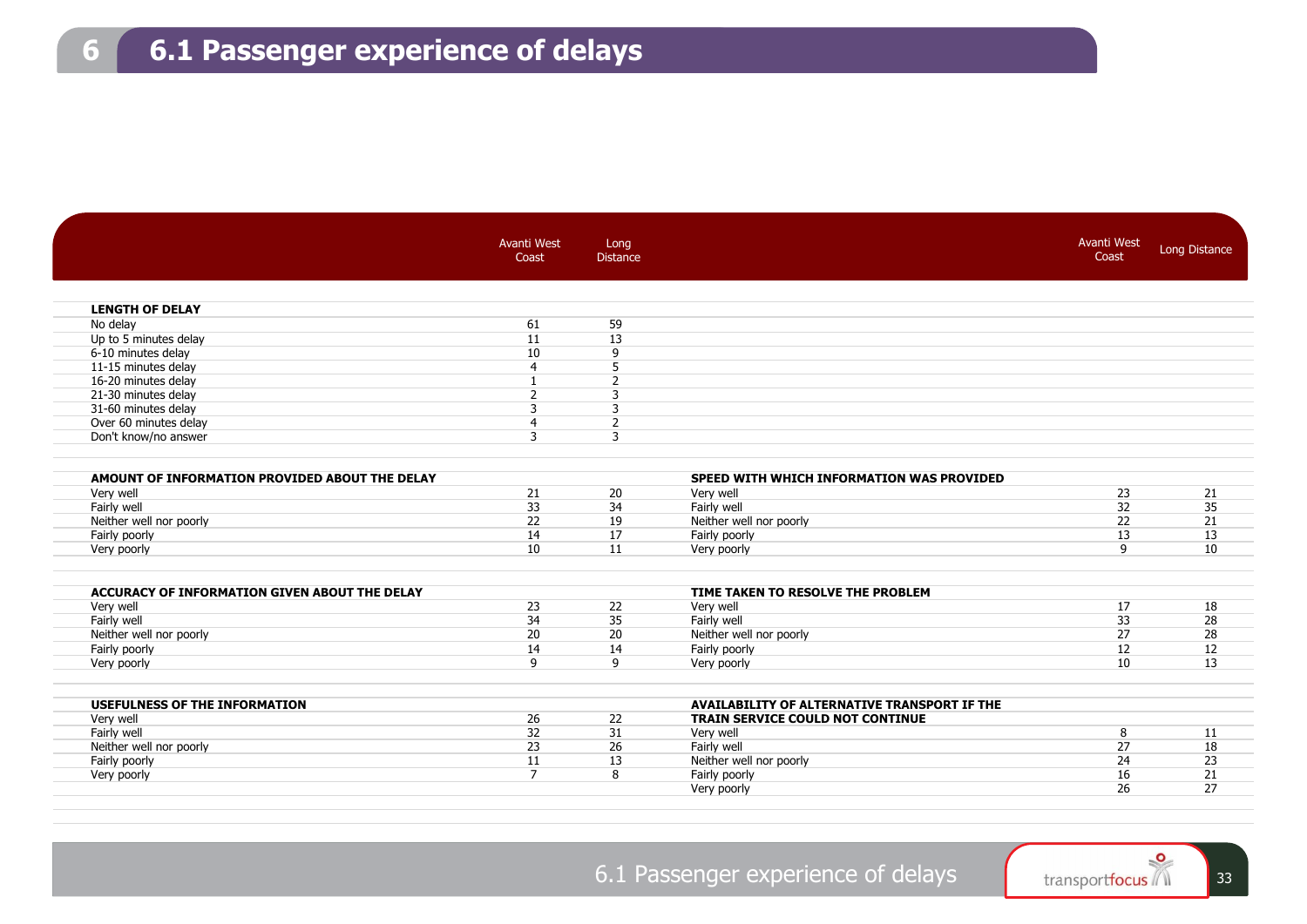|                                            | Avanti West<br>Coast     | Long<br><b>Distance</b> |                                       | <b>Avanti West</b><br>Coast    | Long<br><b>Distance</b> |
|--------------------------------------------|--------------------------|-------------------------|---------------------------------------|--------------------------------|-------------------------|
| <b>DISABILITY OR LONG TERM ILLNESS</b>     |                          |                         | <b>JOURNEY PURPOSE</b>                |                                |                         |
| Vision                                     | $\mathbf{1}$             | 1                       | Commuter                              | 9                              | 16                      |
| Hearing                                    | $\overline{2}$           | $\overline{2}$          | <b>Business</b>                       | 22                             | 24                      |
| Mobility                                   | $\overline{\phantom{0}}$ | 3                       | Leisure                               | 69                             | 60                      |
| Dexterity                                  |                          |                         |                                       |                                |                         |
| Learning or understanding or concentrating | 0                        | $\mathbf{0}$            |                                       |                                |                         |
| Memory                                     | $\Omega$                 | $\mathbf{0}$            | <b>WEEKDAY/WEEKEND</b>                |                                |                         |
| Mental health                              | $\overline{\phantom{0}}$ | $\overline{4}$          | Weekday                               | 80                             | 79                      |
| Stamina or breathing or fatigue            |                          | $\overline{2}$          | Weekend                               | 20                             | 21                      |
| Socially or behaviourally                  |                          | $\mathbf{1}$            |                                       |                                |                         |
| Other                                      | $\Omega$                 | $\mathbf{0}$            |                                       |                                |                         |
| None                                       | 84                       | 79                      |                                       |                                |                         |
| No answer                                  | 8                        | 9                       |                                       |                                |                         |
| <b>GENDER</b>                              |                          |                         | <b>ASKED FOR HELP OR INFORMATION</b>  |                                |                         |
| Male                                       | 34                       | 36                      | Yes asked for help                    | 14                             | 12                      |
| Female                                     | 58                       | 56                      | Yes asked for information             | 11                             | 11                      |
| Prefer another term                        | $\mathbf{1}$             | $\mathbf{1}$            | Could not find anyone to ask          | $\overline{2}$                 | $\overline{2}$          |
|                                            |                          |                         | No/didn't need help/information       | 73                             | 75                      |
| <b>AGE</b>                                 |                          |                         |                                       |                                |                         |
| $16 - 18$                                  | -1                       | $\mathbf{1}$            | <b>TRAVELLING WITH </b>               |                                |                         |
| 19-25                                      | 6                        | 9                       | Heavy/bulky luggage/other large items | 19                             | 20                      |
| $26 - 34$                                  | 11                       | 9                       | Pushchair/buggy/pram                  | 0                              | $\mathbf{0}$            |
| 35-44                                      | 15                       | 14                      | Folding bicycle                       | $\mathbf{0}$                   | $\mathbf{0}$            |
| 45-54                                      | 18                       | 17                      | Non-folding bicycle                   | $\mathbf 0$                    | $\mathbf{0}$            |
| 55-59                                      | 10                       | 11                      | Dog                                   | $\mathbf{1}$                   | $\Omega$                |
| 60-64                                      | 16                       | 13                      | Wheelchair                            | 0                              | 0                       |
| $65+$                                      | 17                       | 18                      | Helper                                | $\overline{a}$                 | $\mathbf{0}$            |
| <b>ETHNIC GROUP OF PASSENGERS</b>          |                          |                         | Mobility scooter                      | $\overline{\phantom{a}}$<br>74 | 0<br>71                 |
| White                                      | 83                       | 86                      | None apply                            |                                |                         |
| Mixed                                      | $\overline{2}$           | -1                      |                                       |                                |                         |
| Asian or Asian British                     |                          |                         |                                       |                                |                         |
|                                            | 3<br>3                   | $\overline{2}$          |                                       |                                |                         |
| Black or Black British                     | 3                        | 2                       |                                       |                                |                         |
| Chinese or other ethnic group              |                          | $\overline{2}$          |                                       |                                |                         |
|                                            |                          |                         |                                       |                                |                         |

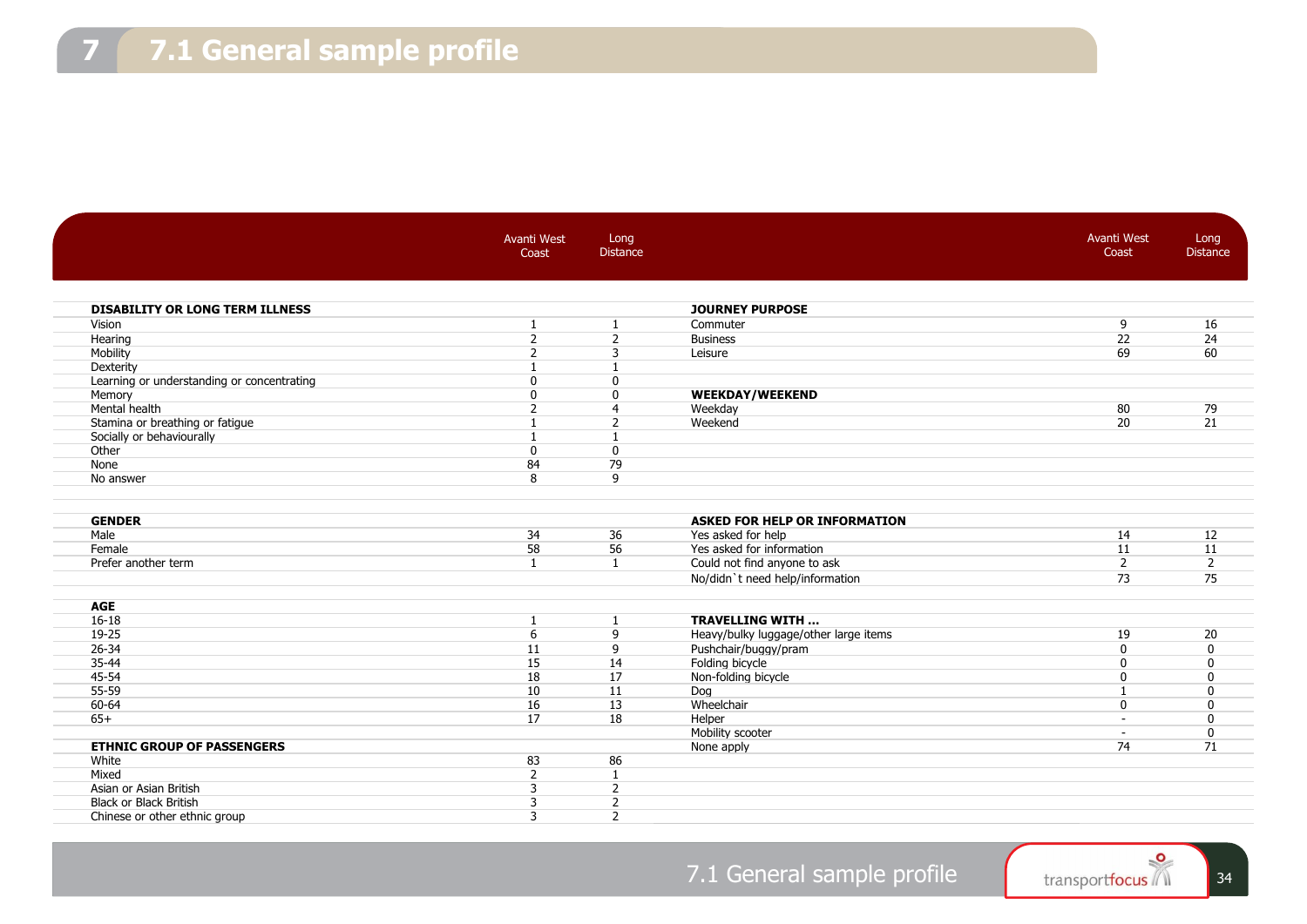|                                                                                    | Avanti West<br>Coast | Long Distance            |
|------------------------------------------------------------------------------------|----------------------|--------------------------|
|                                                                                    |                      |                          |
| TYPE OF TICKET USED FOR JOURNEY                                                    |                      |                          |
| Anytime single/return                                                              | 13                   | 15                       |
| Anytime day single/return                                                          | 10                   | 12                       |
|                                                                                    | 20                   | 19                       |
| Off-peak/super off-peak single/return<br>Off-peak/super off-peak day single/return | 8                    | 10                       |
| Advance                                                                            | 40                   | 31                       |
| Day travelcard                                                                     | $\mathbf{1}$         | $\mathbf{1}$             |
|                                                                                    |                      |                          |
| Oyster pay as you go                                                               | $\overline{a}$       | $\overline{\phantom{a}}$ |
| Weekly or monthly season ticket (including travelcard/travelcard on oyster)        | $\mathbf{1}$         | 3                        |
| Annual season ticket (including travelcard/travelcard on oyster)                   | $\mathbf{1}$         | $\overline{2}$           |
| Special promotion ticket                                                           | $\mathbf{1}$         | $\mathbf 0$              |
| Rail staff pass/Privilege ticket/Police concession                                 | $\overline{2}$       | $\overline{2}$           |
| Free travel pass (e.g. Freedom pass)                                               | $\mathbf{0}$         | $\mathbf{0}$             |
| Other                                                                              | $\overline{2}$       | $\overline{2}$           |
| Don't know/ no answer                                                              | $\mathbf{1}$         | $\overline{1}$           |
|                                                                                    |                      |                          |
|                                                                                    |                      |                          |
|                                                                                    |                      |                          |
|                                                                                    |                      |                          |
|                                                                                    |                      |                          |
|                                                                                    |                      |                          |
|                                                                                    |                      |                          |
|                                                                                    |                      |                          |
|                                                                                    |                      |                          |
|                                                                                    |                      |                          |
|                                                                                    |                      |                          |
|                                                                                    |                      |                          |
|                                                                                    |                      |                          |
|                                                                                    |                      |                          |
|                                                                                    |                      |                          |
|                                                                                    |                      |                          |
|                                                                                    |                      |                          |
|                                                                                    |                      |                          |
|                                                                                    |                      |                          |
|                                                                                    |                      |                          |
|                                                                                    |                      |                          |
|                                                                                    |                      |                          |
|                                                                                    |                      |                          |
|                                                                                    |                      |                          |

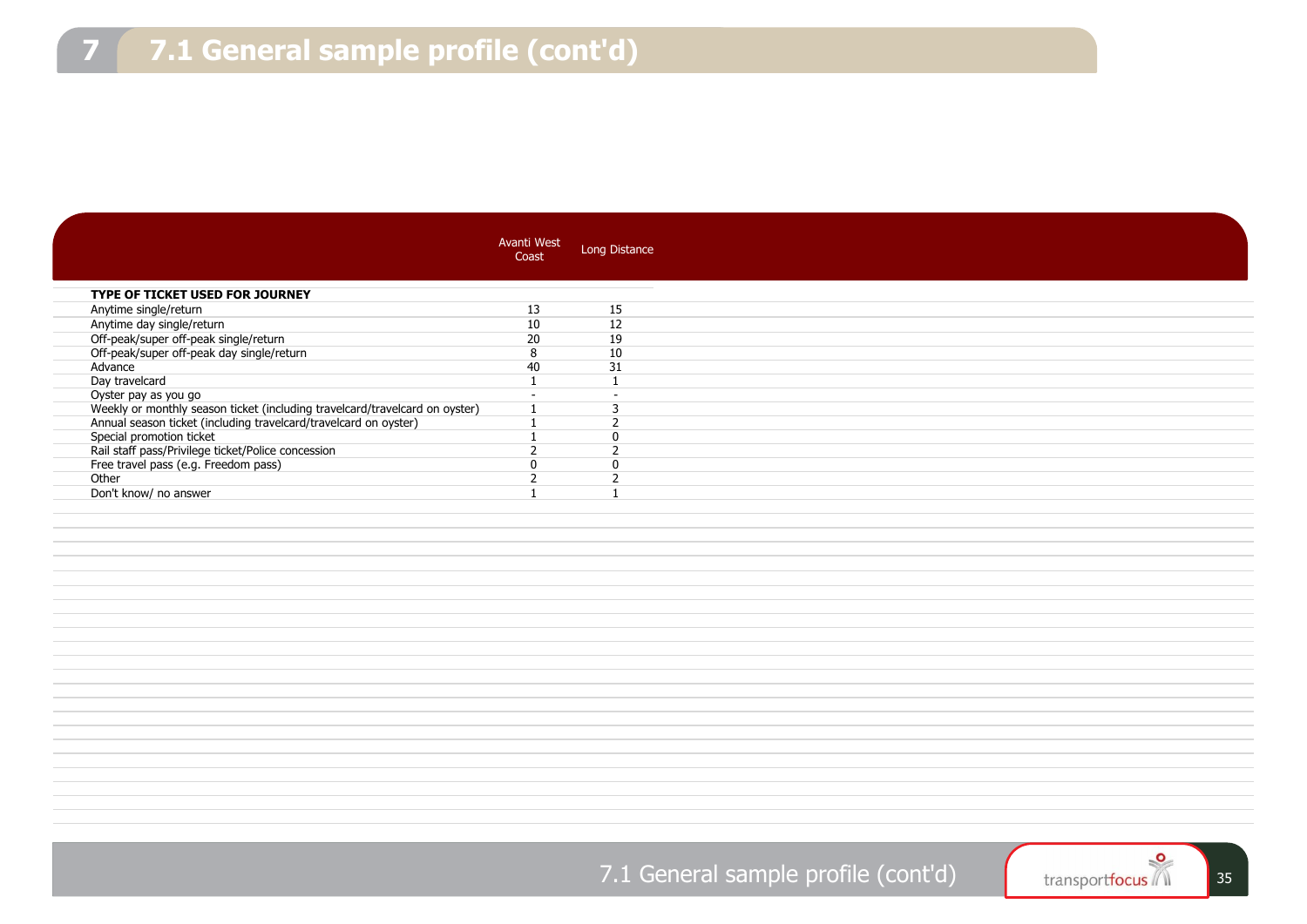## **Station sample sizes for Avanti West Coast**

|                                | Unweighted               |
|--------------------------------|--------------------------|
|                                |                          |
|                                |                          |
| London Euston                  | 260                      |
| Birmingham New Street          | 86                       |
| Manchester Piccadilly          | 49                       |
| Coventry                       | 47                       |
| Milton Keynes Central          | 41                       |
|                                | 25                       |
| Rugby<br>Liverpool Lime Street | $\overline{21}$          |
| Edinburgh                      | 17                       |
| Glasgow Central                | 16                       |
| Stockport                      | 11                       |
| Preston                        | 10                       |
| Haymarket                      | 8                        |
| Wigan North Western            | 7                        |
| Crewe                          | $\overline{\phantom{0}}$ |
| Macclesfield                   | 6                        |
| Penrith                        |                          |
| Chester                        | 5                        |
| Nuneaton                       |                          |
| Wilmslow                       |                          |
| Watford Junction               | 3                        |
| Lancaster                      |                          |
| Stoke-On-Trent                 | 3                        |
| Wellington (Shropshire)        |                          |
| Carlisle                       |                          |
|                                |                          |
|                                |                          |
|                                |                          |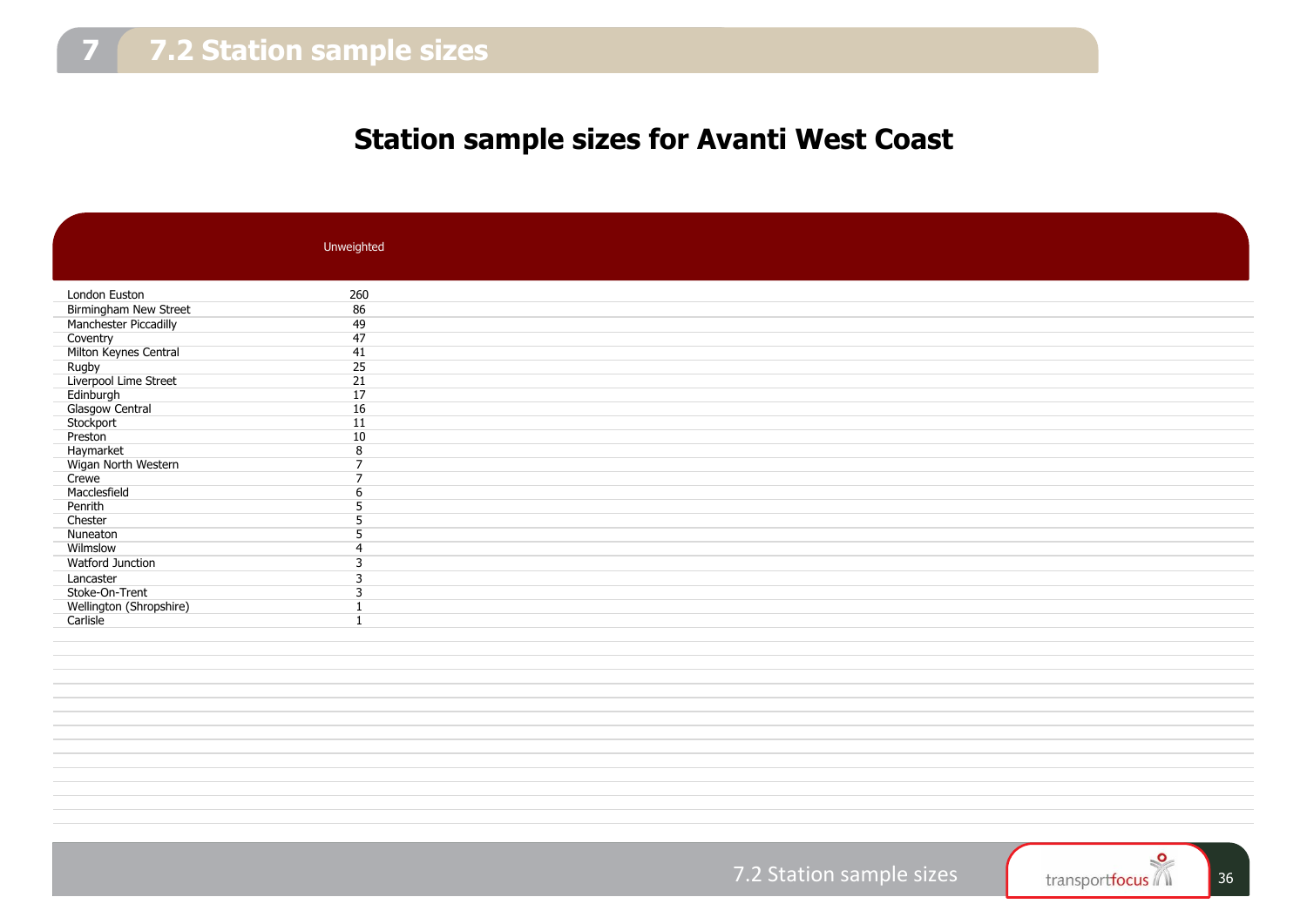\*Part of the Govia Thameslink Railway franchise.

\*\*Avanti West Coast rebranded from Virgin Trains on 8 December 2019.

\*\*\*East Midlands Railway rebranded from East Midlands Trains on 18 August 2019.

\*\*\*\*Northern rebranded to Northern Trains on 1 March 2020.

|                              | Annual              | Journey Purpose |                 |         | Day of Week |         | <b>Station Size</b> |                |        |       |
|------------------------------|---------------------|-----------------|-----------------|---------|-------------|---------|---------------------|----------------|--------|-------|
|                              | journeys<br>('000s) | Commute         | <b>Business</b> | Leisure | Weekday     | Weekend | Very large          | Large          | Medium | Small |
| Sample size                  | 18492               | 8336            | 2194            | 7962    | 16135       | 2357    | 5860                | 4047           | 5073   | 3512  |
|                              |                     |                 |                 |         |             |         |                     |                |        |       |
| Avanti West Coast**          | 38285               | 9               | 22              | 69      | 80          | 20      | 31                  | $\overline{7}$ | 31     | 30    |
| c2c                          | 46743               | 67              | 6               | 27      | 86          | 14      | 23                  | 20             | 29     | 28    |
| Chiltern Railways            | 25376               | 38              | 25              | 37      | 82          | 18      | 35                  | 8              | 26     | 31    |
| CrossCountry                 | 38829               | 15              | 28              | 57      | 78          | 22      | 24                  | 21             | 28     | 26    |
| East Midlands Railway***     | 26433               | 23              | 28              | 49      | 82          | 18      | 26                  | 21             | 26     | 27    |
| Gatwick Express*             | 11680               | 15              | 44              | 40      | 77          | 23      | 45                  | $\mathbf{0}$   | 27     | 29    |
| Great Northern*              | 43247               | 53              | 10              | 37      | 85          | 15      | 16                  | 27             | 31     | 26    |
| Great Western Railway        | 113196              | 28              | 20              | 52      | 71          | 29      | 24                  | 24             | 27     | 26    |
| Greater Anglia               | 85920               | 44              | 25              | 31      | 86          | 14      | 30                  | 16             | 27     | 27    |
| London North Eastern Railway | 21800               | 9               | 31              | 60      | 74          | 26      | 29                  | 10             | 34     | 27    |
| London Overground            | 187800              | 61              | 3               | 37      | 80          | 20      | 19                  | 30             | 25     | 26    |
| Merseyrail                   | 43190               | 44              | $\mathbf{1}$    | 55      | 81          | 19      | 20                  | 29             | 25     | 27    |
| Northern****                 | 103627              | 38              | 9               | 53      | 76          | 24      | 22                  | 26             | 26     | 25    |
| ScotRail                     | 95876               | 39              | 13              | 47      | 80          | 20      | 27                  | 17             | 30     | 26    |
| South Western Railway        | 216670              | 53              | 15              | 32      | 85          | 15      | 26                  | 20             | 29     | 26    |
| Southeastern                 | 163597              | 48              | 21              | 31      | 86          | 14      | 22                  | 25             | 27     | 26    |
| Southern*                    | 164028              | 52              | 9               | 39      | 86          | 14      | 19                  | 29             | 27     | 25    |
| <b>TfL Rail</b>              | 55974               | 61              | $\overline{4}$  | 35      | 81          | 19      | 30                  | $\mathbf{0}$   | 39     | 31    |
| Thameslink*                  | 170652              | 53              | 10              | 37      | 85          | 15      | 22                  | 25             | 26     | 26    |
| <b>TransPennine Express</b>  | 29520               | 26              | 13              | 61      | 82          | 18      | 24                  | 21             | 28     | 27    |
| <b>Transport for Wales</b>   | 36125               | 31              | 10              | 59      | 81          | 19      | 23                  | 24             | 27     | 26    |
| <b>West Midlands Trains</b>  | 76176               | 40              | 13              | 46      | 85          | 15      | 29                  | 17             | 29     | 26    |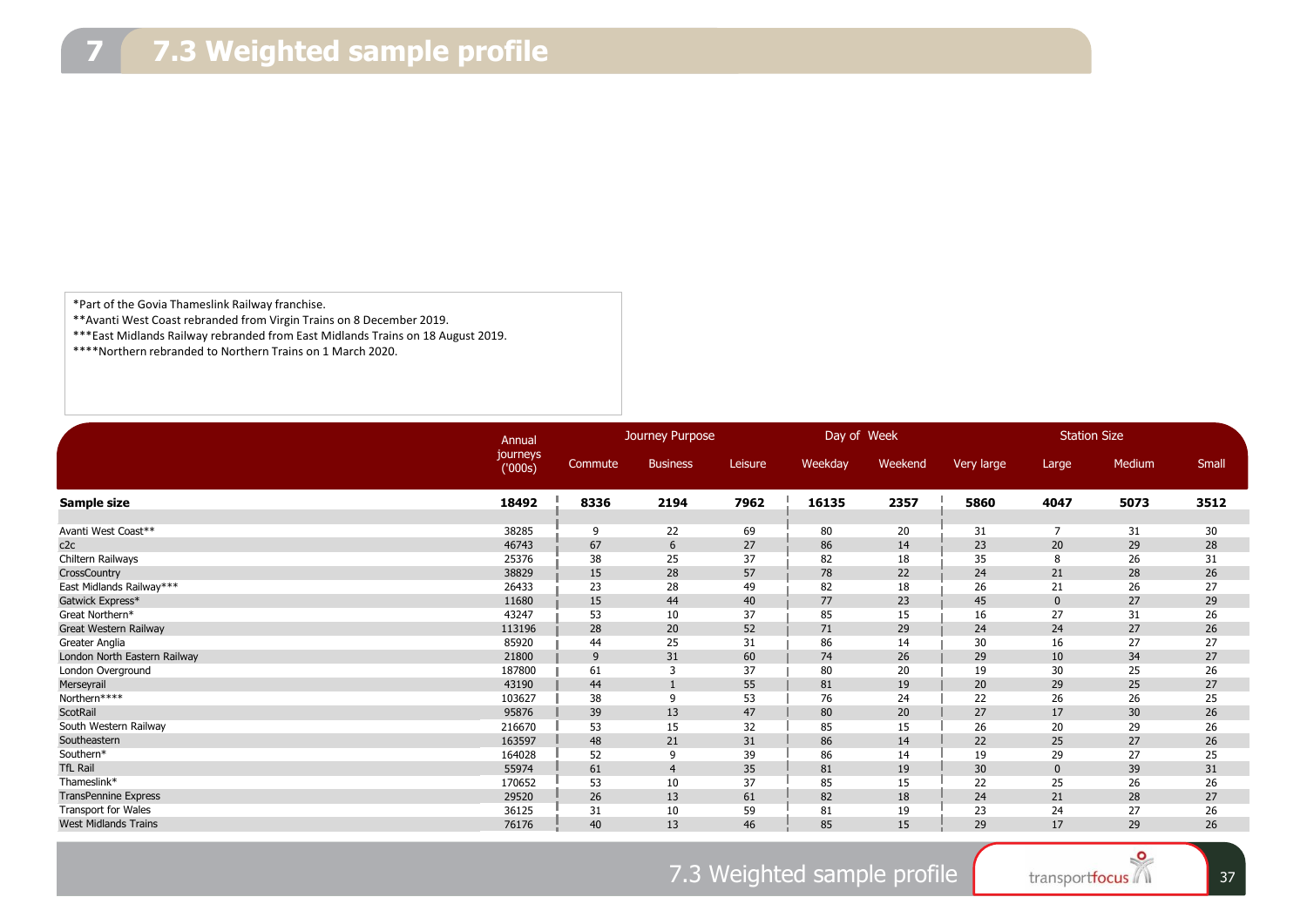\*Part of the Govia Thameslink Railway franchise.

\*\*Avanti West Coast rebranded from Virgin Trains on 8 December 2019.

\*\*\*East Midlands Railway rebranded from East Midlands Trains on 18 August 2019.

\*\*\*\*Northern rebranded to Northern Trains on 1 March 2020.

|                              |             | Journey Purpose |                 |         | Day of Week |                | <b>Station Size</b> |             |        |                |
|------------------------------|-------------|-----------------|-----------------|---------|-------------|----------------|---------------------|-------------|--------|----------------|
|                              | Sample size | Commute         | <b>Business</b> | Leisure | Weekday     | Weekend        | Very large          | Large       | Medium | Small          |
| Sample size                  | 18492       | 8336            | 2194            | 7962    | 16135       | 2357           | 5860                | 4047        | 5073   | 3512           |
|                              |             |                 |                 |         |             |                |                     |             |        |                |
| Avanti West Coast**          | 641         | 25              | 28              | 47      | 82          | 18             | 38                  | 10          | 29     | 23             |
| c2c                          | 619         | 65              | $\overline{4}$  | 31      | 91          | 9              | 24                  | 17          | 34     | 24             |
| Chiltern Railways            | 818         | 39              | 18              | 42      | 95          | 5              | 47                  | 5           | 24     | 25             |
| CrossCountry                 | 932         | 32              | 18              | 49      | 82          | 18             | 22                  | 23          | 35     | 21             |
| East Midlands Railway***     | 637         | 44              | 19              | 37      | 84          | 16             | 40                  | 25          | 19     | 16             |
| Gatwick Express*             | 416         | 35              | 19              | 47      | 86          | 14             | 60                  | $\mathbf 0$ | 29     | 11             |
| Great Northern*              | 314         | 52              | 9               | 39      | 92          | 8              | 24                  | 30          | 28     | 18             |
| Great Western Railway        | 1032        | 38              | 17              | 45      | 87          | 13             | 37                  | 24          | 23     | 16             |
| Greater Anglia               | 1016        | 47              | 12              | 41      | 93          | $\overline{7}$ | 48                  | 10          | 20     | 21             |
| London North Eastern Railway | 753         | 18              | 29              | 53      | 94          | 6              | 31                  | 10          | 35     | 24             |
| London Overground            | 1244        | 57              | 5               | 38      | 78          | 22             | 16                  | 28          | 25     | 30             |
| Merseyrail                   | 525         | 59              | 3               | 38      | 97          | 3              | 26                  | 43          | 26     | $\overline{4}$ |
| Northern****                 | 1004        | 43              | $\overline{7}$  | 50      | 88          | 12             | 36                  | 34          | 17     | 13             |
| ScotRail                     | 1025        | 41              | 11              | 48      | 80          | 20             | 42                  | 16          | 28     | 14             |
| South Western Railway        | 1471        | 46              | 10              | 44      | 85          | 15             | 26                  | 21          | 46     | $\overline{7}$ |
| Southeastern                 | 1345        | 47              | 8               | 45      | 82          | 18             | 40                  | 27          | 22     | 12             |
| Southern*                    | 899         | 47              | 8               | 45      | 88          | 12             | 15                  | 44          | 26     | 15             |
| <b>TfL Rail</b>              | 825         | 66              | $\overline{4}$  | 30      | 95          | 5              | 28                  | 6           | 36     | 31             |
| Thameslink*                  | 852         | 59              | 9               | 31      | 91          | 9              | 25                  | 35          | 18     | 22             |
| <b>TransPennine Express</b>  | 668         | 38              | 17              | 45      | 93          | $\overline{7}$ | 25                  | 24          | 28     | 22             |
| <b>Transport for Wales</b>   | 781         | 43              | 9               | 48      | 91          | 9              | 18                  | 19          | 28     | 35             |
| <b>West Midlands Trains</b>  | 675         | 45              | $\overline{7}$  | 48      | 83          | 17             | 39                  | 21          | 24     | 17             |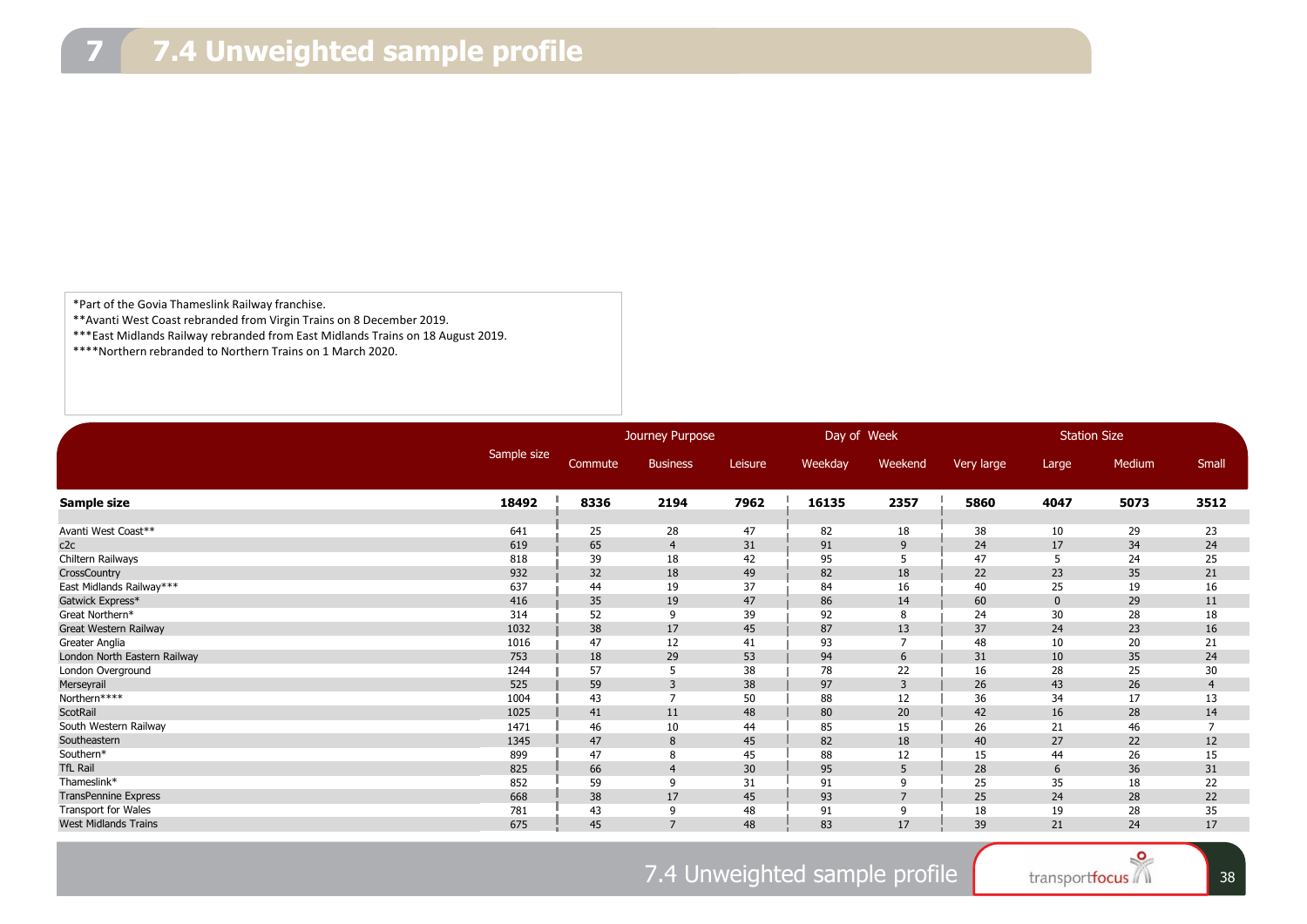## **The following reports are produced each wave:**

| At a glance for each TOC | Short summary reports showing headline results                                                                                                                                                                                                                                                                                                                                        |
|--------------------------|---------------------------------------------------------------------------------------------------------------------------------------------------------------------------------------------------------------------------------------------------------------------------------------------------------------------------------------------------------------------------------------|
|                          |                                                                                                                                                                                                                                                                                                                                                                                       |
| <b>Full Report</b>       | Summary tables for all TOCs (including comparison with one year previously), trend tables for last 10 waves by TOC, trend<br>charts for the main NRPS factors, peak vs off-peak analysis for LSE TOCs.                                                                                                                                                                                |
| Multivariate Report      | Multivariate analysis showing drivers of satisfaction and dissatisfaction nationally, by sector and by TOC for latest two<br>NRPS waves combined.                                                                                                                                                                                                                                     |
| PTE Report               | NRPS reports for all PTEs (exactly the same format as TOC reports).                                                                                                                                                                                                                                                                                                                   |
| Rankings Report          | Results since wave 10 showing satisfaction score for each TOC by factor, significant changes since one year earlier,<br>national rank and rank in TOC type.                                                                                                                                                                                                                           |
| Stakeholder Report       | Summary national trend charts for all main factors, trend charts by age/journey purpose & gender, summary results for<br>leisure/business passengers & commuters, one page for each factor showing national trend and results for all TOCs,<br>Government Office Region charts for each factor and simple tables for some questions that are not included in the main<br>NRPS report. |
| <b>Stations Report</b>   | Percentage of passengers satisfied by each main factor for last 10 waves for all Network Rail stations covered by NRPS<br>during that time period.                                                                                                                                                                                                                                    |
| <b>TOC Report</b>        | Tables and graphs showing results for TOC (including comparisons with one year previously and with relevant sector),<br>trend charts for all factors (including sector and benchmark (if relevant) comparisons), summary profile of passengers<br>surveyed, station sample sizes for TOC and sample composition & weighting.                                                          |
| Virtual TOC Report       | NRPS reports for TOCs that used to exist or that are planned to exist in the future (exactly the same format as TOC<br>reports).                                                                                                                                                                                                                                                      |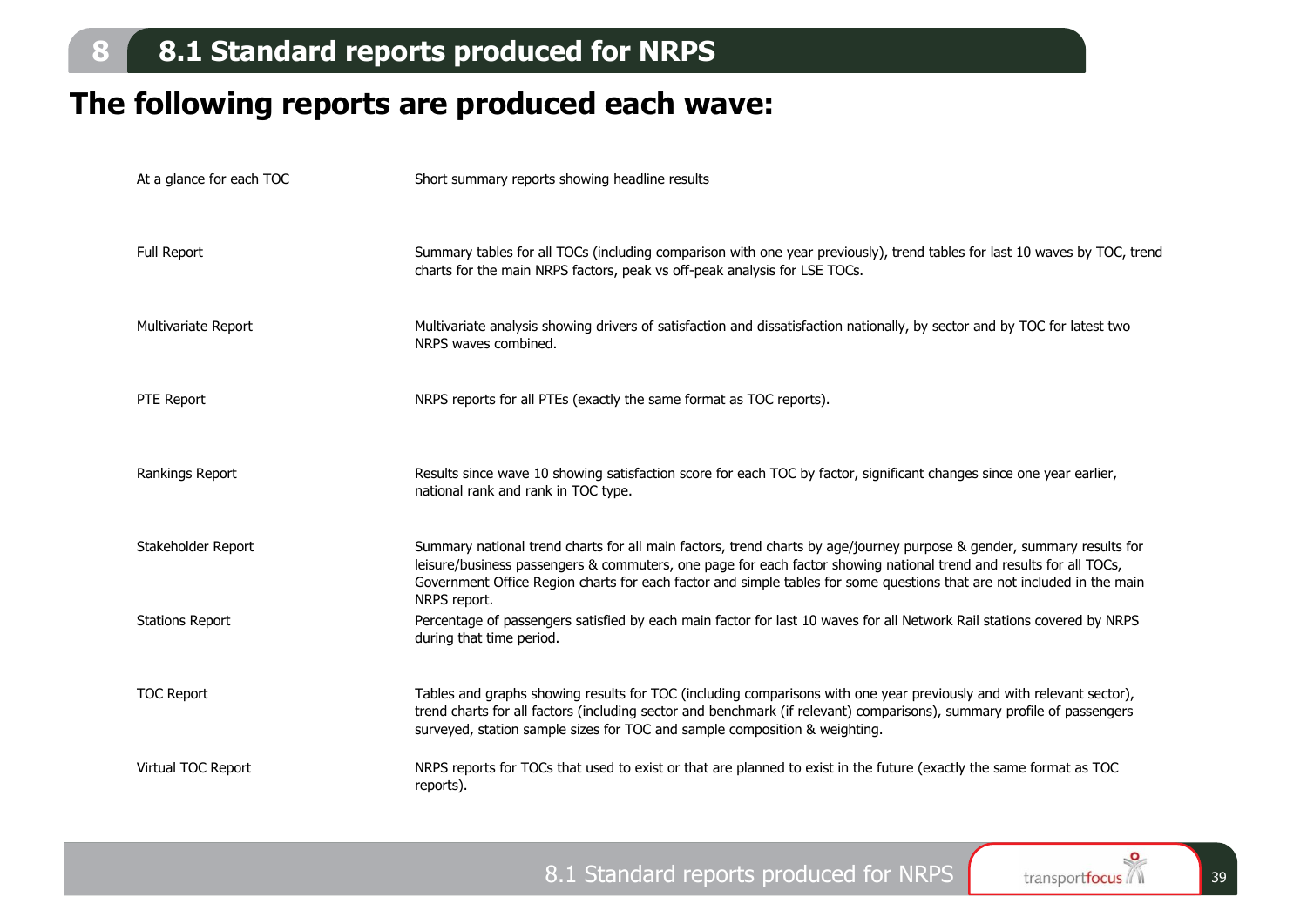## **8 8.2 Rail sectors**

## **Sector definitions**

The sector results used in this report contain the following TOCs (non-franchised operators are excluded):

**London and South East Operators** c2c

### Chiltern Railways Gatwick Express\* Great Northern\* Great Western Railway Greater Anglia London Overground South Western Railway **Southeastern** Southern\* TfL Rail Thameslink\* West Midlands Trains **Long Distance Operators** Avanti West Coast\*\*

**CrossCountry** East Midlands Railway\*\*\* London North Eastern Railway TransPennine Express

**Regional Operators** Merseyrail

Northern\*\*\*\* **ScotRail** Transport for Wales

\*\*Avanti West Coast rebranded from Virgin Trains on 8 December 2019.

\*\*\*East Midlands Railway rebranded from East Midlands Trains on 18 August 2019.

\*\*\*\*Northern rebranded to Northern Trains on 1 March 2020.

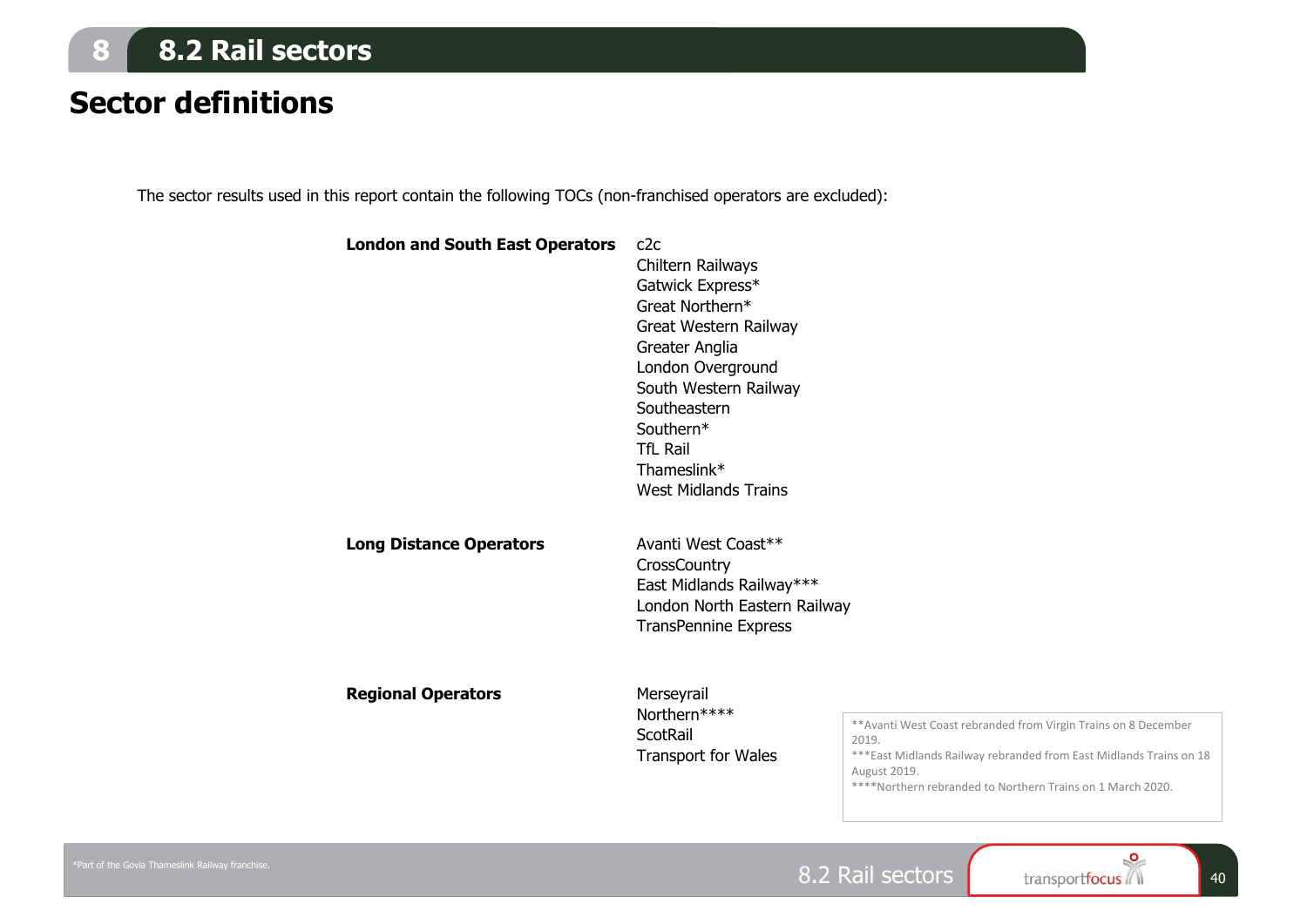### **11 8.3 How routes are defined**

### **How are routes defined**

#### The routes have been defined in conjunction with the train companies. By TOC the areas covered by each route are as follows:

TfL Rail includes rebranded Heathrow Connect to TfL Rail - West and TfL Rail rebranded as TfL Rail - East in Autumn 2018. Avanti West Coast rebranded from Virgin Trains on 8 December 2019. East Midlands Railway rebranded from East Midlands Trains on 18 August 2019. Northern rebranded to Northern Trains on 1 March 2020.

**Avanti West Coast: London - Birmingham – Scotland** Journeys on London - Birmingham – Scotland services.

**Avanti West Coast: London – Liverpool** Journeys on London – Liverpool services.

**Avanti West Coast: London – Manchester** Journeys on London – Manchester services.

**Avanti West Coast: London – North Wales** Journeys on London – Holyhead/North Wales services.

**Avanti West Coast: London – Scotland** Journeys on London – Glasgow/Scotland services. Also includes London - Blackpool services.

**Avanti West Coast: London – Wolverhampton/Shrewsbury** Journeys on London – Wolverhampton/Shrewsbury services.

**c2c: Southend line** Journeys on the London Fenchurch Street – Shoeburyness/Southend Central line (via Basildon).

#### **c2c: Tilbury line**

Journeys on the London Fenchurch Street – Southend Central (via Tilbury Town) and Fenchurch Street – Grays lines.

#### **Chiltern Railways: Commuter**

Journeys on the London Marylebone – Banbury route, including services London Marylebone - stations south of Banbury (via Wembley Stadium). Also includes London Marylebone – Aylesbury (via High Wycombe) and Aylesbury – Princes Risborough services, but not London Marylebone – Oxford.

#### **Chiltern Railways: Metro**

Journeys on the Aylesbury/Aylesbury Vale Parkway – London line (via Amersham).

**Chiltern Railways: Oxford** Journeys on London Marylebone – Oxford services.

#### **Chiltern Railways: West Midlands**

Journeys on the West Midlands – London Marylebone services, including London – Stratford-Upon-Avon and a few services that do not go to/from London.

**CrossCountry: East – West** Journeys on routes Birmingham – Leicester, Birmingham – Cambridge and Stansted Airport, and Nottingham/Derby – Bristol/Cardiff.

**CrossCountry: North-South Manchester** Journeys on route Manchester to/from the South West and South Coast.

**CrossCountry: North-South Scotland & North East** Journeys on route Scotland/North East England to/from the South West/South Coast. **Greater Anglia: Intercity**

**East Midlands Railway: Liverpool - Norwich** Journeys on the Liverpool - Norwich route.

**East Midlands Railway: Local** Journeys on local rail lines around Nottingham, Derby and Lincoln (excluding Liverpool - Norwich, London - Sheffield and London - Nottingham services).

**East Midlands Railway: London**

Journeys on the London - Sheffield and London - Nottingham routes. Also includes London - Corby services.

#### **Gatwick Express\***

Fast Gatwick Express services London Victoria – Gatwick, and London Victoria – Gatwick – Brighton services (including stops at a few other stations at peak times).

**Grand Central: London - Bradford** Journeys on London King's Cross - Bradford Interchange route.

**Grand Central: London - Sunderland** Journeys on London King's Cross - Sunderland route.

**Great Northern\*** Journeys on the Peterborough/King's Lynn - London King's Cross/Moorgate route.

**Great Western Railway: Long distance** Journeys on long distance services.

#### **Great Western Railway: London Thames Valley**

Journeys on relatively short distance services in and around the Thames Valley.

**Great Western Railway: West** Journeys on (generally) short distance rural rail lines in the West of England.

London – Norwich journeys, plus a few shorter workings (like an early morning Colchester to Norwich service).

#### **Greater Anglia: Main line**

Journeys on outer suburban Great Eastern services London - Ipswich, plus branches to Harwich, Clacton, Walton, Sudbury, Southminster and Braintree. Also includes journeys on London - Southend Victoria service.

8.3 How routes are defined <sup>41</sup>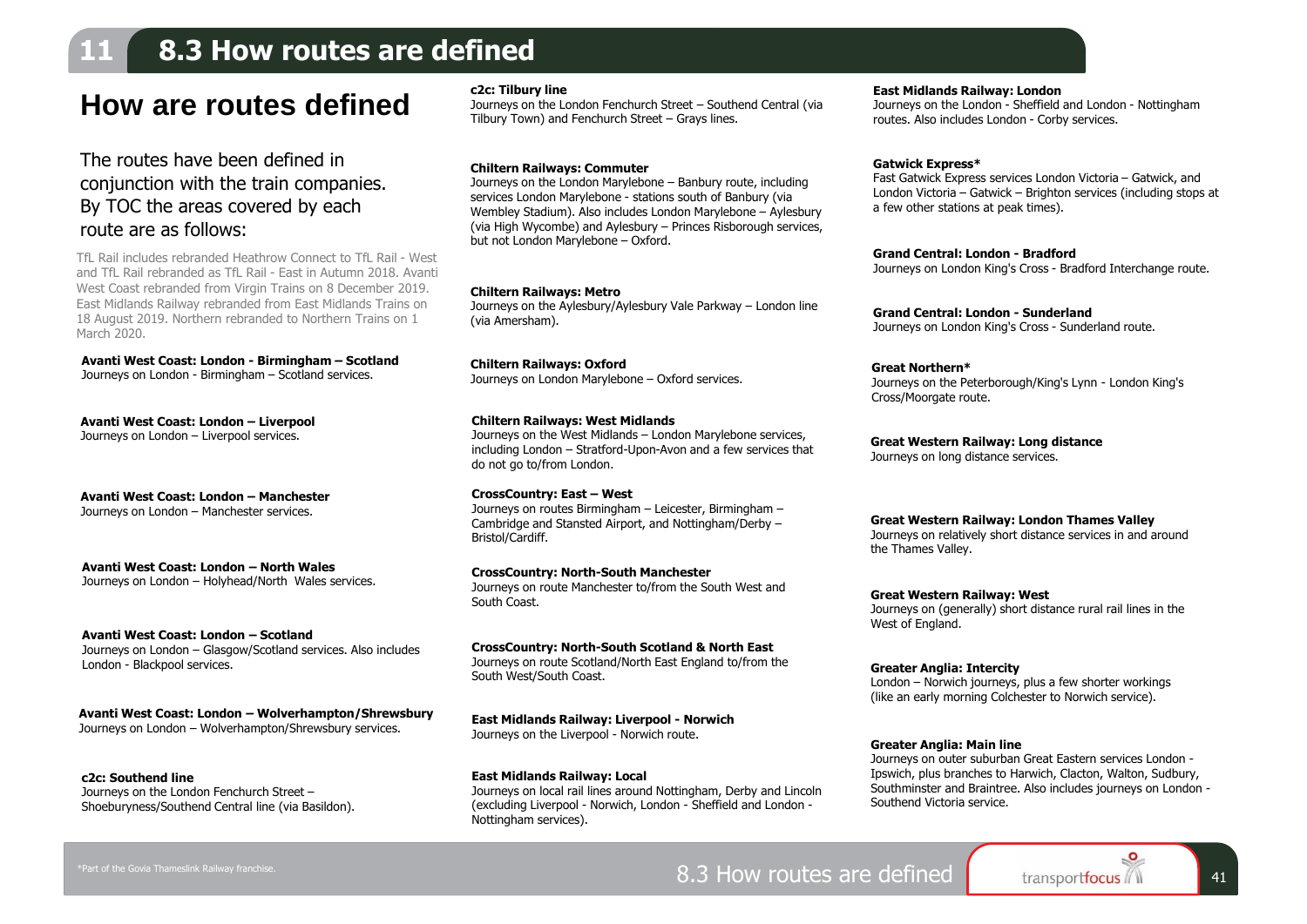### **8 8.3 How routes are defined (cont'd)**

#### **Greater Anglia: Rural**

Journeys on Ipswich – Felixstowe, Lowestoft, Cambridge and Peterborough rail lines, plus Norwich to Lowestoft, Yarmouth, Sheringham and Cambridge lines.

#### **Greater Anglia: Stansted**

Journeys on Stansted Express, on Greater Anglia trains which start or end at Stansted Airport where the passenger has an origin or destination of the airport.

**Greater Anglia: West Anglia** Journeys on London – Hertford East, London – Cambridge, London – King's Lynn, Cambridge – Kings's Lynn and Cambridge - Stansted Airport. Also passengers using Stansted Express for journeys not travelling to or from Stansted Airport.

**Heathrow Express:** All Heathrow Express journeys.

### **Hull Trains:**

All Hull Trains journeys.

**London North Eastern Railway: London – Leeds and West Yorkshire** Journeys on London – Leeds, London – Harrogate, London – Bradford Foster Square, and London – Skipton services.

#### **London North Eastern Railway: London : London – Newcastle/Sunderland and East Yorkshire**

Journeys on London – Newcastle, London – Sunderland, London – York, London – Hull, and London – Lincoln services.

**London North Eastern Railway: London - Scotland**  Journeys on London – Scotland services, and Leeds – Scotland services.

**London Overground: Gospel Oak – Barking** Journeys on the Gospel Oak – Barking line.

#### **London Overground: Highbury & Islington – Croydon/ Clapham Junction**

Journeys on the Highbury & Islington – West Croydon and Highbury & Islington - Clapham Junction lines.

#### **London Overground: Richmond/Clapham Junction – Stratford**

Journeys on the Richmond – Stratford and Clapham Junction – Willesden Junction/Stratford rail lines.

**London Overground: Watford – Euston** Journeys on the London Euston – Watford line.

**London Overground: West Anglia** Journeys on West Anglia routes London - Enfield Town, London - Chingford, London - Cheshunt and Romford - Upminster.

**Merseyrail: Northern** Journeys on the Hunts Cross – Southport/Ormskirk rail line.

#### **Merseyrail: Wirral** Journeys on the central Liverpool – West Kirby, New Brighton, Chester and Ellesmere Port rail lines.

**Northern: Central** Journeys from stations on lines in and around Greater Manchester.

**Northern: East** Journeys from stations on lines in and around Yorkshire and the Humber, including Leeds, Doncaster and Sheffield.

#### **Northern: North East**  Journeys from stations on lines in and around the North East, including Newcastle and Middlesbrough.

**Northern: West** Journeys from stations on lines in and around Liverpool, Preston and Cumbria.

**ScotRail: Interurban** Journeys on longer distance rail lines between urban areas. **ScotRail: Rural** Journeys on predominantly rural rail lines.

**ScotRail: Strathclyde** Journeys on local rail lines within Strathclyde.

**ScotRail: Urban** Shorter distance journeys on predominantly urban rail lines, within urban areas that are not covered by the Strathclyde route

**Southeastern: High speed** Journeys on high speed trains to/from London St. Pancras.

**Southeastern: Main line** Journeys on (generally) main line routes London – Kent lines.

**Southeastern: Metro** Journeys on routes that are mainly or wholly within London.

**Southern: Metro\*** Journeys on routes that are mainly or wholly within London.

**Southern: Sussex Coast\*** Journeys London – Sussex (and beyond).

**South Western Railway: Island line** Journeys starting from stations on the Isle of Wight.

**South Western Railway: Longer distance** Journeys starting on longer distance routes that generally go to or from London, but where the vast majority of the journey is outside London.

**South Western Railway: Metro** Journeys on routes that are mainly or wholly within London.

8.3 How routes are defined (cont'd) transportfocus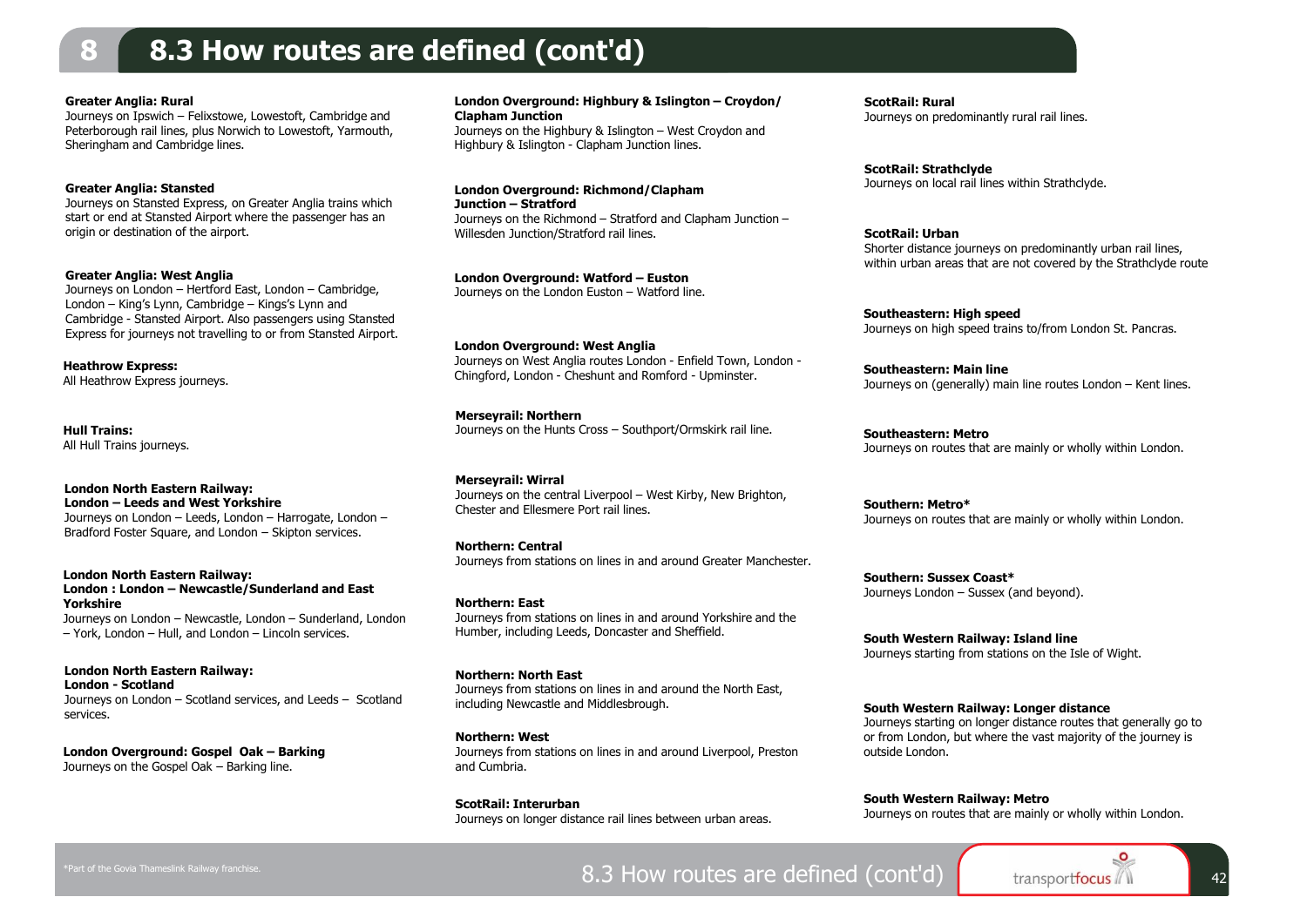### **8 8.3 How routes are defined (cont'd)**

#### **South Western Railway: Outer Suburban and Local**

Journeys on routes that go outside London, but which are within commuter travelling distance of London. Also journeys on local routes that are generally not on main lines that are wholly outside London.

#### **TfL Rail - East**

Journeys on London – Shenfield metro service

#### **TfL Rail - West**

Journeys on stopping service London – Heathrow (including London – Hayes and Harlington)

#### **Thameslink: Loop\***

Journeys on Thameslink loop trains (via Wimbledon and Sutton) from/to as far north as Luton or St Albans.

#### **Thameslink: Kent\***

Journeys on the Bedford - Kent route (including Denmark Hill & Sevenoaks, West Dulwich & Orpington route).

#### **Thameslink: North/South\***

Journeys on the Brighton – Bedford route. Also on the following routes: Horsham – Peterborough, Brighton – Cambridge, and some services London Kings Cross – Stevenage/Cambridge.

#### **TransPennine Express: North**

Journeys on rail lines between Liverpool Lime Street/Manchester/ Manchester Airport and Hull, Scarborough, Middlesbrough, and Newcastle.

#### **TransPennine Express: North West**

Journeys on rail lines between Manchester Airport & Manchester and Carlisle, Preston, Lancaster, Glasgow and Edinburgh.

#### **TransPennine Express: South**

Journeys on rail lines between Manchester Airport/Manchester and Cleethorpes.

#### **Transport for Wales: Cardiff & Valleys**

Journeys on the Valley lines around Cardiff.

#### **Transport for Wales: Interurban**

Journeys on the Fishguard Harbour – Manchester Piccadilly, Milford Haven – Manchester Piccadilly, and Holyhead – Cardiff Central lines.

#### **Transport for Wales: Mid Wales & Borders**

Journeys on the Pwllheli/Aberystwyth – Birmingham International, Shrewsbury – Crewe, and Holyhead – Birmingham International lines.

#### **Transport for Wales: North Wales & Borders**

Journeys on the Llandudno – Manchester Piccadilly, Bidston – Wrexham Central, Chester – Crewe, Llandudno/Llandudno Junction – Blaenau Ffestiniog, and Liverpool Lime Street – Chester.

#### **Transport for Wales: South Wales & Borders/West Wales**

Journeys on the Swansea – Shrewsbury, Maesteg – Cheltenham Spa, Pembroke Docks – Swansea, Swansea – Cardiff Central, and Cardiff Central – Ebbw Vale Town lines.

#### **West Midlands Trains: London Commuter**

Journeys on London Euston – Milton Keynes – Northampton services. Also journeys on Bedford – Bletchley, and Watford Junction – St Albans Abbey routes.

#### **West Midlands Trains: West Coast**

Journeys on London Euston – Crewe/Liverpool Lime Street, London Euston – Birmingham New Street (mainly passengers to/from Birmingham New Street, Coventry or Rugby), and Birmingham New Street - Liverpool Lime Street routes.

#### **West Midlands Trains: West Midlands**

Journeys on several rail lines in and around Birmingham New **Street**